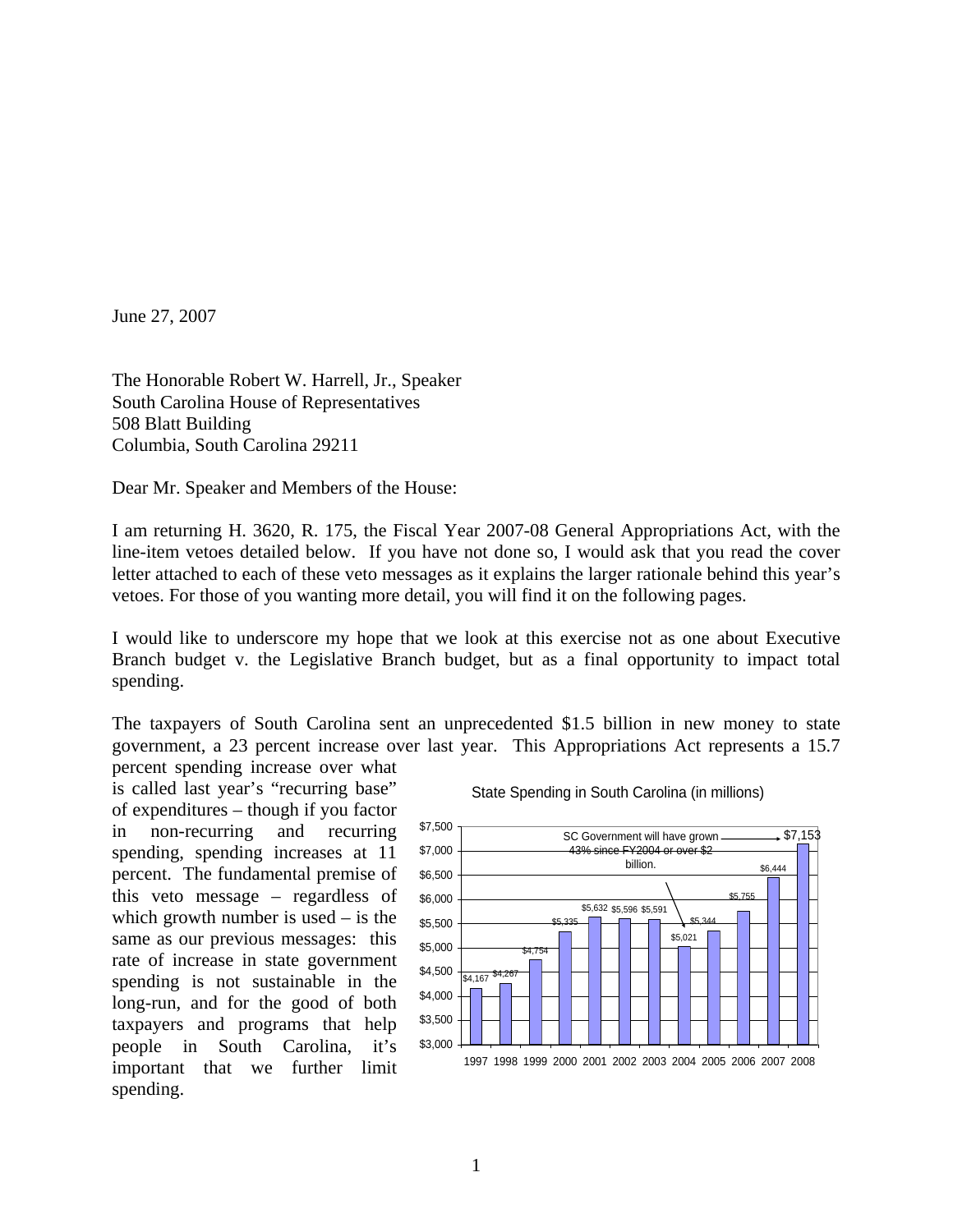We believe state government should be limited to the rate of population growth plus inflation, which was roughly 5.5 percent in FY 2006-2007. Accordingly, our FY 2007-08 Executive Budget hit that mark. Even while limiting our spending at this growth rate, we prepared a balanced state budget that restored monies to outstanding liabilities and provided essential services to the citizens of South Carolina in the priority areas of education, health care, public safety, social services, economic development, and natural resources.

Holding government's growth to population plus inflation growth is important because it ensures sustainability. In contrast, the practice of continuing to spend whatever comes in creates a fluctuating pattern of spending that overshoots spending in good times and cuts government to the bone in bad times. This feast or famine approach not only hurts the taxpayer, but some of the most vulnerable citizens who depend on government the most.

We also believe government should not grow faster than the incomes of the hard-working people of South Carolina, which grew at 6.2 percent last year. As mentioned earlier, depending on the numbers used, this budget reflects between an 11 percent and 15.7 percent increase in spending.

The spending difference between our Executive Budget and this budget is significant – about \$625 million. Although many colleagues in the House or Senate may not view it this way, we very strongly attempted to find middle ground in our vetoes as they do not reflect what we would like in an ideal world, that is, limiting spending to population plus inflation. Some of the spending items are buried so deeply that reasonable cuts cannot be made without taking significant portions of worthwhile expenditures.

Despite these realities, we still managed to identify 243 vetoes – representing \$167 million in savings. Our goal here was to offer legislators the chance to bring spending back near to what the House originally proposed. We think this is important given the vast amounts of new revenue expected to come into our state this year.



#### *Positives*

Before I expand on the philosophy behind these vetoes, I want to underscore the importance of what the General Assembly did in joining us in funding many of the crucial education and health care items identified within our Executive Budget, as well as adding 100 new state troopers, and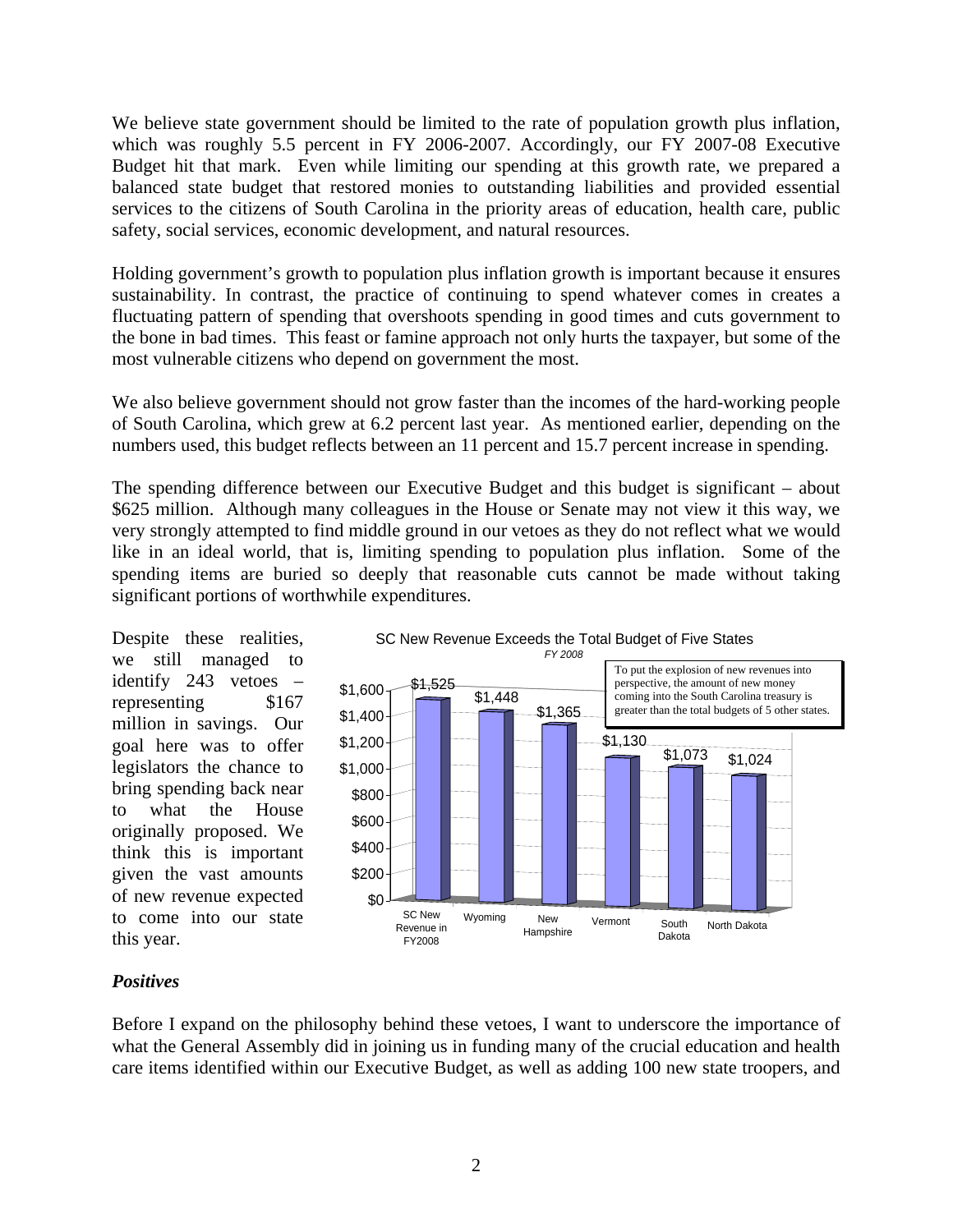additional officers at SLED, the Department of Corrections, the Department of Juvenile Justice, and the Department of Natural Resources.

This budget also meets our goal of fully funding the increase in health care costs for state employees so they may continue to enjoy a reprieve from the significant increases in premiums that were seen prior to this administration. Additionally, while I agree with the idea of pay raises for deserving state employees, we disagree with the idea of across-the-board pay raises that do not recognize the distinct contributions of some employees versus others.

Finally, I want to thank the Legislature for setting aside \$220 million for income and grocery tax relief and an \$83 million installment for addressing the state's unfunded liabilities, including state retiree health care and pension programs and our college savings program.

#### *Shortfalls*

Unfortunately, this budget also falls short on several fronts.

First, the level of new agency operational spending is unsustainable. The first evidence of this is the increase in "annualizations," a practice of using one-time money to pay for recurring obligations that ill positions the state for rough times in the event of a future downturn. They do this because of the way that they "borrow from Peter to pay Paul." I believe we must prepare for what will eventually be a slower economy, and this budget does not do this.

Secondly, many of the items that we veto do not go through the normal legislative channels, but instead are "pass throughs" to local governments, special purpose districts, and non-profit organizations. The aggregate "pass throughs" this year total approximately \$135 million and often constitute expenditures without true accountability on how the money is spent. Many of these items are projects that are perfectly legitimate – but are the role of local, not state government.

Third, in a year of unparalleled revenue growth, I am troubled that certain important priorities defined within this year's Executive Budget, such as land fund acquisition, were not more fully funded.

Fourth, despite extraordinary revenue growth, the bill misses an opportunity to devote even more to the unfunded liabilities which could impact the state's financial future and bond credit ratings. Whether we were addressing the leftover unconstitutional deficits, or contributing sizable funds to the Other Post Employment Benefit (OPEB) Trust Fund, this administration believes it is very important we tackle the state's unfunded liabilities.

Fifth, the General Assembly also misses an opportunity to be more targeted in returning money to the taxpayers, who are the producers of our state's soaring revenues. On this I will say again, though it was not targeted as I would have liked to have seen, I am pleased that the General Assembly devoted over \$220 million to tax relief, including an \$86 million income tax reduction and a \$130 million grocery tax reduction. I specifically want to praise the House and its leader, Bobby Harrell, for the way they focused on this issue. While any tax relief is a victory for the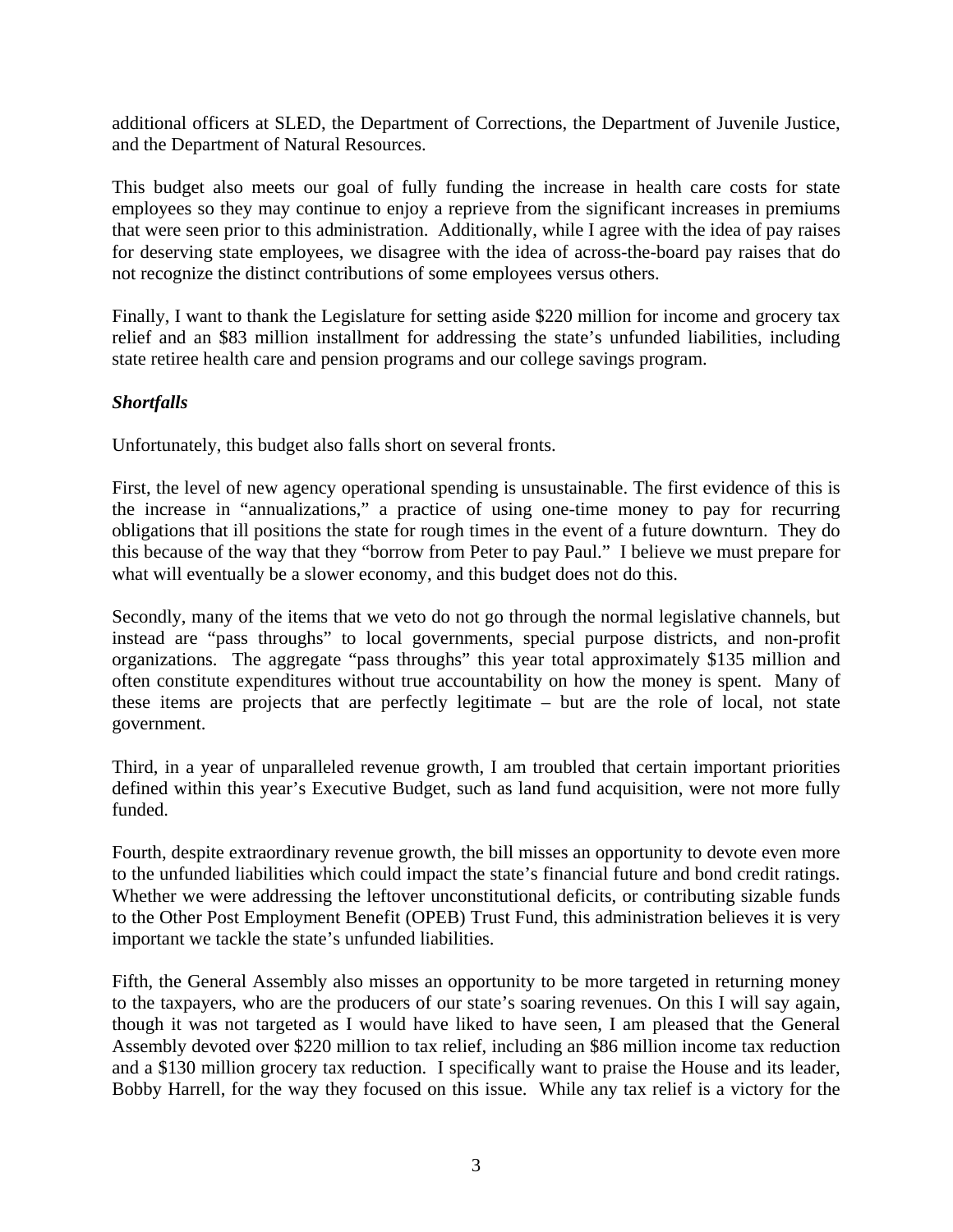taxpayers, the Appropriations Act missed the mark in improving our business climate by not devoting any dollars to reducing the state's top marginal rates. I again thank the House for their attempts here. Study after study shows that reducing top marginal rates is a key driver of sustained economic growth.

Let me go into each of these items in greater detail:

#### **1. Unsustainable Government Spending:**

"The preservation of freedom is the protective reason for limiting and decentralizing governmental power. But there is also a constructive reason. The great advances of civilization, whether in architecture or painting, in science or in literature, in industry or agriculture, have never come from centralized government."

#### **–** *Milton Friedman*

Strong revenue growth is a sign that an economy is on the rise. Consumers spend more, incomes increase, and businesses flourish – which was clearly the story when our state's books closed at the end of the last fiscal year. In fact, the three primary revenue streams saw significant growth: sales tax revenue was up by 8.1 percent, individual income tax revenue was up 11.3 percent, and corporate income revenue went up by 33.0 percent. Looking at the big picture, the state closed the fiscal year ending June 30, 2006, with total general fund revenues up \$581 million from the previous year.



#### **State Tax Revenue Increase (2002-2005) from January 2006** *Cato Institute Report*

The Board of Economic Advisors is again predicting that future revenue growth will be strong, estimating the FY 2007-08 general fund revenue will be \$1.3 billion, over a 22 percent increase from the previous year. Of this number, there will be \$713 million in recurring dollars and \$603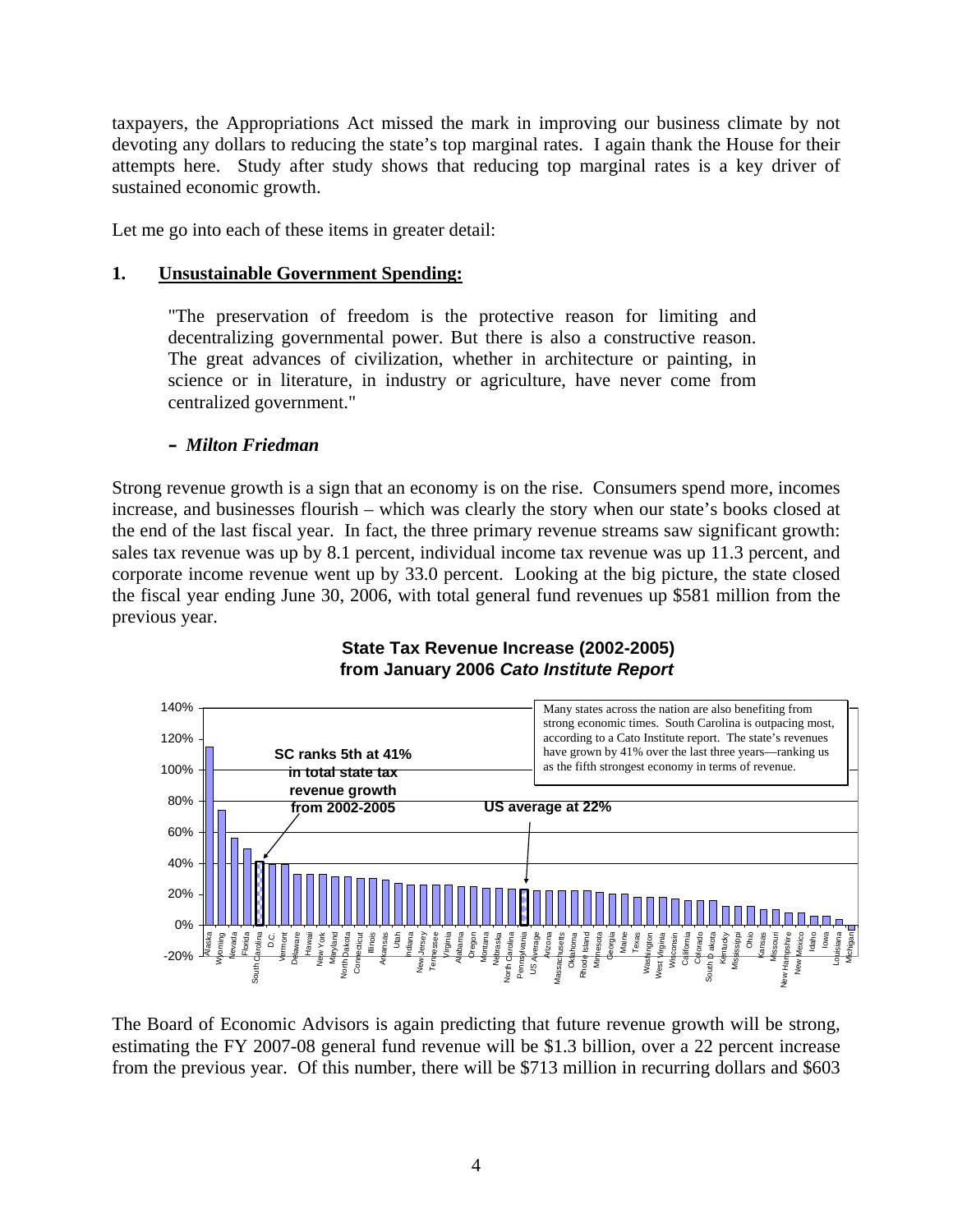million in non-recurring dollars – for a total of \$1,316 million in new money. When adding several other non-recurring revenue sources, this amount grows to over \$1.5 billion.

While this estimate proves that the state economy is growing, I am again urging the General Assembly to display fiscal responsibility by using these vetoes to move expenditures closer to the growth of population plus inflation.

#### *First Things First*

More than anything, my vetoes reflect the principle of doing first things first. We believe we should better address the unfunded liabilities facing the state before we begin new and additional spending. Families across our state live by this principle. When times are tough, they may need to borrow from their savings in order to make ends meet, but when times get better those who manage their affairs prudently repay the borrowed money first. We should do the same in managing our financial affairs in Columbia given the fact today we owe payment for \$18 billion worth of unfunded political promises.

Working with a spending cap, we proposed a balanced budget that did not raise taxes, addressed unfunded liabilities, permanently cut the top income tax bracket, provided for the Contingency Reserve Fund, and fully funded essential services in the priority areas of education, health care, public safety, social services, economic development, and natural resources.

#### *Fiscal Discipline*

 $\overline{a}$ 

Our Executive Budget holds FY 2007-08 spending growth to roughly the state's *population plus inflation* growth. As mentioned earlier, we do not believe state spending should grow faster than the income of the people asked to pay for it. A budget that outpaces the taxpayers' paying abilities is simply not sustainable.<sup>2</sup>

According to the BEA at the time the Executive Budget was prepared, the population plus inflation







<sup>&</sup>lt;sup>1</sup> This figure does not include Education Improvement Act (EIA), lottery, Contingency Reserve Fund, or Capital Reserve Fund dollars. Nor does it include the massive infusion of Federal and other fund sources which push the state's overall budget to around \$20 billion.

<sup>&</sup>lt;sup>2</sup> While current state law provides for a liberal spending limitation, it allows unsustainable government growth. Under the current limit, state spending could have grown by \$4.2 billion over FY 2006-07 levels. Revenues (i.e., taxes, fees) could be increased dramatically and still fallen short of the current limit.

<sup>&</sup>lt;sup>3</sup> This growth excludes tax relief, statutory funding requirements, and permanent funding for the OPEB Trust Fund.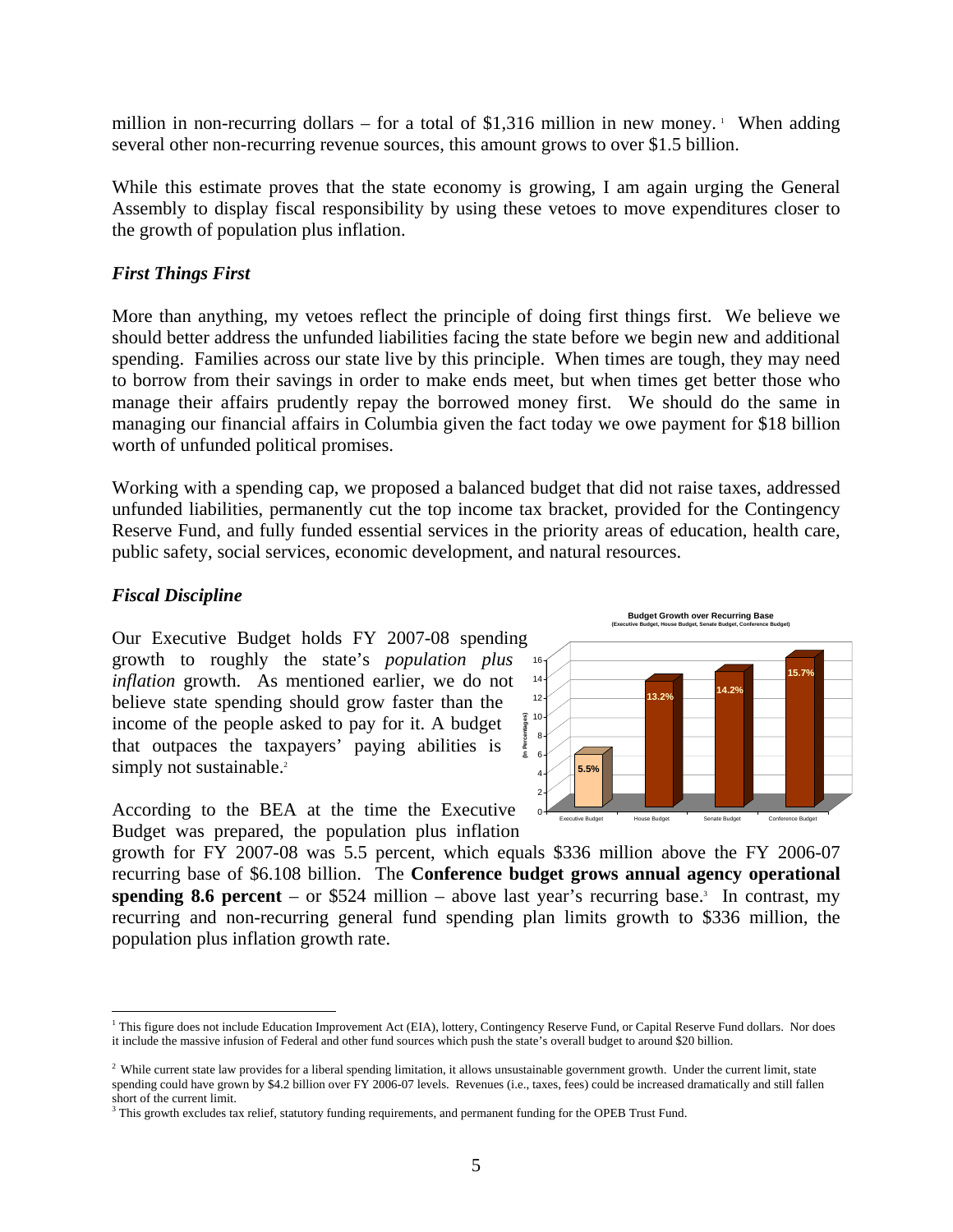The General Assembly's figure is 56 percent higher than the population plus inflation rate, but it does not represent all of the General Assembly's spending as their budget "**spends" \$437 million in non-recurring dollars**. The Conference budget "spends" non-recurring funds on pass throughs, capital items, and agency operational spending, while our Executive Budget appropriated non-recurring funds for "fiscal house in order" items, such as the Tuition Prepayment Program deficit and the OPEB Trust Fund.

#### *Total Growth*

Last year, the General Assembly had around \$427 million in one-time money. Taking out reasonable one-time expenses, the General Assembly spent around \$260 million in non-recurring dollars. **This year's Conference budget spends around 68 percent (\$437 million total) more in non-recurring funds this year than last on pass through items, capital items, and agency operational costs.**<sup>4</sup> Again, bear in mind that our Executive Budget constrained spending to population plus inflation and did not use any of the non-recurring funds for these items.

If new recurring spending (\$524 million) and new non-recurring spending (\$437 million) are added to last year's recurring base (\$6.108 billion), **Conference budget growth would be 15.7 percent.** 

People may, in good faith, differ over the precise rate of growth in state government spending that is "reasonable and sustainable" – 5.5 percent, 6.5 percent or 7 percent. However, few would contend that a 15.7 or 11 percent growth rate is sustainable. We disagree with the idea of increasing state government spending at a rate that – whatever benchmark is used – is significantly greater than the people's ability to sustain it.

A report recently issued by the National Governor's Association shows that South Carolina's one-year spending growth was the fourth fastest in the nation. This figure should cause some concern.

South Carolina has overspent before and paid the price. In 1999 and 2000, spending grew by 11.4 percent and 12.2 percent, respectively – an almost 25 percent increase in two years. The economy slowed, as it inevitably does, and revenues could not keep pace with spending – particularly with annualizations. Consequently, the Budget and Control Board had to make painful and incredibly disruptive mid-year budget cuts.



Top Five States in Terms of One Year Spending Growth -

 $\overline{a}$ 4 The above growth numbers discount Capital Reserve Fund proceeds for this year (\$112 million) as well as the Contingency Reserve Fund (\$171 million). These items are discounted because both the Executive and the Legislative budgets utilize these funds during FY 2007-08.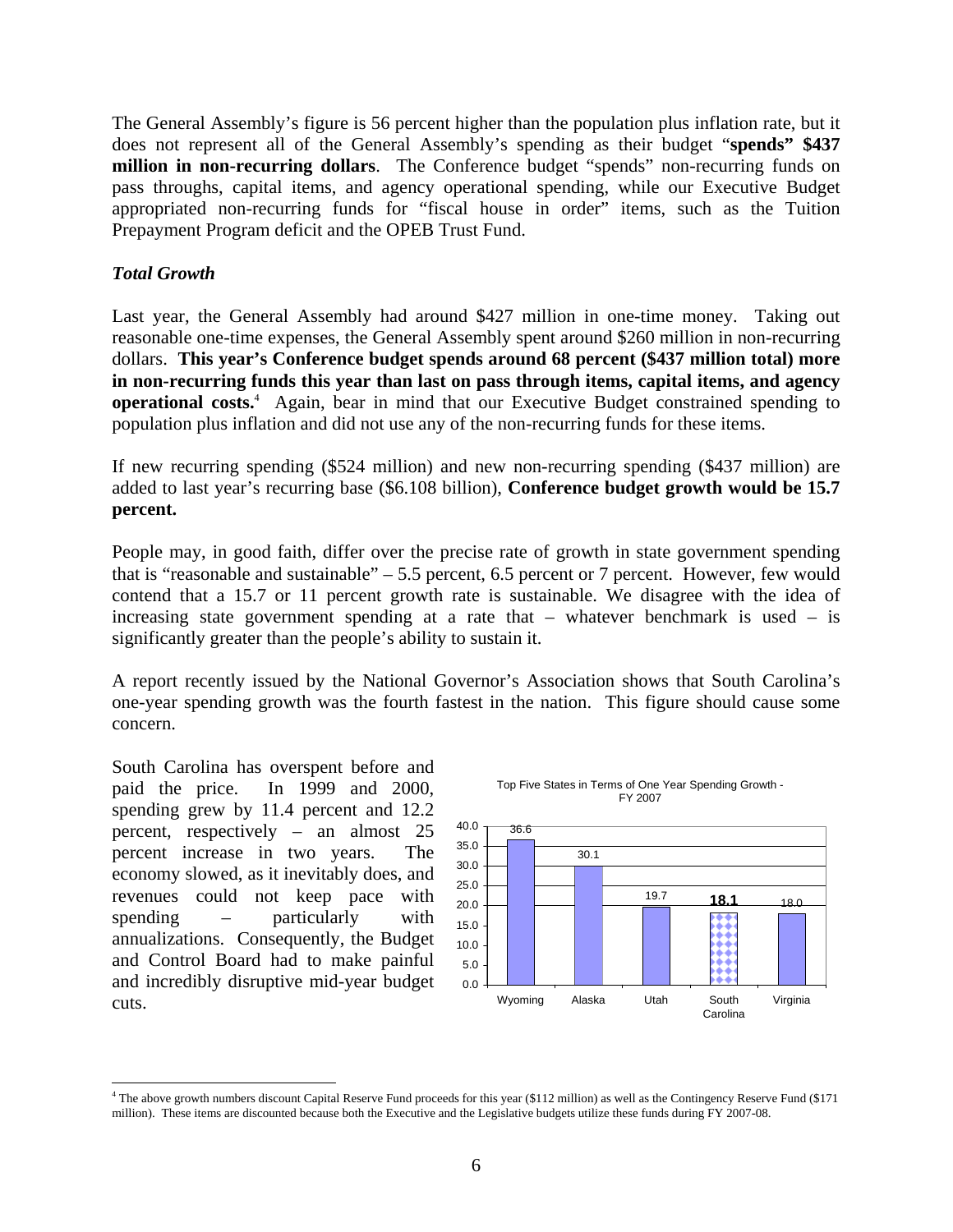The last point bears special emphasis: across-the-board mid-year budget cuts are extremely disruptive and poor stewardship of taxpayer dollars in that the most effective state programs are cut at the same rate as the most marginal programs.

The budget is \$1,521 million *above* the previous budget high-water mark that some legislators often talk of "getting back to," as shown by the following chart:<sup>5</sup>



Historical State Spending (FY1997 - FY2008)

The rate of spending increases is probably the best indicator of unsustainability, but unsustainability may also be shown in total dollars spent. The budget contains over \$625 million more in spending than our Executive Budget.

#### *Compromise*

 $\overline{a}$ 

I would like to veto all spending above that proposed in our Executive Budget, but in the end, my vetoes reflect a desire to meet in the middle by devoting \$84 million more in non-recurring dollars to the OPEB trust fund, \$21 million to fully eliminate the Tuition Prepayment Deficit, and \$36 million more in recurring dollars of tax relief. My proposal combines \$141 million in vetoes in this Appropriations bill with \$26 million in vetoes in the Capital Reserve Fund Appropriations Act. Though the General Assembly did dedicate \$20 million to eliminating the Tuition Prepayment Program, we would encourage it to take \$21 million in savings through these vetoes and fully eliminate that deficit. The remaining \$84 million in non-recurring vetoes, when combined with the existing \$63 million of OPEB Trust Fund replenishment proposed by the General Assembly, brings us to over \$147 million in set-aside for an OPEB Trust Fund in this budget cycle.

 $5$  It is also worth noting that the total state budget has increased from \$15 billion to \$20 billion since that previous "high-water mark," as a result of more money from the federal government and an increase in state government fees.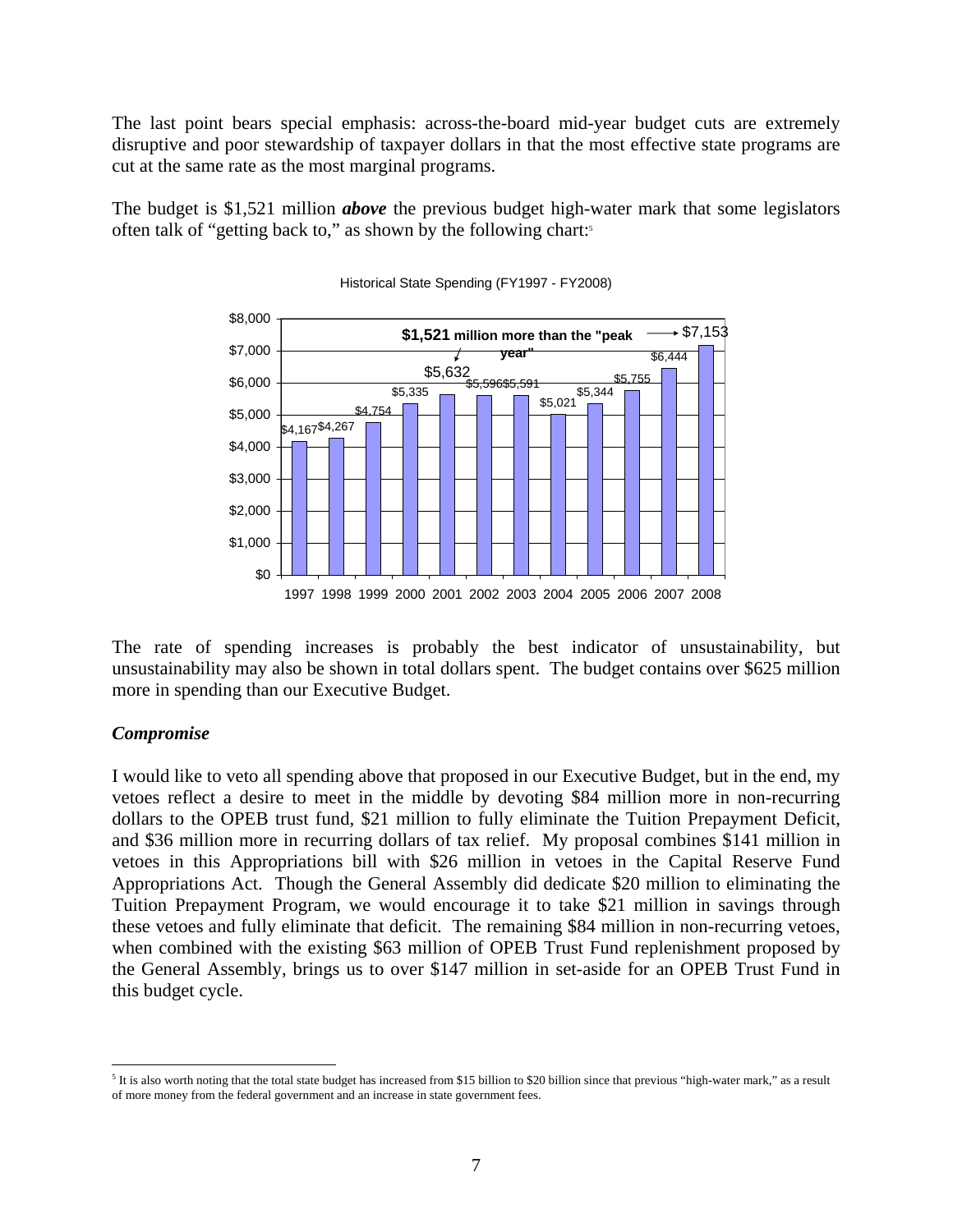Finally, the \$26 million in non-recurring savings from the Capital Reserve Fund, when combined with the existing \$5 million set aside for the purchase of divested timber land proposed by the General Assembly, brings us to over \$31 million to provide for enhancing quality of life opportunities to future generations of South Carolinians.

#### *Annualizations*

 $\overline{a}$ 

Annualizations, the use of one-time money for recurring needs, continue to pose a problem for the General Assembly, and represent poor fiscal management. In the FY 2007-08 Appropriations Act, the General Assembly relied on \$270 million in annualizations to balance their budget. Unfortunately, this year's annualizations are the highest they have been since Fiscal Year 2001-02,



#### **SC Annualizations Since FY 2000-01**

the same year the state ran an unconstitutional \$155 million deficit.<sup>6</sup>

#### **2. "Pass through" Spending Accountability:**

"A popular government without popular information or the means of acquiring it, is but a prologue to a farce or a tragedy or perhaps both."

#### **–** *James Madison, The Writings of James Madison 103 (1910)*

For the third year in a row, we used an "activity-based" approach whereby agencies were asked to break state government programs and processes down into roughly 1,600 separate and distinct activities. This process actually follows the path laid out by the legislative leadership when they announced their budget reform package in January 2001. Our administration embraced several of their proposed changes, including zero-based budgeting, sunset provisions, limiting growth in government spending, and curtailing the use of "one-time money" for recurring needs.

An intensive, activity-based budget method provides decision-makers – our administration, legislators, and public officials – with valuable information and data. The detailed cost data provided by the activity-based format gives decision-makers the opportunity to make optimal choices about how to allocate limited resources.

<sup>&</sup>lt;sup>6</sup> In contrast to the General Assembly's annualizations level, the Executive Budget proposed using \$73 million in one-time monies to fund recurring needs. This proposal represented the lowest annualizations level in well over a decade.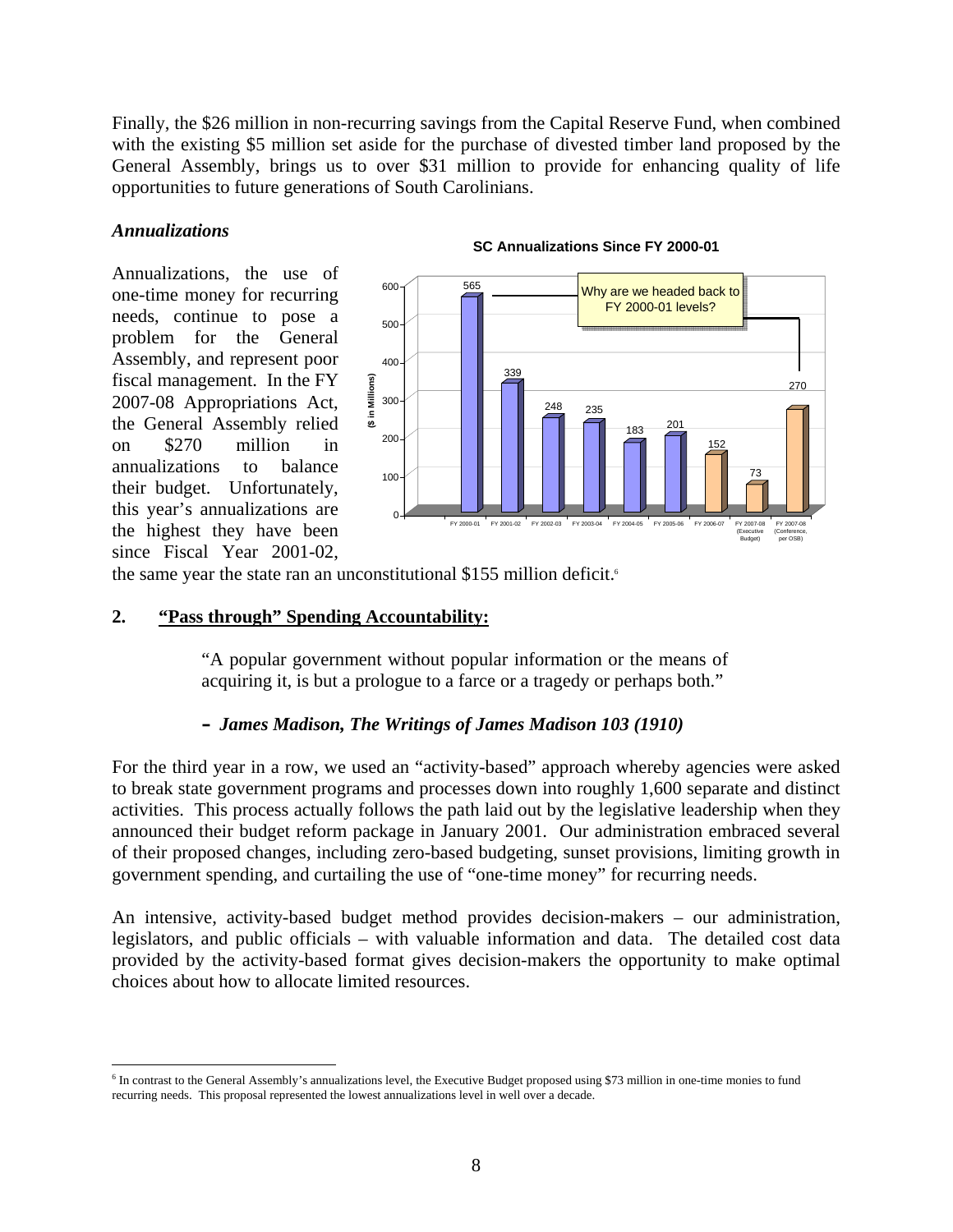While I prefer an activity-based model, we are open to any process that causes policy makers and the public at large to scrutinize spending in government.

By providing state funds in the form of special projects to the tune of \$135 million, the Legislature is unfortunately circumventing the limited accountability process that does exist in Columbia via the budget office. We believe this is a problem. Because of this prevalent practice of funding projects that have not been subjected to the full legislative vetting process, I signed Executive Order 2004-29 directing all Cabinet-level agencies to stop the practice of pass through funding. Unfortunately, legislatively-initiated "pass through" projects have continued without outcome or effectiveness requirements or any mechanism to show where there is a failure to link financial input to performance. In many cases, these projects could be funded at the local level, by user fees, competitive grant programs, or private contributions.

## **3. Prioritization of Budget Items**

In a year of unparalleled revenue growth, I am troubled that certain important priorities defined within this year's Executive Budget were underfunded or ignored completely. For example, we requested \$20 million to purchase large tracts of divested timber land – a rare opportunity – that would provide quality of life opportunities to future generations. This appropriations bill funds that item at the reduced level of \$5 million. Instead of more fully funding this item, the General Assembly devotes \$2.5 million to the Department of Natural Resources for information technology upgrades. We respectfully disagree with this, given potential cost savings if the Department of Natural Resources merged its registration system with the DMV's Phoenix information technology system. Had this merger taken place, the savings may have prevented the need for the upgrades. At the same time, the Department of Agriculture is receiving \$15 million in additional funding for what are essentially poor planning decisions related to the State Farmer's Market. These two items will affect relatively few South Carolinians but are funded at the expense of a purchase that would have provided quality of life opportunities for many more South Carolinians.

Beyond these examples, the budget not only continues the controversial Competitive Grants Program, but actually provides an additional \$9 million.<sup>7</sup> Similarly, the budget underfunds the administrative costs for the Statewide Charter School District

#### **4. Unfunded Liabilities**

Regarding unfunded liabilities, serious challenges remain. Beginning next fiscal year, the Government Accounting Standards Board will require all states to account for unfunded liabilities. The Budget and Control Board recently approved a Cost of Living Adjustment for the state's retirees, which will add \$250 million to our unfunded liabilities. The Other Post Employment Benefit Trust Fund (OPEB) has an outstanding unfunded liability of \$9 billion, and the General Assembly only mustered \$63 million for OPEB. All told our liabilities are approximately \$18 billion in this category. In our Executive Budget, we appropriated \$439 million to lower the outstanding OPEB debt, nearly seven times what the General Assembly

<sup>&</sup>lt;sup>7</sup> \$34 million as a lapsed revenue source and \$26 million currently available for grants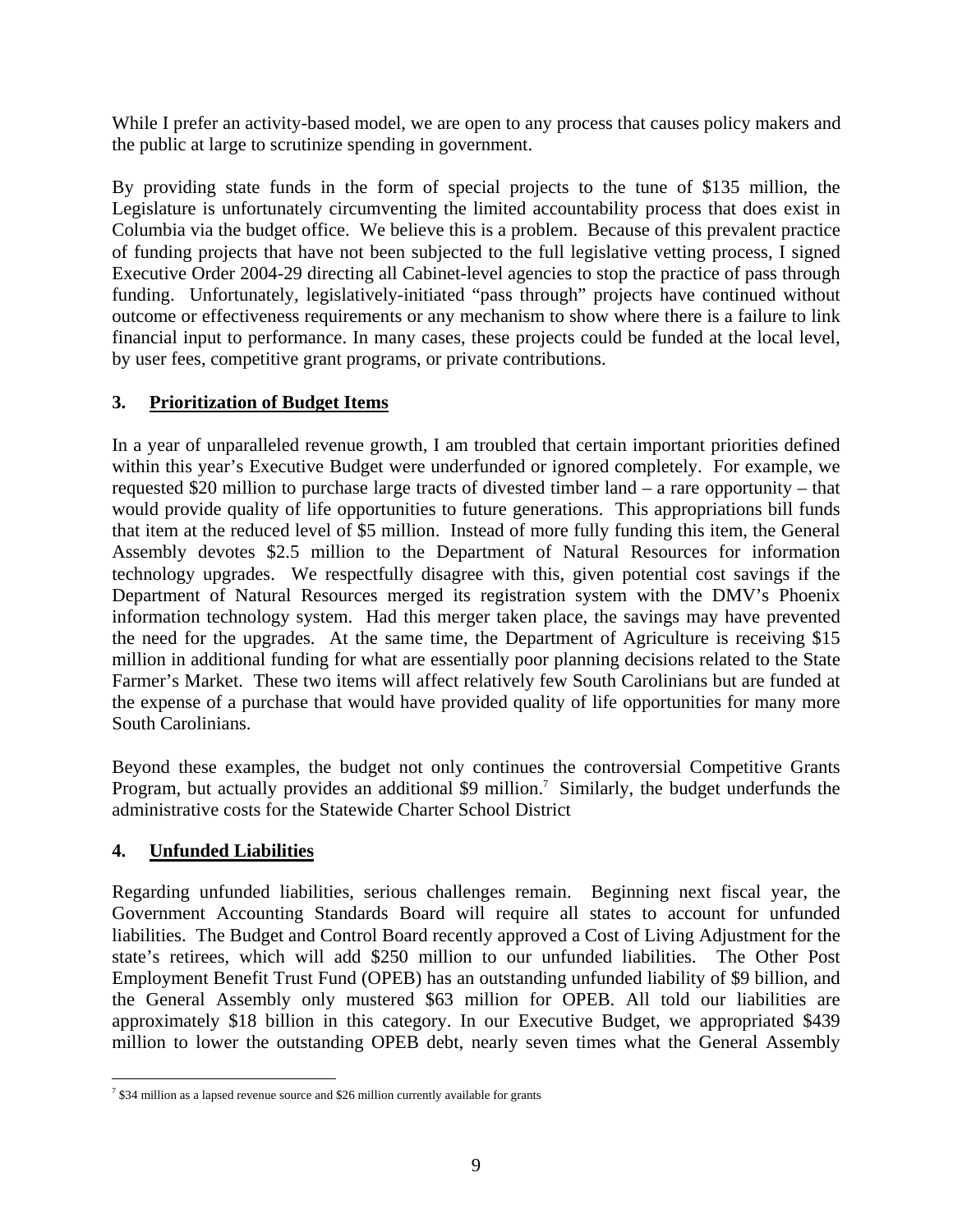allocated — and that was before the Board of Economic Advisors (BEA) certified an additional \$245 million in non-recurring revenue.

A recent audit highlighted a sizable deficit in the Tuition Prepayment Program, whose funds will be exhausted by 2017. Our Executive Budget eliminated the program's \$41 million deficit. Though the General Assembly devoted \$20 million to eliminate this deficit, the unfortunate reality is that it neither covered the full liability nor established a tuition cap for existing participants in order keep costs down, simple must-do items in a year of plenty. Unfortunately, these problems are but a microcosm of higher education spending as a whole – much of which is as well on an uncontrollable and unsustainable spending course.

The \$83 million used to cover some of our unfunded liabilities represents 5.5 percent of the \$1.5 billion in "new" funds available in the appropriations and CRF bills. In contrast, our Executive Budget dedicated 43 percent of the new funds to this purpose.<sup>8</sup> As additional new monies have come into the state's coffers, we have consistently advocated for more funds to go to the unfunded liabilities. Both bodies took a step in the right direction – dedicating about \$83 million. However, that is only a fraction of our outstanding unfunded liabilities. Obviously, more needs to be done to address these looming problems.

### **5. Tax Relief**

With \$1.5 billion in new revenue streaming into Columbia, a primary goal of this administration is to give something significant back to the South Carolinians, the folks who sent in this money in the first place. Within this veto message, the \$36 million in proposed recurring savings from the Appropriations bill, when combined with the existing \$220 million set aside for the elimination of the grocery tax and the reduction of the income tax proposed by the General Assembly, brings us to over \$256 million in tax relief.

Speaker Harrell and others in the House in particular are to be commended for the way that they helped break the log jam in raising to \$220 million the \$24 million the Senate had originally proposed in tax relief to what now amounts to the largest recurring tax cut in our state's history.

#### **6. Economic Indicators suggest a need for restraint in governmental spending**

Trees don't grow to the sky and gravity always works. We believe that the national economy is poised for a slow down and, for this reason alone, that it makes no sense to get ahead of ourselves on spending. The risks associated with a downturn in the economy are very real, and it makes no sense to plan as if budgets will continue to grow by ten percent indefinitely.

#### *National Trade Deficit*

South Carolina's economy is about more than just the financial and industrial situation within our borders; it is also about the effects from changing events at the national and international level. To this end, the U.S. trade deficit is a concern – hitting a level of over \$62.4 billion in March, or an annual rate of almost \$722.6 billion.

<sup>1</sup> <sup>8</sup> The new funds are certified by the Board of Economic Advisors, and were not available during the Executive Budget preparation.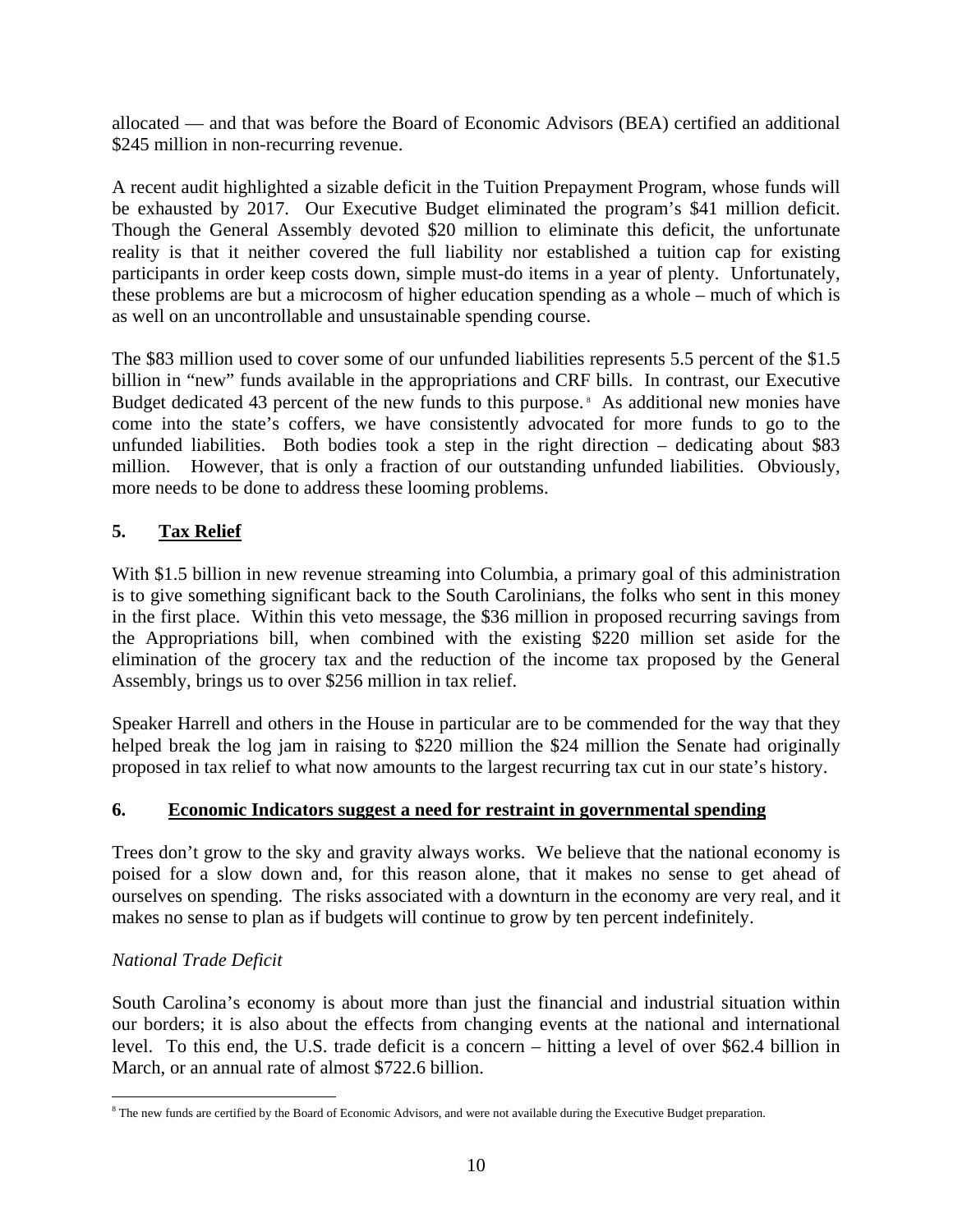#### *A Weak Dollar*

Some say this comes as a consequence of federal spending, others the national debt, and still others say trade deficits and monetary policy. Whatever the reason, our dollar continues to weaken to the point that inflation may well become a problem in this economy. The federal deficit alone was over \$765.3 billion for fiscal year 2006.

#### *Rising Gas Prices and Increased Consumer Debt*

Consumer spending accounts for about two-thirds of all economic activity in this country. Two significant burdens on the consumer are having a negative impact — price of gasoline and the rising cost of consumer debt.

Mortgage debt increased \$333 billion last year alone and overall household debt now totals about \$2.17 trillion – or roughly 108.4 percent of personal income. Obviously, rising interest rates could increase monthly payments on this debt.

The bottom line is that we are concerned about the future of our economy. These economic pressures will likely slow consumer spending, produce a dramatic drag on the state's economy and, consequently, negatively affect the amount of money that comes into fund our state budget. Leadership means looking down the road at indicators like these when contemplating the appropriateness of this year's spending.

If we don't prepare ourselves for these sorts of possibilities, there is more than a reasonable chance that we will face events similar to what we saw less than ten years ago – dramatic cuts to the programs most important to the very people who need government's help the most in tough times. Therefore, holding the line on government spending and making sure that we have properly reserved funds for bad financial times is vitally important for both the taxpayer and those most in need of government's help. We also believe now is the time to start this preparation.

With these thoughts in mind, my vetoes are based on three simple ideas: (1) over time government shouldn't grow faster than the growth of people's wallets and pocketbooks; (2) tax dollars returned to the private sector stimulate economic growth; and (3) during years of strong revenue growth, we should do first things first and pay for the political promises on the table before we make new and additional ones.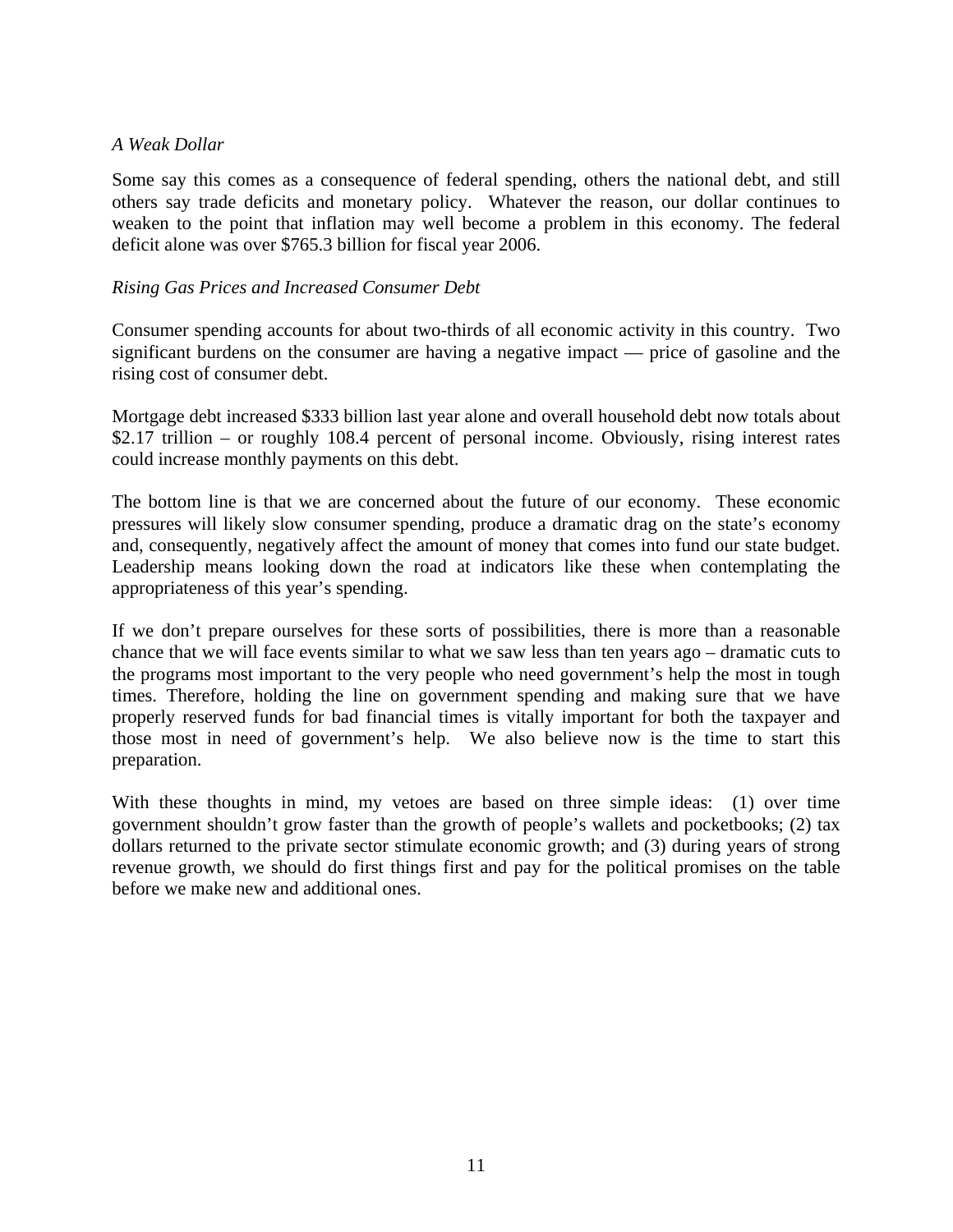## Veotes' Effect on State Budget (in millions)



*does not include CRF and CRF Vetoes*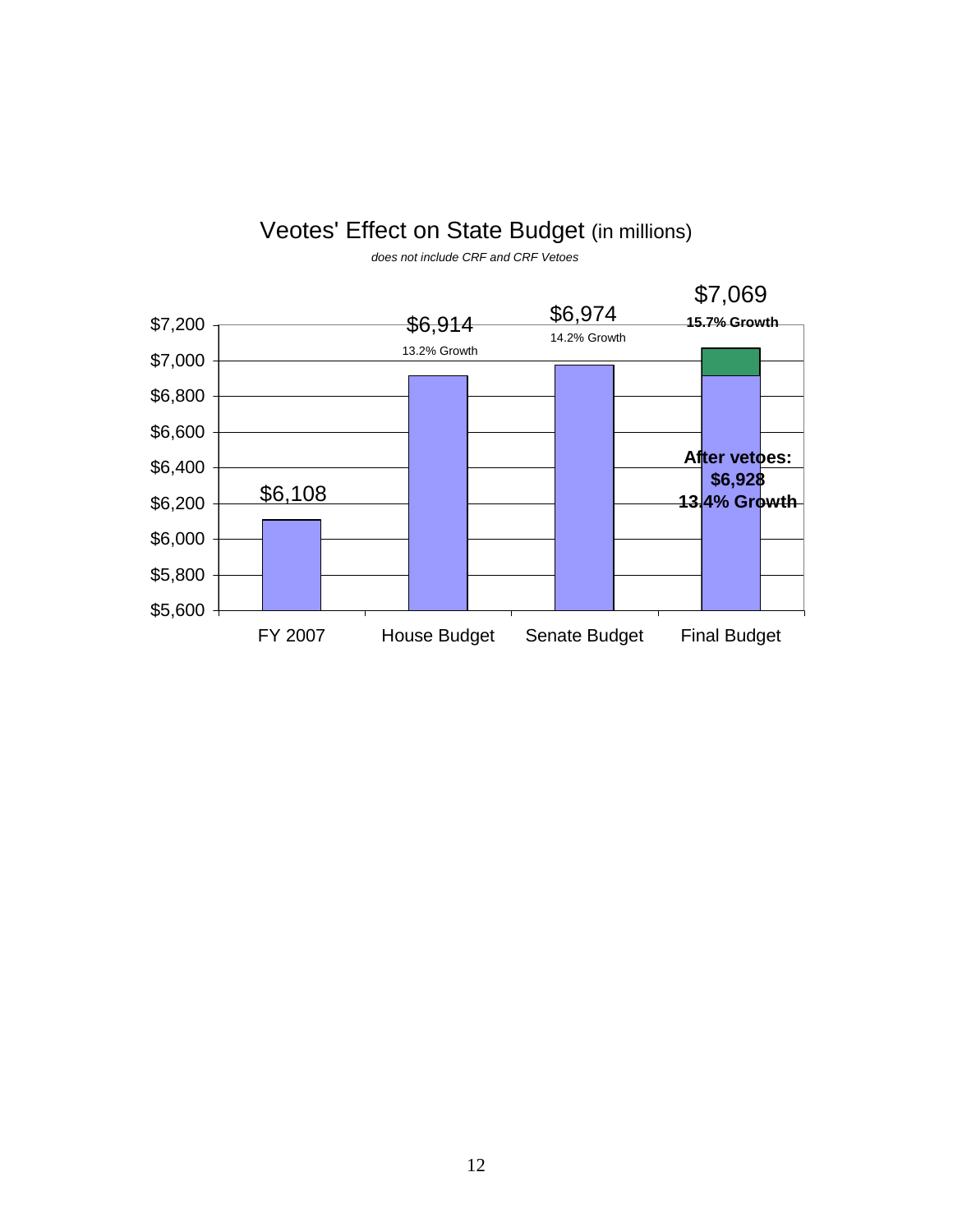#### **I. Vetoes of Part IA**

#### **- Governor's Vetoes of Part 1A: \$36,014,086**

## **Budget Title** Department of Education; Star Academy

**Veto 1 -** *Removed From:* Part IA; Section 1; Page 14; Department of Education; XVIII. Non-Recurring Appropriations; Star Academy Dropout Prevention Program; \$1,200,000.

We are vetoing this line for two reasons. This would be the first time state funds would go to support a Star Academy.

Two, this duplicates the efforts of the Education and Economic Development Act signed by this administration in 2005. We believe this funding will have the unintended effect of diluting the original intent of the Education and Economic Development Act, which is in part dedicated to increasing graduation rates, and will ultimately undermine the effectiveness of this program.

While we support the mission of the Star Academy, we believe we should focus our efforts on the broader Education and Economic Development Act.

| <b>Budget</b><br><b>Title</b> | Commission on Higher Education; Charleston Transition Connection                                                                                                   |
|-------------------------------|--------------------------------------------------------------------------------------------------------------------------------------------------------------------|
| Veto 2                        | - Removed From:<br>Part IA; Section 5A; Page 27; Commission on Higher Education; II. Service<br>Programs; Special Items; Charleston Transition College; \$300,000. |
| <b>Budget</b><br><b>Title</b> | Higher Education Tuition and Grants; S.C. Student Legislature                                                                                                      |
| Veto 3                        | - Removed From:<br>Part IA; Section 5B; Page 30; Higher Education Tuition and Grants; I.<br>Administration; Special Items; SC Student Legislature; \$25,000.       |
| <b>Budget</b><br><b>Title</b> | University of Charleston; Marine Genomic                                                                                                                           |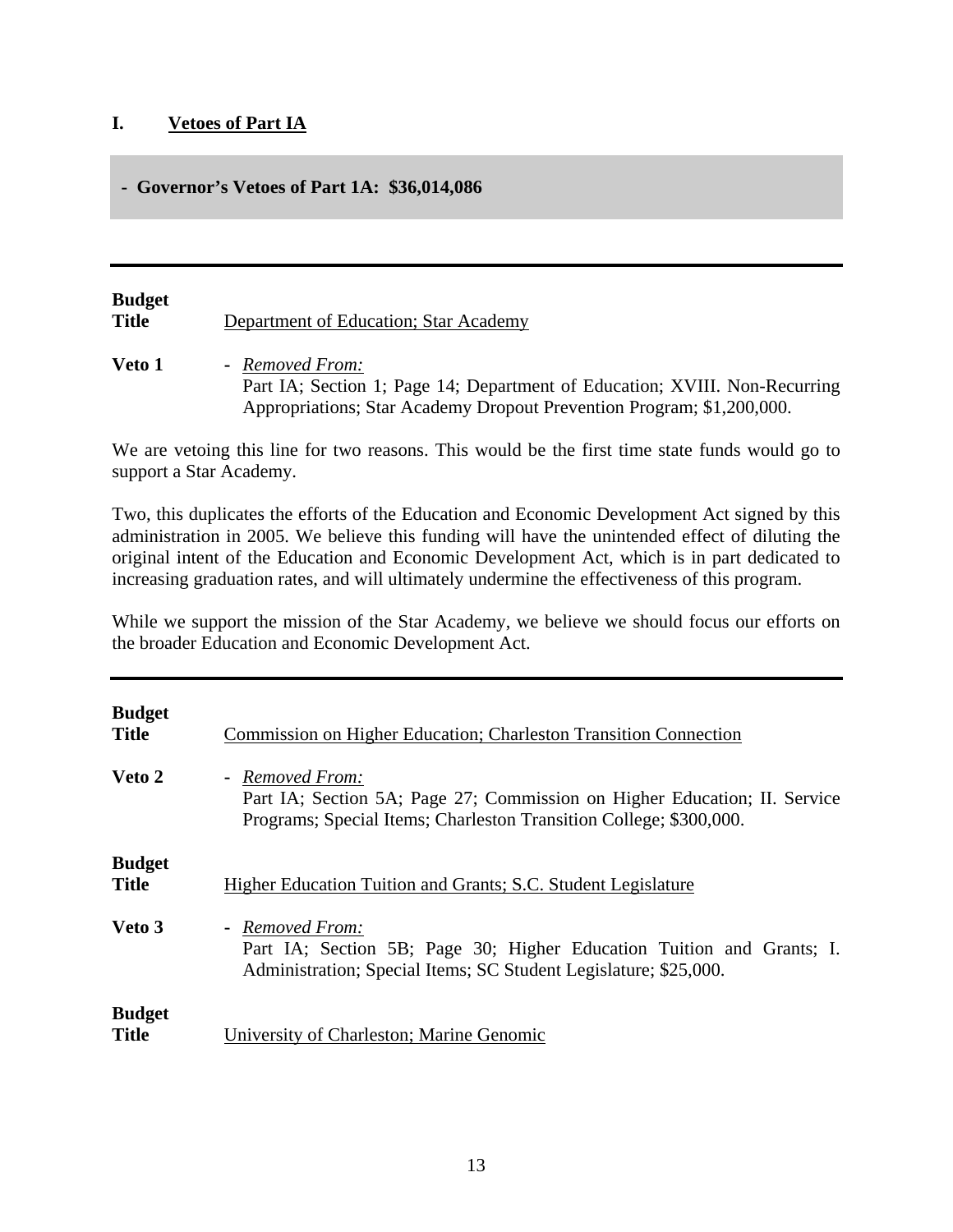| Veto 4                        | - Removed From:<br>Part IA; Section 5E; Page 38; University of Charleston; I. Education &<br>General; Special Items; Marine Genomics; \$603,000.                                                          |
|-------------------------------|-----------------------------------------------------------------------------------------------------------------------------------------------------------------------------------------------------------|
| <b>Budget</b><br><b>Title</b> | University of Charleston; Hospitality, Tourism, Management                                                                                                                                                |
| Veto 5                        | - Removed From:<br>Part IA; Section 5E; Page 38; University of Charleston; I. Education &<br>General; Special Items; Hospitality, Tourism, and Management Program;<br>\$545,000.                          |
| <b>Budget</b><br><b>Title</b> | University of Charleston; Effective Teaching & Learning                                                                                                                                                   |
| Veto 6                        | - Removed From:<br>Part IA; Section 5E; Page 39; University of Charleston; Education & General;<br>Special Items; Effective Teaching & Learning; \$901,800.                                               |
| <b>Budget</b><br><b>Title</b> | South Carolina State University; Obesity Awareness & Prevention Initiative                                                                                                                                |
| Veto 7                        | - Removed From:<br>Part IA; Section KJ; Page 48; South Carolina State University; IV.<br>Nonrecurring Appropriations; Obesity Prevention & Awareness Project;<br>\$400,000.                               |
| <b>Budget</b><br><b>Title</b> | University of South Carolina; Palmetto Poison Center                                                                                                                                                      |
| Veto 8                        | - Removed From:<br>Part IA; Section 5KA; Page 50; University of South Carolina; A. Unrestricted<br>Education & General; Special Items; Palmetto Poison Center; \$250,000.                                 |
| <b>Budget</b><br><b>Title</b> | University of South Carolina-National Hydrogen Association Convention                                                                                                                                     |
| Veto 9                        | - Removed From:<br>Part IA; Section KA; Page 50; University of South Carolina; A. Unrestricted<br>Education & General; Special Items; National Hydrogen Association<br>Convention - Engenuity; \$100,000. |
| <b>Budget</b><br><b>Title</b> | University of Charleston; Business - Economic Partnership Initiative                                                                                                                                      |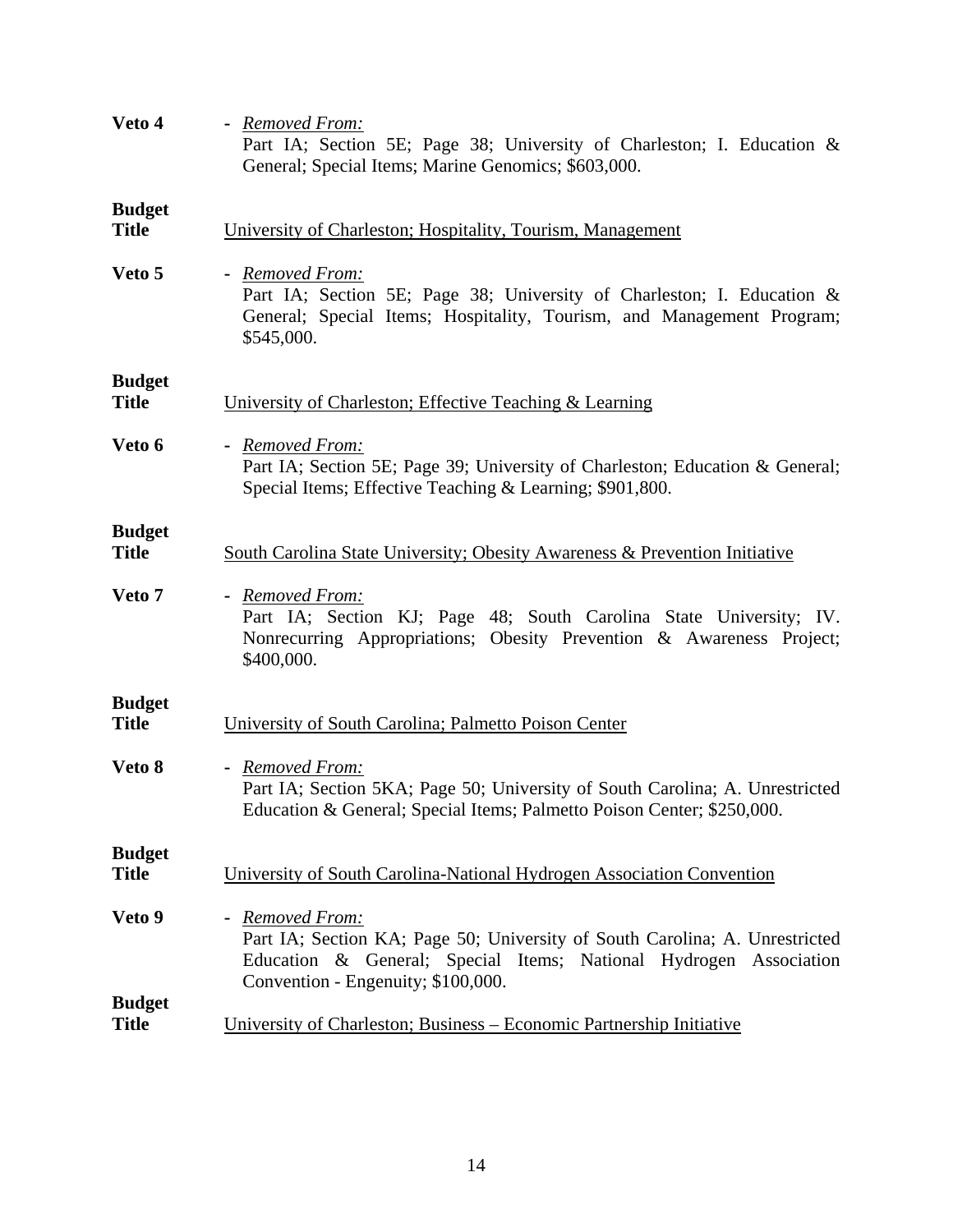| Veto 10                       | - Removed From:<br>Part IA; Section 5E; Page 38; University of Charleston; I. Education &<br>General; Special Items; Business - Economic Partnership Initiative;<br>\$1,204,314. |
|-------------------------------|----------------------------------------------------------------------------------------------------------------------------------------------------------------------------------|
| <b>Budget</b><br><b>Title</b> | University of Charleston; Global Trade and Resource Center                                                                                                                       |
| Veto 11                       | - Removed From:<br>Part IA; Section 5E; Page 39; University of Charleston; I. Education & General;<br>Special Items; Global Trade & Resource Center; \$350,000.                  |
| <b>Budget</b><br><b>Title</b> | Francis Marion University; Rural Assistance Initiative                                                                                                                           |
| Veto 12                       | - Removed From:<br>Part IA; Section 5G; Page 43; Francis Marion University; I. Education and<br>General; A. Unrestricted; Special Items; Rural Assistance Initiative; \$600,000. |

South Carolina's higher education system is to be commended for its efforts to better prepare our young people for a brighter future. That being said, we question these specific items for two reasons: first, they fall way outside the core mission of educating students; and second, we believe following this path of haphazard higher education earmarking will have long-term repercussions – including continued tuition increases – for the state.

Higher education currently receives 19 percent of the total state budget, ranking us second in the Southeast in such spending as a percentage of the budget. Nationwide, only six states dedicate a greater percentage of their budget to higher education than South Carolina. Consider also that state universities are seeing an average 10 percent growth in state funding in this budget alone. If particular institutions believe that the individual programs we target have merit, there is more often than not a way to fund them through their existing budgets.

We are also concerned that these type of provisos may ultimately lead to increasing the tuition burden for students. Since 1990, South Carolina's in-state tuition at public schools has increased 244 percent. Last year, the Higher Education Pricing Index increased only 3.5 percent, while the average tuition for public four-year universities increased 12 percent – making us the highest among all Southeastern states for in-state tuition. Also, South Carolina's in-state tuition is double that of Florida, Georgia, and North Carolina – three states that dedicate a smaller portion of their budgets to higher education.

Since taking office, we have advocated for a more coordinated higher education system to better utilize the money in our education system – and therefore make it more affordable. Our concern has proven timely given a recent study of state higher education systems that gave South Carolina an "F" regarding affordability.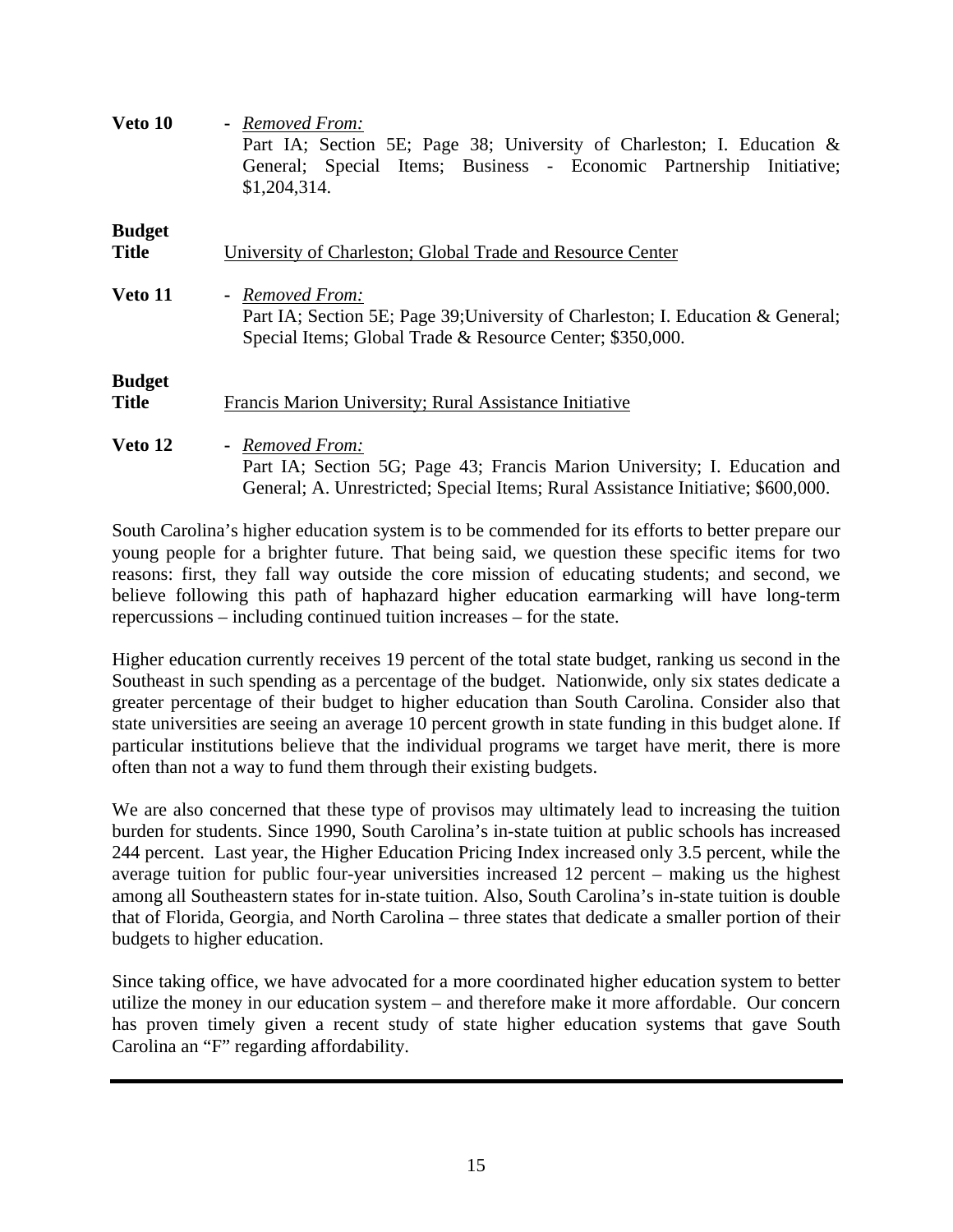Having a post-secondary program will serve little purpose if our children cannot afford to participate.

# **Budget Title** Francis Marion University; Omega Project **Veto 13 -** *Removed From:*

Part IA; Section 5G; Page 43; Francis Marion University; I. Education & General; A. Unrestricted; Special Items; Omega Project; \$75,000.

We believe the core mission of higher education – including Francis Marion University – should be the education of students. While voter registration is a noble goal, it is not a core function of Francis Marion or any other higher education institution to increase political participation. Dollars in higher education are not unlimited, and we think designating funds to this program would stretch valuable resources and ultimately detract from the university's core educational function.

| <b>Budget</b><br><b>Title</b> | Department of Health and Human Services; Children's Health Insurance Program<br>(SCHIP)                                                                                                                                                      |
|-------------------------------|----------------------------------------------------------------------------------------------------------------------------------------------------------------------------------------------------------------------------------------------|
| Veto 14                       | - Removed From:<br>Part IA; Section 8; Page 84; Department of Health and Human Services; II.<br>Programs and Services; A. Health Services; 1. Medical Administration; New<br>Positions; Coordinator I; \$22,149; (.64 FTE).                  |
| Veto 15                       | - Removed From:<br>Part IA; Section 8; Page 84; Department of Health and Human Services; II.<br>Programs and Services; A. Health Services; 1. Medical Administration; New<br>Positions; Administrative Specialist I; \$14,962; (.64 FTE).    |
| Veto 16                       | - Removed From:<br>Part IA; Section 8; Page 84; Department of Health and Human Services; II.<br>Programs and Services; A. Health Services; 1. Medical Administration; New<br>Positions; Human Services Specialist II; \$169,907; (5.96 FTE). |
| Veto 17                       | - Removed From:<br>Part IA; Section 8; Page 84; Department of Health and Human Services; II.<br>Programs and Services; A. Health Services; 1. Medical Administration; New<br>Positions; Accountant/Fiscal Analyst I; \$12,136; (.43 FTE).    |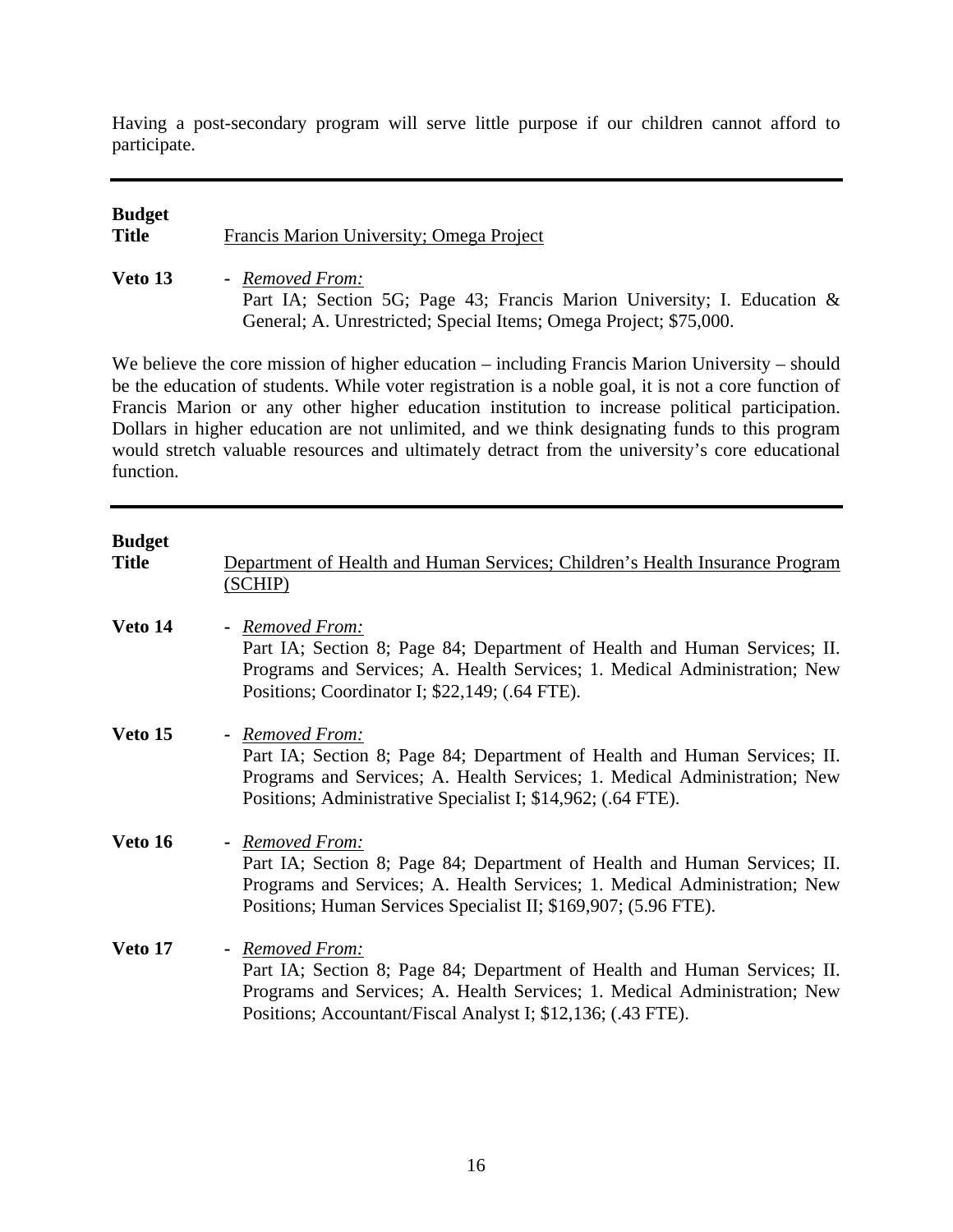| Veto 18 | - Removed From:<br>Part IA; Section 8; Page 84; Department of Health and Human Services; II.<br>Programs and Services; A. Health Services; 1. Medical Administration; New<br>Positions; Accountant/Fiscal Analyst II; \$14,767; (.43 FTE). |
|---------|--------------------------------------------------------------------------------------------------------------------------------------------------------------------------------------------------------------------------------------------|
| Veto 19 | - Removed From:<br>Part IA; Section 8; Page 84; Department of Health and Human Services; II.<br>Programs and Services; A. Health Services; 1. Medical Administration; New<br>Positions; Program Coordinator I; \$29,533; (.85 FTE).        |
| Veto 20 | - Removed From:<br>Part IA; Section 8; Page 85; Department of Health and Human Services; II.<br>Programs and Services; A. Health Services; 1. Medical Administration; New<br>Positions; Program Coordinator II; \$17,970; (.43 FTE).       |
| Veto 21 | - Removed From:<br>Part IA; Section 8; Page 86; Department of Health and Human Services; II.<br>Programs and Services; A. Health Services; 3. Medical Assistance Payment; Z.<br>Children's Health Insurance Program; \$21,279,557.         |

I am vetoing this funding because, while well-intended, it could have both long-term consequences on our ability to fund health care and to participate in private markets.

First, the change will increase the eligibility from 150 percent of poverty to 200 percent of poverty. We believe that the state should move cautiously in expanding this type of entitlement program. It was just a few short years ago that the General Assembly funded \$500 million in the Medicaid program with one-time funds. In 2000, the Medicaid program comprised \$1 out of every \$7 in state funding; now the ratio I approximately \$1 out of every \$5. Even without this expansion in the State Child Health Insurance Program, projections show that the state could spend as much as \$1 out of every \$3 in the state budget.

We certainly understand the desire of some to expand this program, but our current program already covers a significant number of children relative to other states. For instance, the South Carolina program covers approximately 40 percent of all children ages 0-18; only Arkansas, Louisiana, Mississippi, New Mexico, Vermont and the District of Columbia cover a higher percentage. Regionally, South Carolina covers a higher percentage of children than Georgia, Florida, or North Carolina. Expanding this system would put us even further towards the top.

The House budget included a logical provision that required co-payments based on income for participants in the system in an effort to make the cost of this expansion more affordable. However, the final version of the Conference budget has no requirement for such payments, thus eliminating an important check on the growth of the program.

There is a certain crowd-out effect that is happening nationally as a result of SCHIP expansions. The Congressional Budget Office (CBO) has noted a reduction of children participating in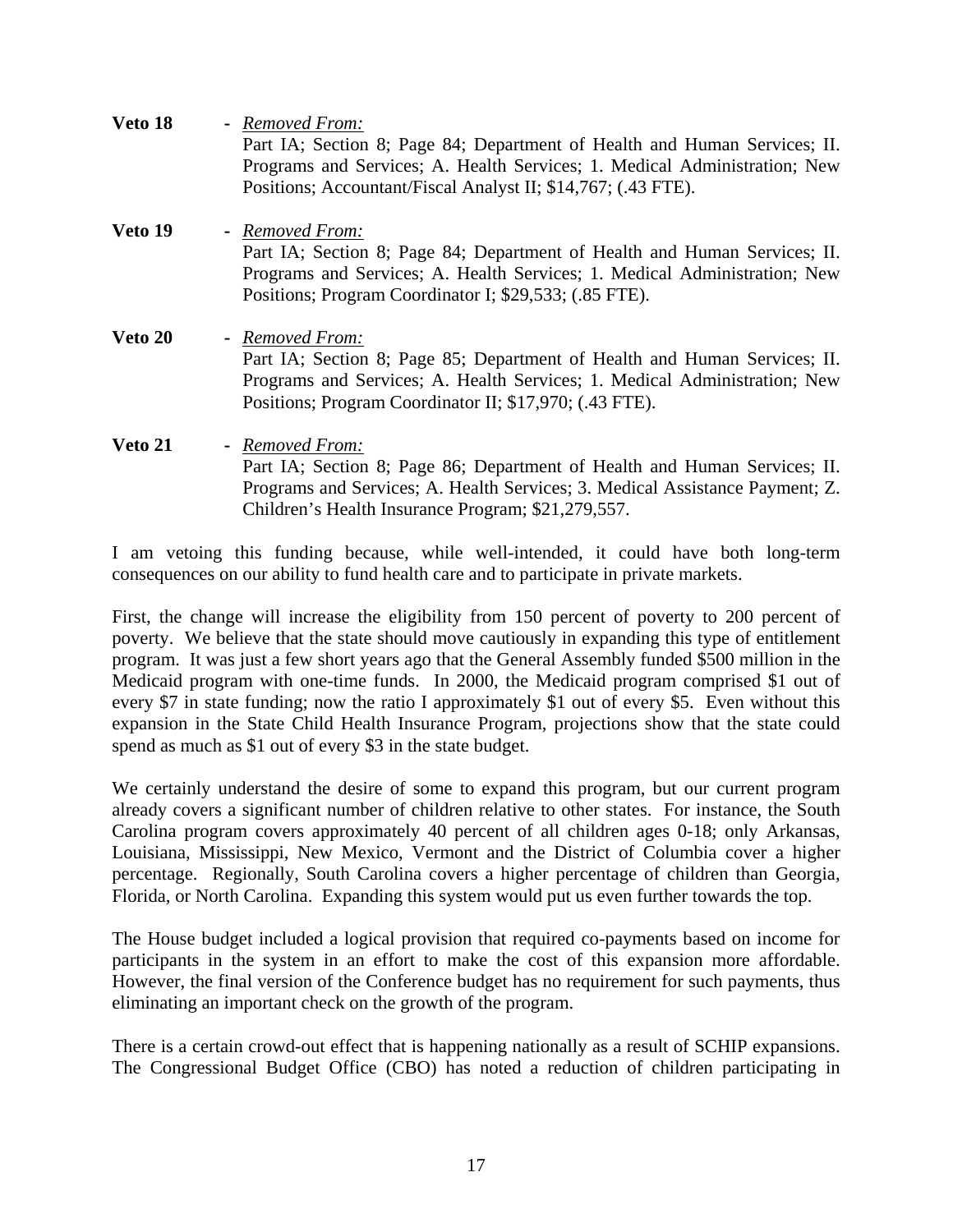private health insurance and that 50 percent of the children now enrolled in the State Child Health Insurance Program (SCHIP) were covered by private health insurance the prior year.

Finally, national trends are starting to raise concerns about the cost of the SCHIP in the halls of Congress. For the first four years of this program, there was more money for the program than cost of the enrolled children. However, starting in 2002, a deficit started to occur that was funded by dollar shifts from state to state. By the end of 2005, Congress was forced to spend more than \$200 million to keep the program afloat. As the reauthorization of the legislation is being debated, we should take into consideration that national policymakers tend to cut programs in order to manage costs. Ultimately, that could leave South Carolina financing an even higher portion of the costs. We should monitor closely what Congress will ultimately do in terms of changes to the program before we make this sort of expansion.

#### **Budget**

**Title Department of Health and Environmental Control; Stormwater Permitting** 

- **Veto 22** *Removed From:* Part IA; Section 8; Page 89; Department of Health and Environmental Control; II. Programs & Services; A. Water Quality Improvement; 2. Water Management; Personal Service; New Positions; Environmental Engineer Associate; \$234,608; (4.0 FTEs)
- **Veto 23** *Removed From:* Part IA; Section 8; Page 90; Department of Health and Environmental Control; II. Programs & Services; B. Coastal Resource Improvement; Personal Service; New Positions; Environmental Engineer Associate; \$140,764; (3.0 FTEs)

I am vetoing this item for two primary reasons. First, the impact to DHEC is negligible in that its total general fund budget is in excess \$144 million; from these funds, the agency has the capacity to absorb the additional staff. For example, the agency will carry forward \$550,425 of its existing budget, slightly more than the previous year.

In addition, while we agree that the stormwater permitting process should be expedited, we believe that the burden should be carried by those who benefit most directly from the service. At the Department of Motor Vehicles, we implemented a policy to expedite registration and titling documents, but instead of using taxpayer funds, we used fees to cover the costs of the additional benefit. DHEC should consider implementing a similar policy so that those looking for expedited permitting could pay for the enhanced service.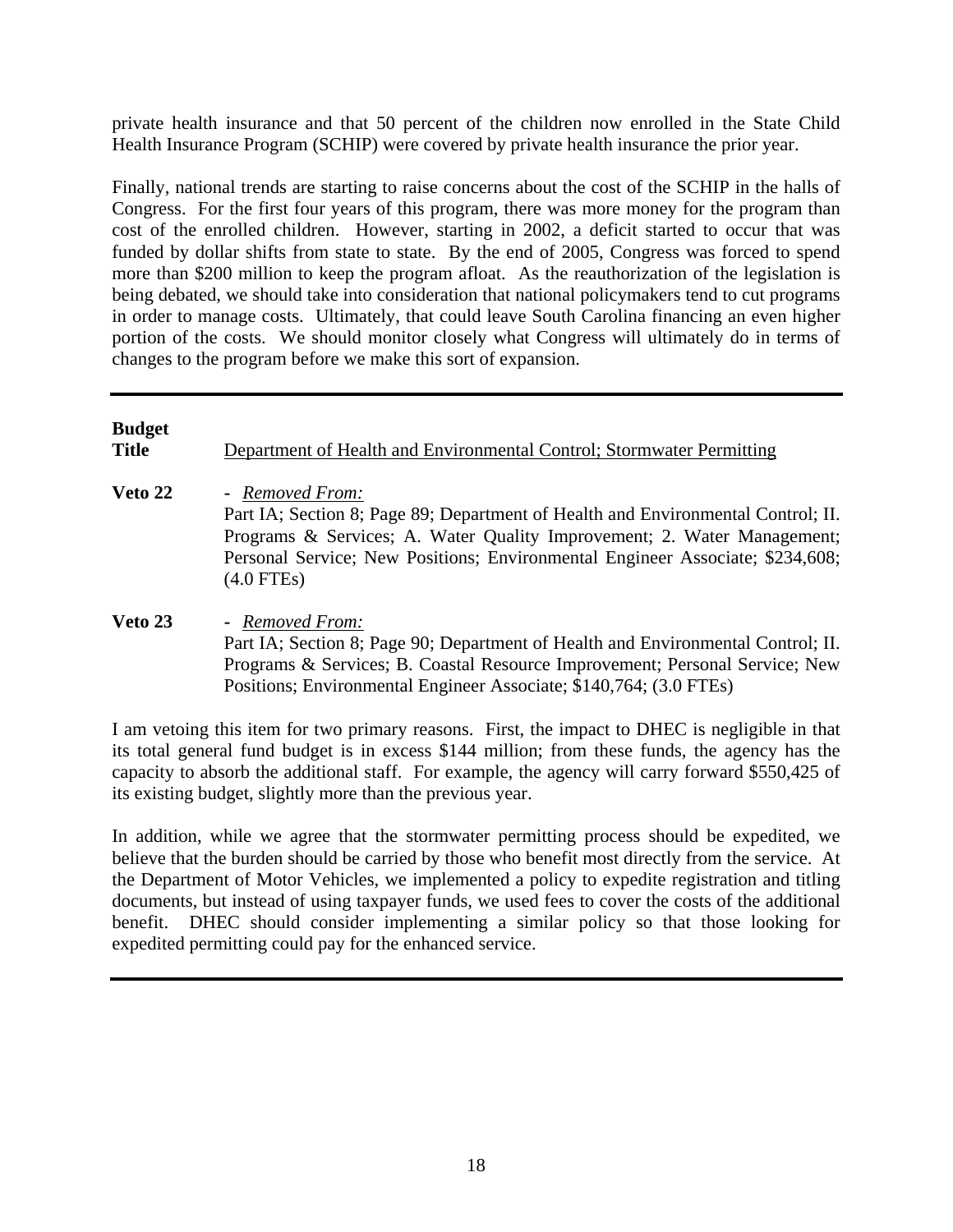| <b>Budget</b><br><b>Title</b> | Department of Disabilities and Special Needs; Special Olympics                          |
|-------------------------------|-----------------------------------------------------------------------------------------|
| Veto 24                       | - Removed From<br>Part IA; Section 11; Page 106; Department of Disabilities and Special |

Part IA; Section 11; Page 106; Department of Disabilities and Special Needs; II. Programs & Services; B. Mental Retardation Family Support Programs; 1. Children's Services; Special Items; \$200,000.

The Special Olympics is an admirable program that provides tremendous value to those who participate in their events. Much of the same can be said, however, for many of the charitable organizations that help children or the disabled; many of which do not receive state funding. The Special Olympics organizations have a significant fundraising apparatus and receive a good deal of support from individual and corporate donations. Voluntary donations, in lieu of compulsory taxpayer funding, are to be encouraged, and increased funding does not promote that end.

## **Budget Title** Arts Commission; McClellanville Arts Council **Veto 25 -** *Removed From* Part IA; Section 18; Page 132; Art Commission; II. Statewide Arts Services; Special Items; \$12,500.

I am vetoing this item because it is unique in the case of local arts councils. It is the only local arts council that receives a separate and recurring line in the state budget. In addition, we believe that this type of funding should be competitively awarded.

| Budget<br>Title | Forestry Commission; Fuel and Other Operating Costs                                                                             |
|-----------------|---------------------------------------------------------------------------------------------------------------------------------|
| <b>Veto 26</b>  | - Removed From<br>Part IA; Section 21; Page 141; Forestry Commission; I. Administration; Other<br>Operating Expenses; \$128,520 |

Given that gas prices remain high, we are sympathetic to the Forestry Commission's desire for additional fuel funding. However, by providing this special allowance, the increased fuel costs are not being evenly distributed across state government. We believe this special allowance not provided to other state agencies is particularly inappropriate since the Forestry Commission's general fund budget has increased by 40 percent over the past three years.

These types of administrative costs further highlight the need to restructure state government. According to estimates, taxpayers would have saved \$932,000 if we had brought Forestry Commission together with the Department of Natural Resources, which would have more than covered additional administrative costs like these.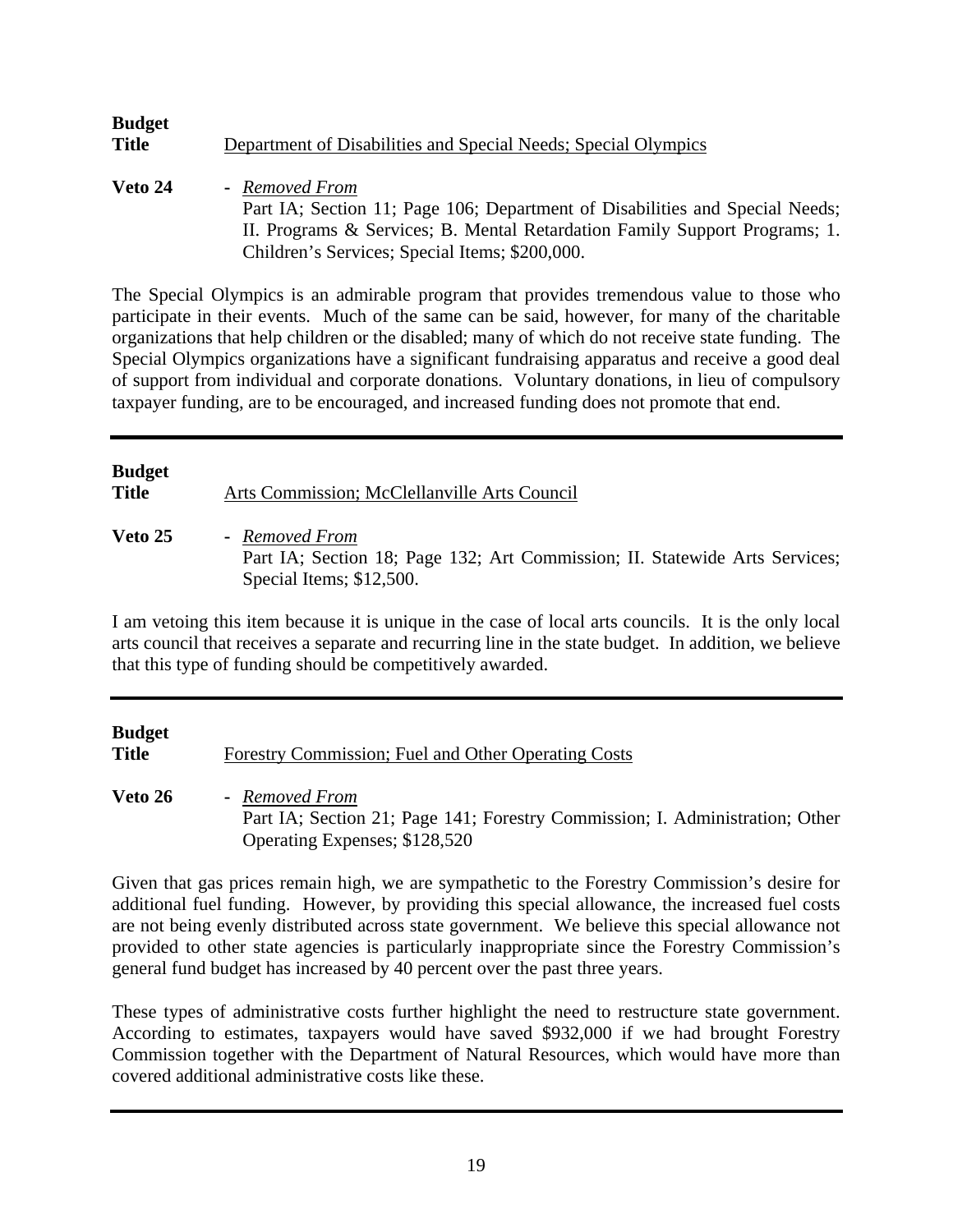| <b>Budget</b><br><b>Title</b> | Sea Grant Consortium; Partnership for a Hazard Resilient South Carolina                                                                                             |
|-------------------------------|---------------------------------------------------------------------------------------------------------------------------------------------------------------------|
| Veto 27                       | - Removed From<br>Part IA; Section 25; Page 160; Sea Grant Consortium; I. Administration;<br>Personal Service; New Positions; Extension Specialist; \$35,000        |
| Veto 28                       | - Removed From<br>Part IA; Section 25; Page 160; Sea Grant Consortium; I. Administration; Other<br>Operating Expenses; Allocation to Other State Agencies; \$43,750 |

This Appropriations bill provides for \$134,000 in new recurring spending for the Sea Grant Consortium – a 24 percent increase over FY 2006-07 levels.

I'm vetoing this item because we don't believe this is a wise use of limited state dollars given the extraordinary amount of resources already dedicated for storm-proofing by the public and private sectors. Between the National Hurricane Program, FEMA and NOAA, more than \$1 billion in grants and other assistance is already available. But a far more important driver toward this goal is ultimately the power of the marketplace. The fact that homebuilders, the insurance industry, homeowners, and businesses are compelled by their bottom lines to consistently seek everimproving hurricane-resistant building methods and practices makes this expenditure, at best, one of minimal impact.

#### **Budget**

**Title** Judicial Department; S.C. Center for Fathers & Families

**Veto 29 -** *Removed From*  Part IA; Section 30; Page 177; Judicial Department; V. Administration; C. Information Technology; Special Items; \$500,000

I'm vetoing this item because while this non-profit organization's stated goals are laudable, we do not believe that state government should be in the business of picking winners and losers by funding one non-profit over another. We also believe any investment in the private sector by the public sector ought to be made based upon anticipated and measurable outcomes. In this case, the funding is not tied to any specific expected outcome.

**Budget Title** Commission on Indigent Defense; DUI Defense of Indigents **Veto 30 -** *Removed From* Part IA; Section 35; Page 182; Commission on Indigent Defense; I. Administration; Special Items; DUI Defense of Indigents; \$1,000,000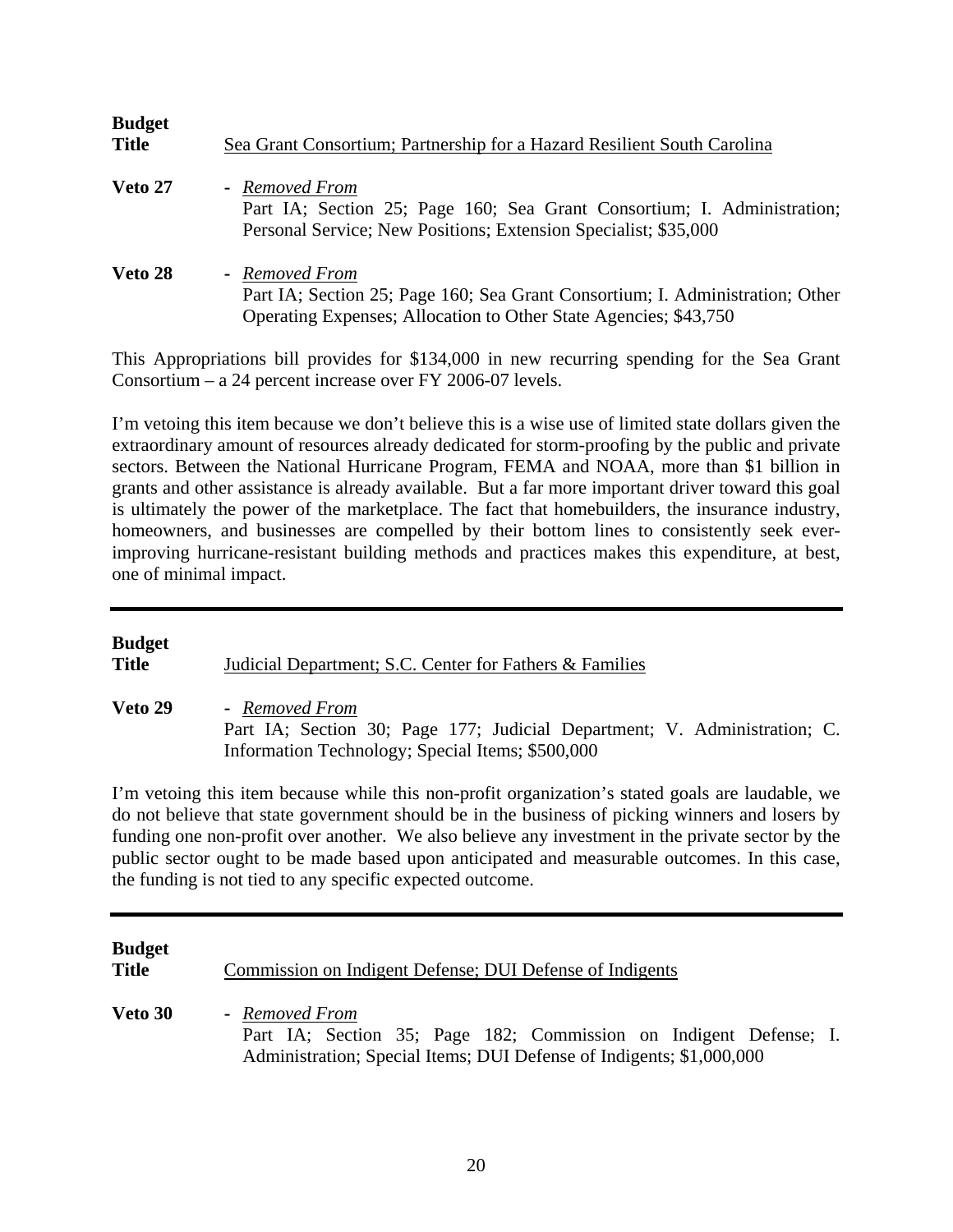| <b>Budget</b> |                                                            |
|---------------|------------------------------------------------------------|
| Title         | Commission on Indigent Defense; Criminal Domestic Violence |
|               |                                                            |

**Veto 31 -** *Removed From* Part IA; Section 35; Page 182; Commission on Indigent Defense; I. Administration; Special Items; Criminal Domestic Violence; \$1,320,000

In 1993, Indigent Defense was established as a way for the state to help offset counties' expenses in death penalty cases. Since that time, growth in this program has far outpaced the growth in the number of death penalty cases in South Carolina because its role has morphed into one where the state is funding an ever-increasing portion of what had traditionally been and should continue to be the counties' responsibility.

This additional funding also sends a problematic message. This state has the unfortunate distinction of being near the top of the nation in both DUI-related deaths and domestic violence related deaths. It seems odd that we are dedicating more dollars toward defending offenses such as DUI in a year where much-needed DUI reform remains stuck in a Senate Subcommittee.

# **Budget Title** Department of Public Safety; H.L. Hunley Commission-Security

**Veto 32 -** *Removed From* Part IA; Section 36; Page 185; Department of Public Safety; II. Programs and Services; D. Bureau of Protective Services; Special Item; Hunley Security; \$257,317

South Carolina's taxpayers are and have been responsible for an enormous amount of money associated with raising and preserving the Hunley. After purchasing a museum for the vessel, the Peery collection of Confederate artifacts, and funding a \$35 million dollar Clemson extension campus to be built around the North Charleston Hunley Conservation Laboratory, I believe that the taxpayers of this state have put more than enough money into this endeavor. There is also a question of fairness: we do not see protective services employed at a host of monuments and other places and settings that have significant value as well.

| <b>Budget</b><br><b>Title</b> | Law Enforcement Training Council; Leadership Training                                                                                                                     |
|-------------------------------|---------------------------------------------------------------------------------------------------------------------------------------------------------------------------|
| Veto 33                       | - Removed From<br>Part IA; Section 36B; Page 190; Law Enforcement Training Council; II.<br>Training; Personal Service; Criminology Instructor II; \$50,000; (1.00 FTE)    |
| Veto 34                       | - Removed From<br>Part IA; Section 36B; Page 190; Law Enforcement Training Council; II.<br>Training; Personal Service; Administrative Specialist II; \$20,000; (1.00 FTE) |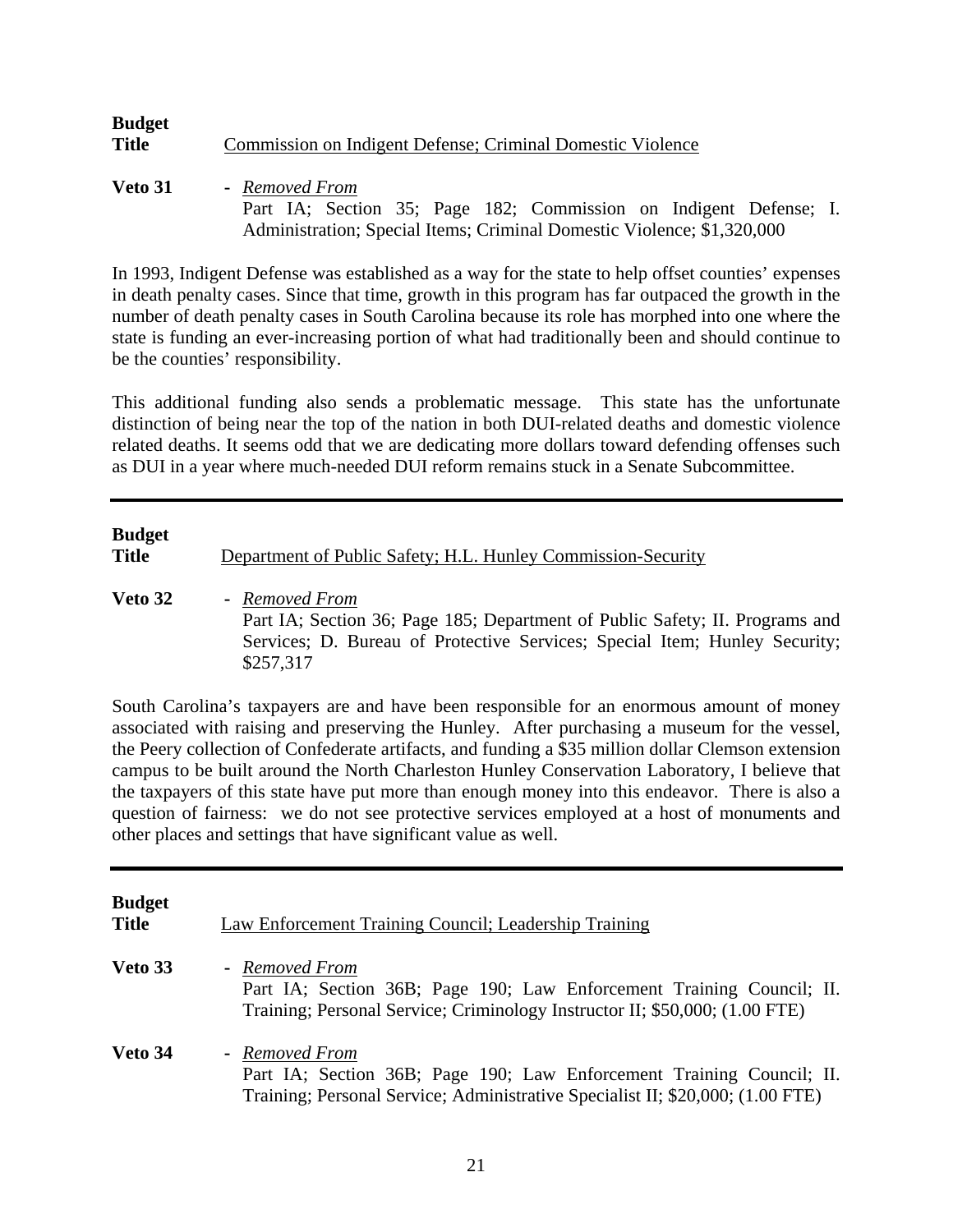Our administration has consistently supported the Council, requesting roughly \$12 million in total funds for this year's budget – including a 14 percent increase in funding for training programs alone. Further, we are not opposed to funding these particular line items. But the Council's budget this year already funds an item called "Leadership Training." As such we're vetoing the two line appropriations above and would ask that if the Council still chooses to fund them, that it do so with money provided for that "Leadership Training" program. As well, the possibility of supplementing these programs with funds from the agencies that directly benefit from the services should be considered.

| <b>Budget</b><br><b>Title</b> | Commission on Minority Affairs; Administration and Personal Service                                 |
|-------------------------------|-----------------------------------------------------------------------------------------------------|
| Veto 35                       | - Removed From<br>Part IA; Section 41; Page 211; Commission on Minority Affairs; I.                 |
|                               | Administration; Personal Services; New Positions; Program Coordinator II;<br>\$100,934; (2.00 FTEs) |

This new funding mirrors a proviso that would direct the Commission to essentially duplicate a number of functions already performed by the state's Department of Social Services, Department of Education, and the Employment Security Commission, and complemented by any number of non-profit organizations' efforts. While the goal of this proposal may have merit, taxpayers would be better-served by these agencies finding a way to accomplish this goal using their existing resources or by partnering with a non-profit entity.

| <b>Budget</b><br><b>Title</b> | Department of Consumer Affairs; Consumer Services                                                                                                                                              |
|-------------------------------|------------------------------------------------------------------------------------------------------------------------------------------------------------------------------------------------|
| Veto 36                       | - Removed From<br>Part IA; Section 49; Page 226; Department of Consumer Affairs; I.<br>Administration; Personal Service; New Positions; Administrative Specialist II;<br>$$19,659; (1.00$ FTE) |
| <b>Budget</b><br><b>Title</b> | Department of Consumer Affairs; Advocacy                                                                                                                                                       |
| Veto 37                       | - Removed From<br>Part IA; Section 49; Page 227; Department of Consumer Affairs; IV. Consumer<br>Advocacy; Personal Service; Attorney II; \$35,414; (1.00 FTE)                                 |

Consumer Affairs' budget has already been increased by 18 percent or \$615,000 this year. There is no reason why these items cannot be funded from this increased budget, especially in light of the fact that the number of complaints received and acted upon decreased from 6,926 in FY 2005 to 5,824 in FY 2006.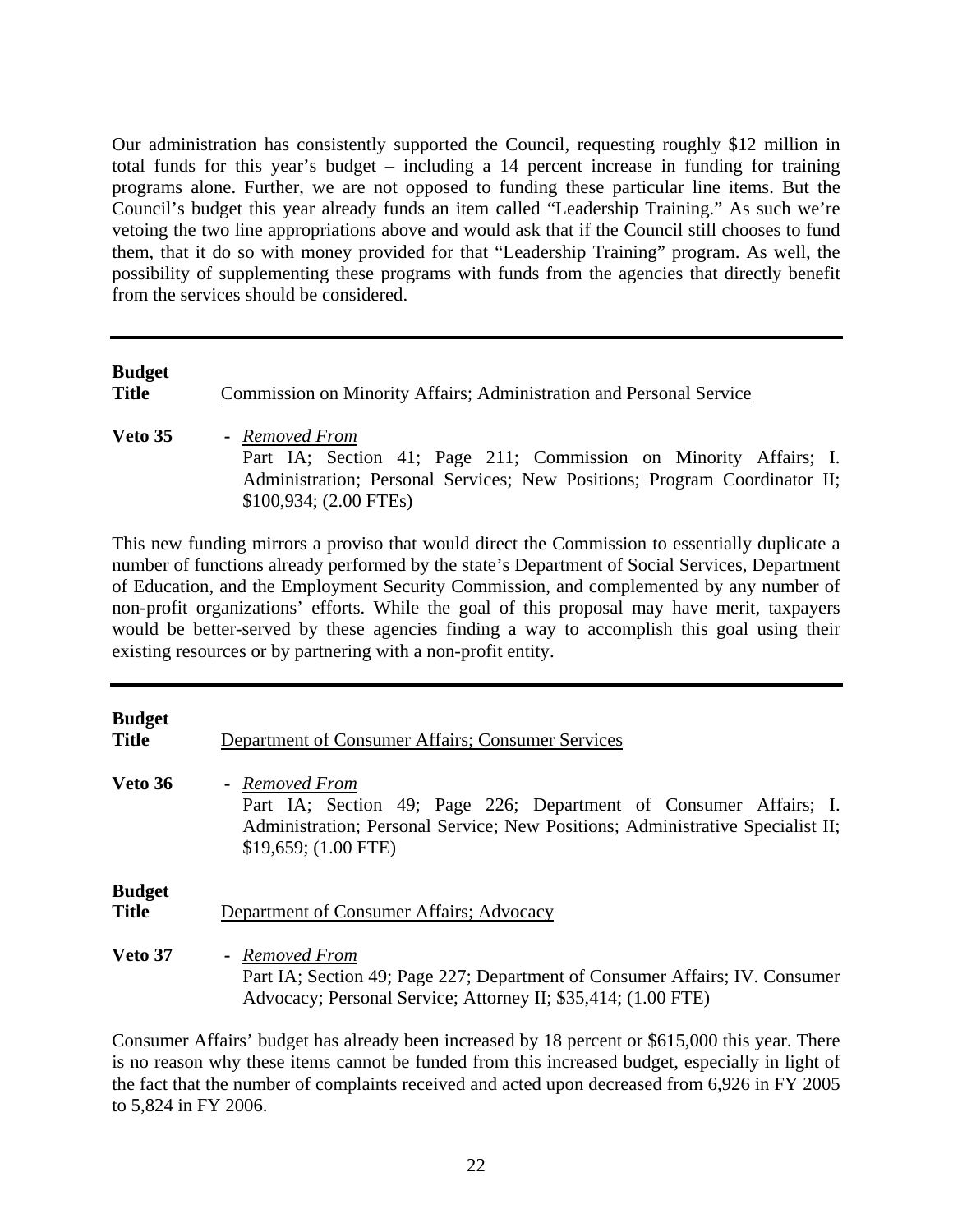| <b>Budget</b> |                                    |
|---------------|------------------------------------|
| <b>Title</b>  | Department of Transportation; IFTA |

**Veto 38 -** *Removed From* Part IA; Section 53; Page 235; Department of Transportation; I. Administration, A. General; Special Items; IFTA Administration; \$1,000,000.

This appropriation is intended to meet South Carolina's obligation to adjacent states under the International Fuel Tax Agreement. This would be the first time that the Department of Transportation has received a separate line-item appropriation for this obligation. As a rule, this department is funded through gas tax revenues and federal grants, not by separate line-item appropriations. Absent a compelling reason for this line-item, I am vetoing it.

# **Budget Title** Lieutenant Governor's Office; Security Detail **Veto 39 -** *Removed From*

 Part IA; Section 57; Page 264; Lieutenant Governor's Office; I. Administration; Other Operating Expenses; \$112,173.

This line item increase is tied to a proviso which requires that SLED provide a security detail to the Lt. Governor in a manner agreed to by SLED and the Lt. Governor's Office and directs that SLED be reimbursed to offset the cost of the security detail in an amount agreed to by SLED and the Lt. Governor's Office from funds appropriated for this purpose.

Because I am vetoing the proviso, I am also vetoing this Part 1A increase. My problem with the Part 1A item/proviso is simply that we believe the taxpayers of this state should not have to pick up the \$90,000 per year proposed for this security detail. To do so would cast the Lt. Governor as the only constitutional officer to be newly-assigned a detail, though other officers, like the Attorney General, have what most would agree a more demanding role in state government. Additionally, he would become the only person in state government with a constitutionallydefined part-time role to be assigned a security detail. This is not something offered to even the most powerful of legislative positions, like the House Speaker or the Senate *Pro Tempore*. As a rule, we are not a fan of Columbia traditions, but in this case, the course set sixteen years ago by the former Republican Lt Governor Peeler is a tradition that should hold.

| <b>Budget</b><br><b>Title</b> | Lieutenant Governor's Office; Silver Haired Legislature                                                                                                   |
|-------------------------------|-----------------------------------------------------------------------------------------------------------------------------------------------------------|
| Veto 40                       | - Removed From<br>Part IA; Section 57; Page 264; Lieutenant Governor's Office; II. Office on<br>Aging; Special Item; Silver Haired Legislature; \$15,000. |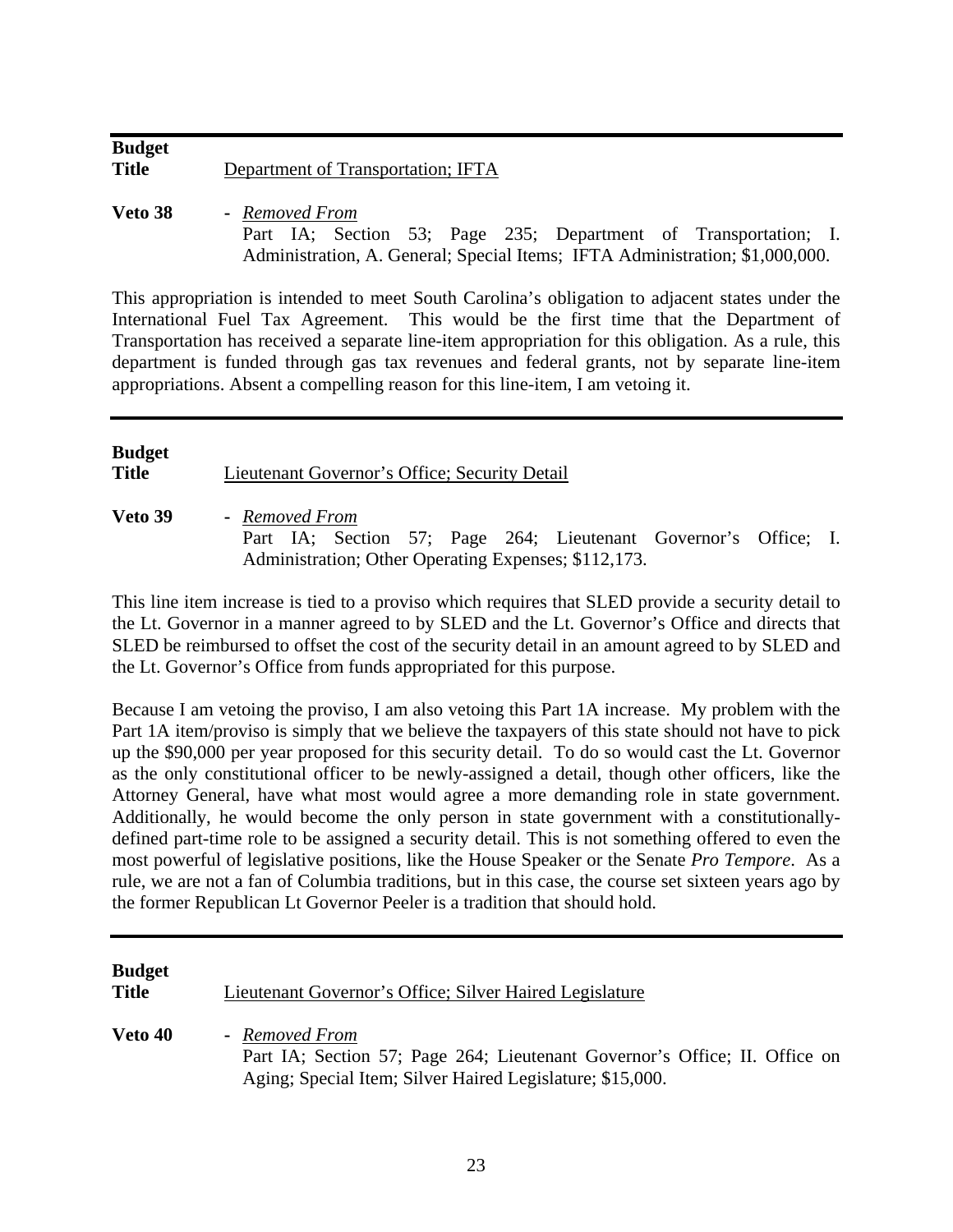While we admire the mission of the Silver Haired Legislature, they often lobby the Legislature for programs that it believes benefit our state's senior population. I issued an executive order during my first year as governor prohibiting cabinet agencies from hiring lobbyists because we do not believe that taxpayer funds should be used to advocate for more public funds, and for that reason I am vetoing this line.

| <b>Budget</b> | State Treasurer's Office; Prosecutor/Public Defender Public Service Incentive                                                                                             |
|---------------|---------------------------------------------------------------------------------------------------------------------------------------------------------------------------|
| <b>Title</b>  | Program                                                                                                                                                                   |
| Veto 41       | - Removed From<br>Part IA; Section 60; Page 269; State Treasurer's Office; III. Special Items;<br>Prosecutor/Public Defender Public Service Incentive Program; \$375,000. |

This appropriation is related to a new proviso that directs the Attorney General's Office, the Prosecution Coordination Commission and the Commission on Indigent Defense to develop and implement a program that encourages attorneys to become prosecutors or public defenders, essentially by paying their student loans. We do not believe there is a need for the taxpayers to subsidize the education of lawyers, no matter how meritorious their practice.

| <b>Budget</b><br><b>Title</b> | Adjutant General's Office; Crowd Control Training                                                                                   |
|-------------------------------|-------------------------------------------------------------------------------------------------------------------------------------|
| Veto 42                       | - Removed From<br>Part IA; Section 61; Page 276; Adjutant General's Office; X. State Guard;<br>Other Operating Expenses; \$114,792. |

There is no doubt that the men and women of the National Guard make sacrifices in times of need both here and abroad. That said, crowd control training is one of the core functions of the South Carolina National Guard and should be funded from the Adjutant General's Office general budget – a budget that has increased by 20 percent in the last three years.

| <b>Budget</b><br><b>Title</b> | Election Commission; 2008 Presidential Preference Primary                                                                                                        |
|-------------------------------|------------------------------------------------------------------------------------------------------------------------------------------------------------------|
| <b>Veto 43</b>                | - Removed From<br>Part IA; Section 62; Page 278; Election Commission; VII. Non-Recurring<br>Appropriations; 2008 Presidential Preference Primaries; \$2,183,560. |

This appropriation is tied to a new proviso that directs that the state Election Commission to conduct the 2008 Presidential Preference Primaries. I vetoed S.99, the legislation that authorized the state Election Commission to run these party primaries, because we do not believe that taxpayers should foot the bill for private political events, and I am vetoing this appropriation for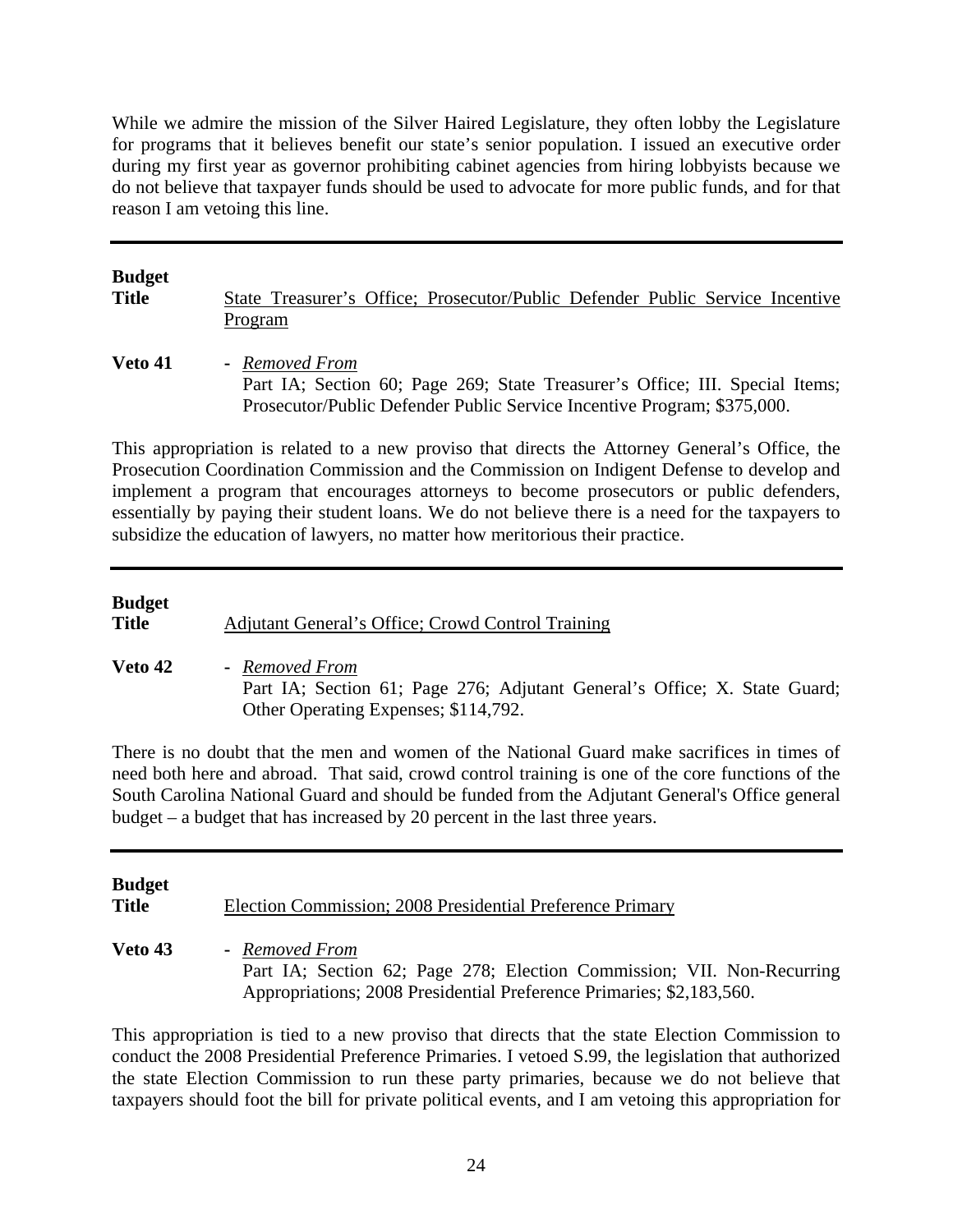the same reason. In addition, funding the primary with recurring funds has the net effect in that this will be an annual need, which it is not.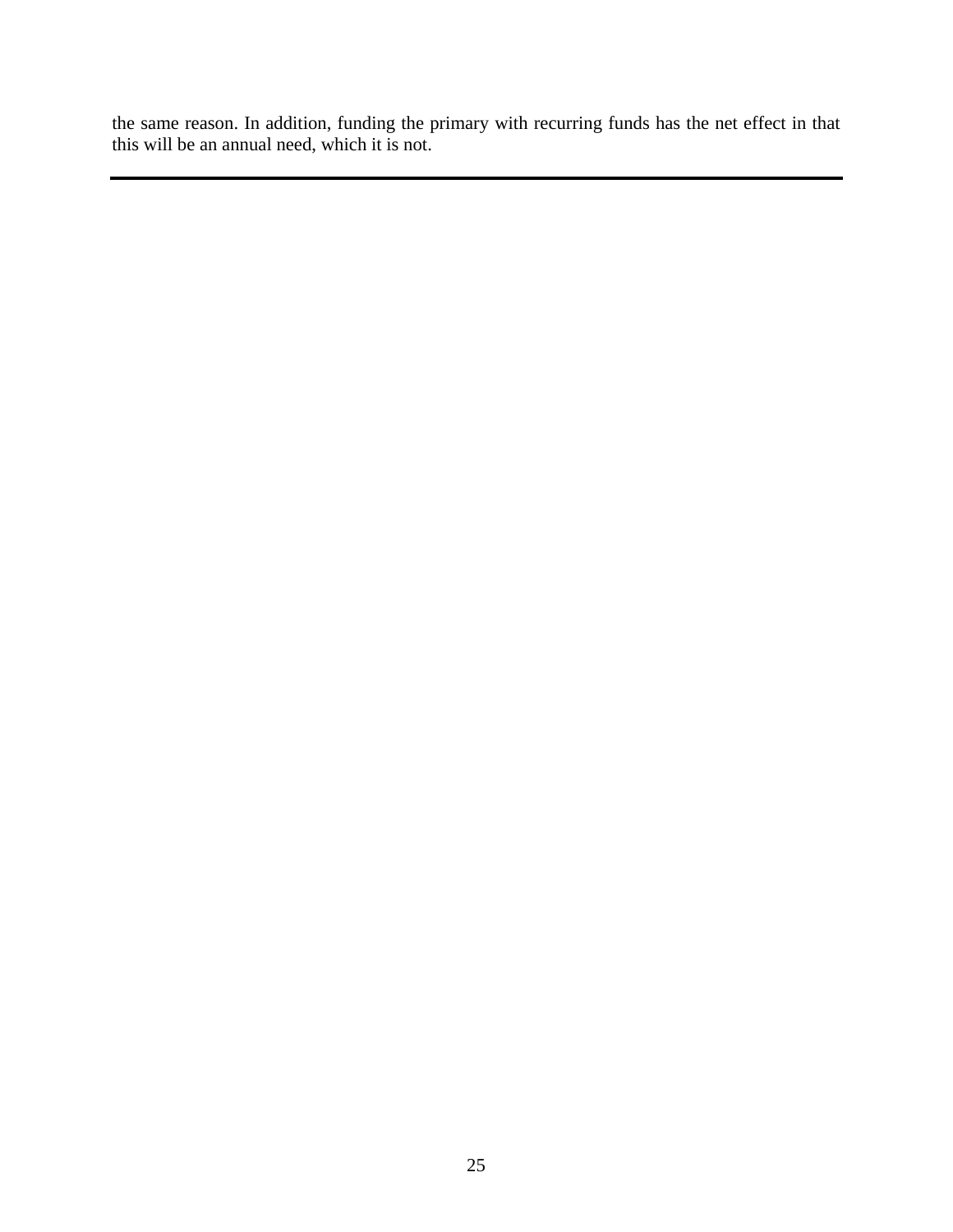#### **II. Vetoes of Part 1B Temporary Provisos**

**Veto 44** Part 1B, Section 1.21, Department of Education, page 323; SDE: Mathematics and Science Unit of the Office of Curriculum and Standards.

I am vetoing this section because it reduces the percentage of our educational dollars that actually make it to the classroom. It also limits the flexibility of the State Department of Education's Office of Curriculum and Standards to determine the best use of curriculum development dollars by forcing the State Department of Education to allot funds for curriculum to support a particular facility.

- **Veto 45** Part 1B, Section 1.51, Department of Education, page 327; SDE: National Board Certification Incentive.
- **Veto 46** Part 1B, Section 1.52, Department of Education, page 328; SDE: National Board Certification Incentive Surplus.

These provisos provide additional funding for a National Board Certification program that already costs the state more than \$50 million annually. Instead of automatically linking teachers' salary increases to gaining board certification, we favor providing incentives to reward excellence in teaching our children or to encourage service in our more challenged schools.

**Veto 47** Part 1B, Section 1.82, Department of Education, page 337; Star Academy Match Requirement.

This proviso would define the match requirement of the Star Academy public/private partnership. I am vetoing this proviso since I am also vetoing the line-item associated with it.

**Veto 48** Part 1B, Section 5K.1, University of South Carolina, page 363; Palmetto Poison.

I am vetoing this proviso since I am also vetoing the line-item associated with it. Palmetto Poison is a worthwhile program, but should be run by one of the state's health agencies, not a state university.

**Veto 49** Part 1B, Section 5J.1, South Carolina State University, page 364; SCSU: BRIDGE Program.

I am vetoing this proviso since I am also vetoing the line-item associated with it. The associated appropriation is to SC State University for the BRIDGE program, an initiative designed to recruit minority high school students along the I-95 corridor into the teaching profession. Though well intentioned, this new program is duplicative of existing programs at other governmental agencies and non-profit organizations.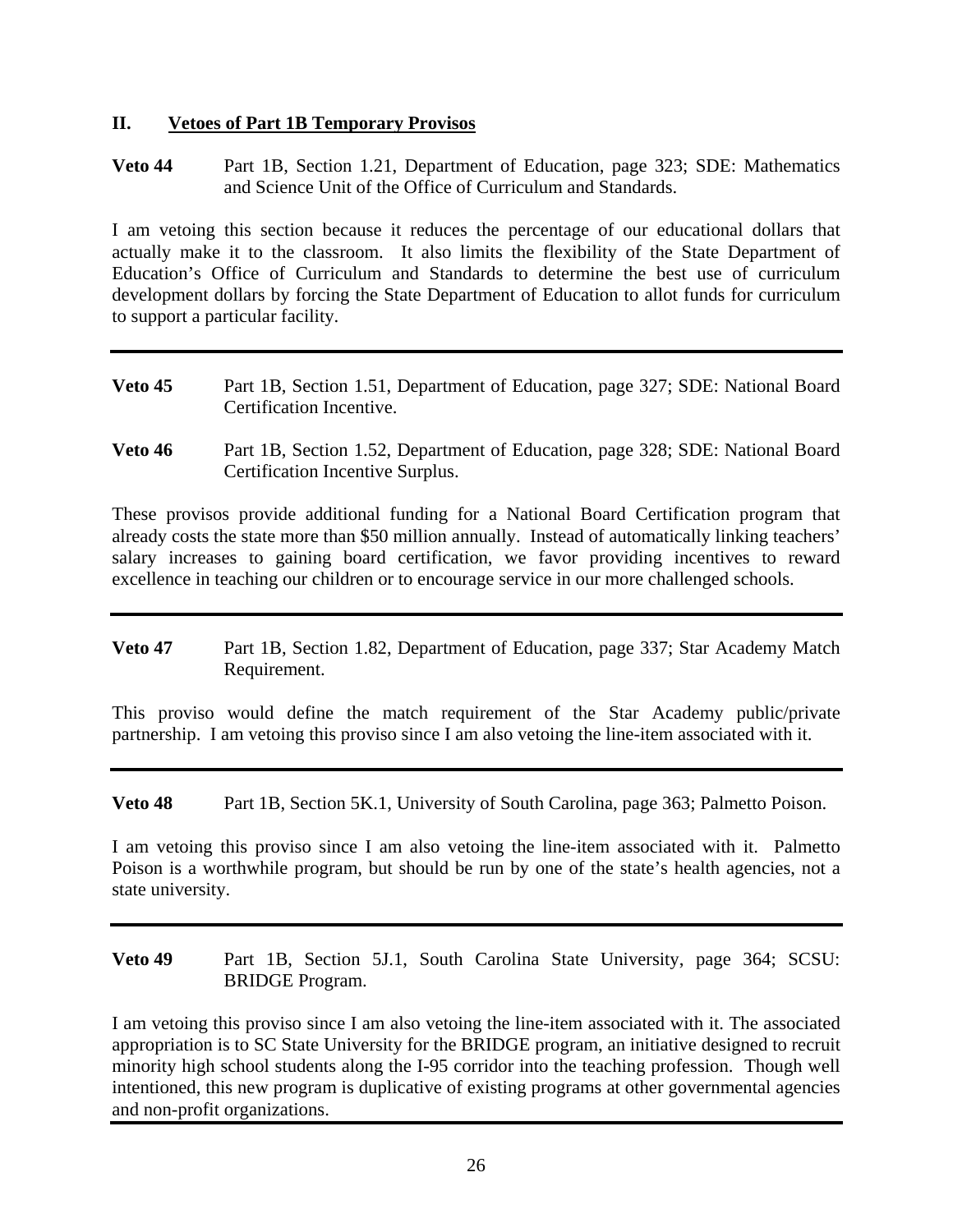**Veto 50** Part 1B, Section 8.12, Department of Health and Human Services, page 368; DHHS: Chiropractic Services.

I am vetoing this section because it unduly restricts the administrative flexibility of the Department of Health and Human Services. Due to federal Medicaid regulations and this proviso, if a service is provided to one class of beneficiaries, it must be provided to all – a rule that in this case resulted in DHHS spending approximately \$90,000 last year to provide chiropractic services to children under the age of six. Provisos like this one result in outcomes that divert our scarce healthcare dollars in inefficient ways.

**Veto 51** Part 1B, Section 8.26, Department of Health and Human Services, page 371; DHHS: Medicaid Quarterly Fiscal Impact Statements.

I am vetoing this section because it imposes an unnecessary administrative burden on DHHS. The department already provides Medicaid bulletins that announce benefit or rate changes to the House of Representatives and the Senate. In addition, Executive Order 2002-23 requires that DHHS prepare an annual report with the same information as required in this section.

**Veto 52** Part 1B, Section 8.29, Department of Health and Human Services, page 372; Prevention Partnership Grants

I am vetoing this so-called "competitive grants" program because it is not truly competitive. Of the \$2 million set aside for this program, the proviso itself carves out \$200,000 for the Eastover Medical Center and \$1 million for HIV prevention. A competitive grants program with 60 percent of its funds committed in advance to specific projects is inconsistent with the stated objective of awarding the funds on a competitive basis.

**Veto 53** Part 1B, Section 8.36, Department of Health and Human Services, page 373; State Children's Health Insurance Program.

I am vetoing this funding because, while well-intended, it could have both long-term consequences on our ability to fund health care and to participate in private markets.

First, the change will increase the eligibility from 150 percent of poverty to 200 percent of poverty. We believe that the state should move cautiously in expanding this type of entitlement program. It was just a few short years ago that the General Assembly funded \$500 million in the Medicaid program with one-time funds. In 2000, the Medicaid program comprised \$1 out of every \$7 in state funding; now the ratio I approximately \$1 out of every \$5. Even without this expansion in the State Child Health Insurance Program, projections show that the state could spend as much as \$1 out of every \$3 in the state budget.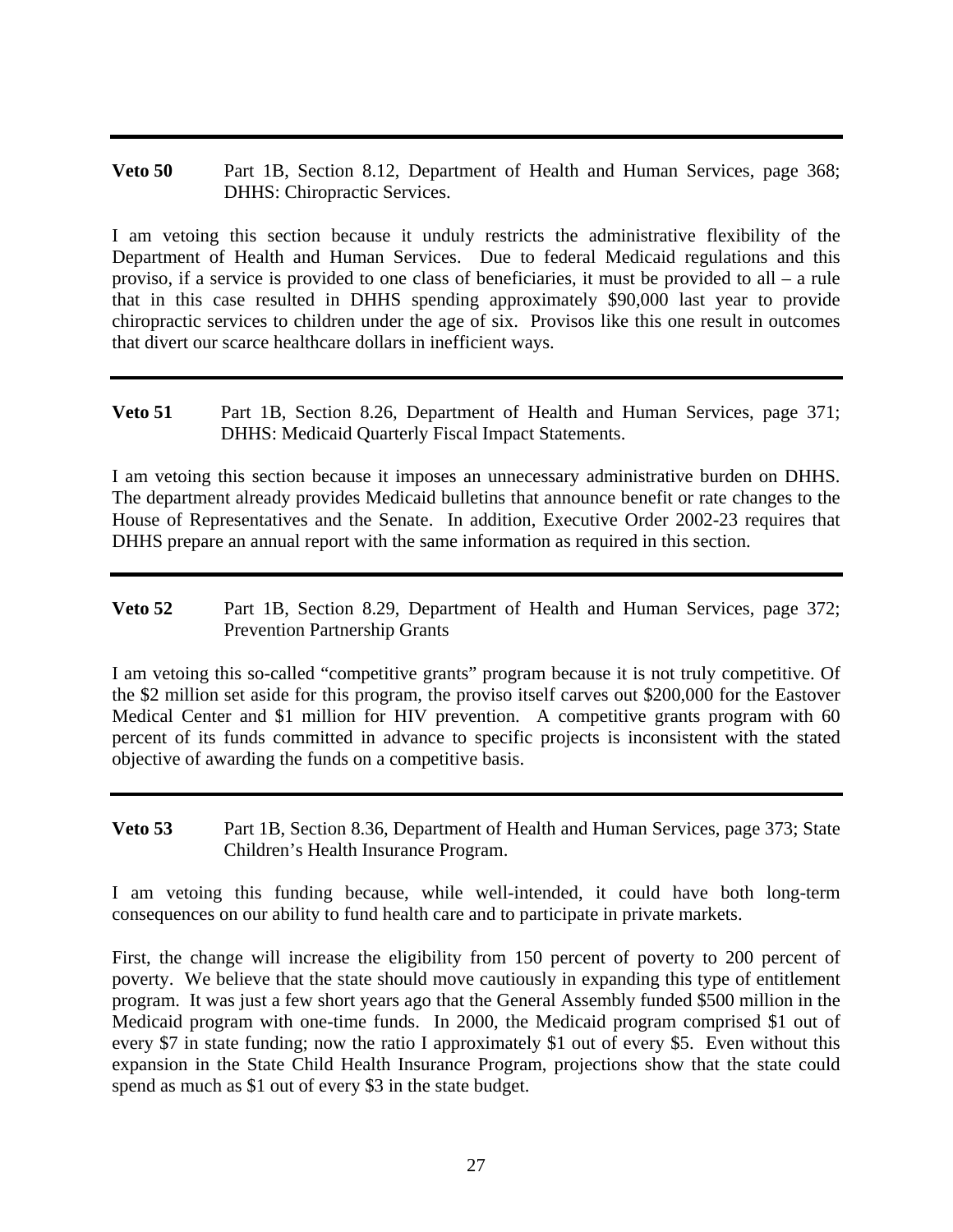We certainly understand the desire of some to expand this program, but our current program already covers a significant number of children relative to other states. For instance, the South Carolina program covers approximately 40 percent of all children ages 0-18; only Arkansas, Louisiana, Mississippi, New Mexico, Vermont and the District of Columbia cover a higher percentage. Regionally, South Carolina covers a higher percentage of children than Georgia, Florida, or North Carolina. Expanding this system would put us even further towards the top.

The House budget included a logical provision that required co-payments based on income for participants in the system in an effort to make the cost of this expansion more affordable. However, the final version of the Conference budget has no requirement for such payments, thus eliminating an important check on the growth of the program.

There is a certain crowd-out effect that is happening nationally as a result of SCHIP expansions. The Congressional Budget Office (CBO) has noted a reduction of children participating in private health insurance and that 50 percent of the children now enrolled in the State Child Health Insurance Program (SCHIP) were covered by private health insurance the prior year.

Finally, national trends are starting to raise concerns about the cost of the SCHIP in the halls of Congress. For the first four years of this program, there was more money for the program than cost of the enrolled children. However, starting in 2002, a deficit started to occur that was funded by dollar shifts from state to state. By the end of 2005, Congress was forced to spend more than \$200 million to keep the program afloat. As the reauthorization of the legislation is being debated, we should take into consideration that national policymakers tend to cut programs in order to manage costs. Ultimately, that could leave South Carolina financing an even higher portion of the costs. We should monitor closely what Congress will ultimately do in terms of changes to the program before we make this sort of expansion.

I am vetoing this proviso since I am also vetoing the line-item associated with it.

**Veto 54** Part 1B, Section 9.43, Department of Health and Environmental Control, page 380; Beach Renourishment and Monitoring.

We believe that state funds for beach renourishment should be expended only in cases where there is an associated economic benefit or where it is necessary to protect an existing infrastructure investment. We believe that in cases where there is a low-density or marginal benefit, we are ultimately waging a war against nature that we will not win. We would urge the General Assembly to work with us to develop a more rational approach to funding beach renourishment so that there is a priority system in place before the funding is made available.

**Veto 55** Part 1B, Section 10.16, Department of Mental Health, page 384; McCormick Satellite Clinic.

This proviso redirects \$750,000 from the Williams Building Cooperative Ministries Homeless Shelter Renovation and Operation to a community mental health clinic in McCormick County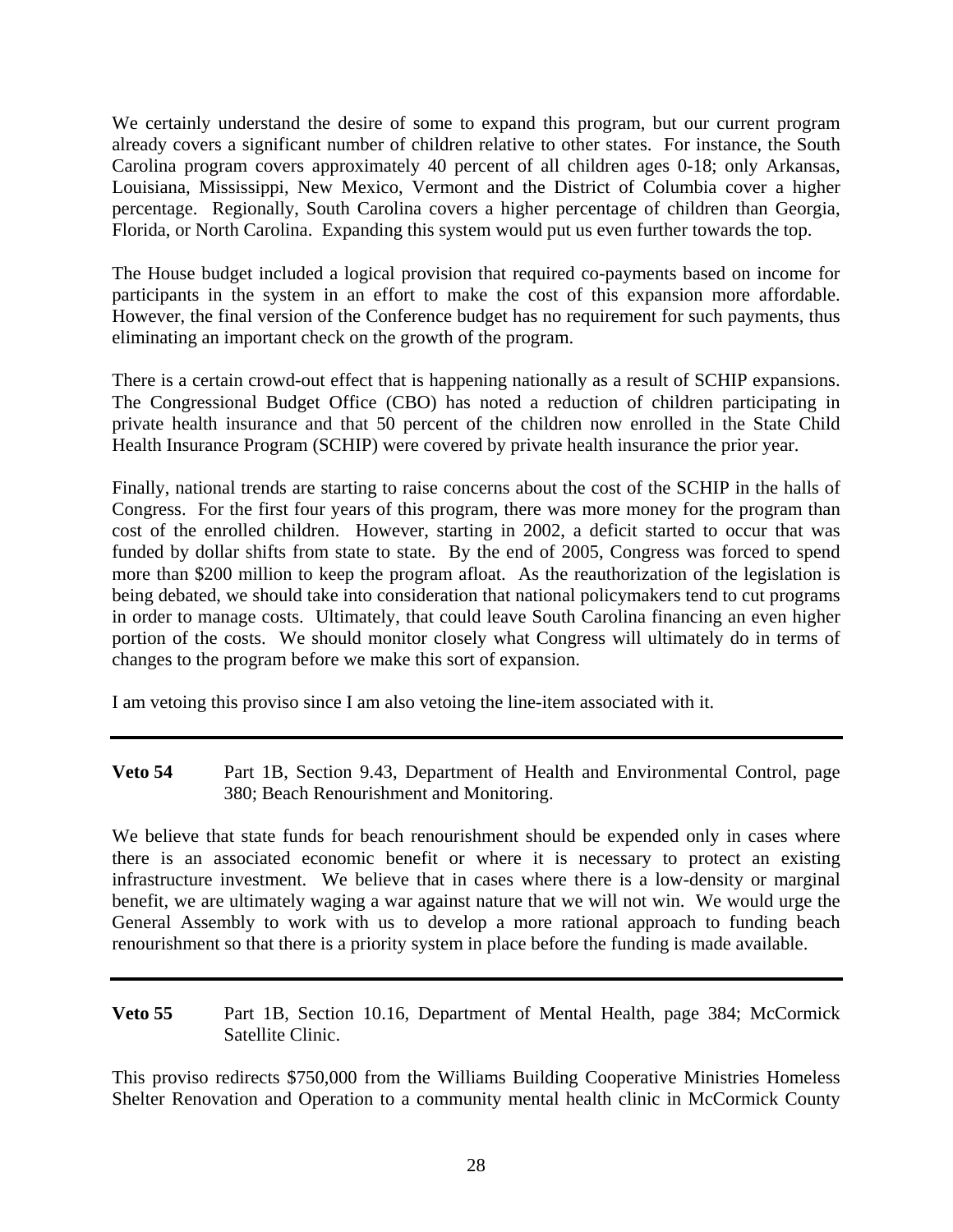and to homeless programs in the City of Columbia. Again, these programs may certainly have merit; however, we believe that programs like these should receive funding in a more competitive manner.

**Veto 56** Part 1B, Section 13.19, Department of Social Services, page 389, C.R. Neal Learning Center

I am vetoing this section because it directs the Department of Social Services to provide funding to C.R. Neal Learning Center, *which no longer exists*. Even though this program has been discontinued, this proviso requires that DSS continue providing \$100,000 in TANF funding to the center.

**Veto 57** Part 1B, Section 22.14, Department of Agriculture, page 395; Feed Label Registration

I am vetoing this item because it is effectively a tax increase on feed manufacturers. The Department of Agriculture is already performing this indicated labeling function without these funds, and we would ask that they continue doing so.

- **Veto 58** Part 1B, Section 24.1, Department of Natural Resources, page 396; County Funds.
- **Veto 59** Part 1B, Section 24.2, Department of Natural Resources, page 396; DNR: County Game Funds/Equipment Purchase.

I am vetoing the above two provisos because we believe they are unconstitutional and, at the very least, hamstring the Department of Natural Resource's ability to manage its own affairs in the best interest of the taxpayer. In *Knotts v. SCDNR*, the Supreme Court found legislative execution of a nearly identical fund to be unconstitutional, declaring that the Legislature "may not undertake both to pass laws and to execute them by bestowing upon its own members functions belonging to other branches of government."

**Veto 60** Part 1B, Section 26.5, Department of Parks, Recreation, and Tourism, page 399; Litter Control.

PalmettoPride operated within the Governor's Office of Executive Policy and Programs until the General Assembly transferred the program to the Department of Parks, Recreation, and Tourism, wrote a charter, and established criteria for a board of directors. I believe this is a clear encroachment by the General Assembly into an executive branch program. In addition, this section perpetuates an agency that performs a function that could be performed more costeffectively through the Department of Corrections.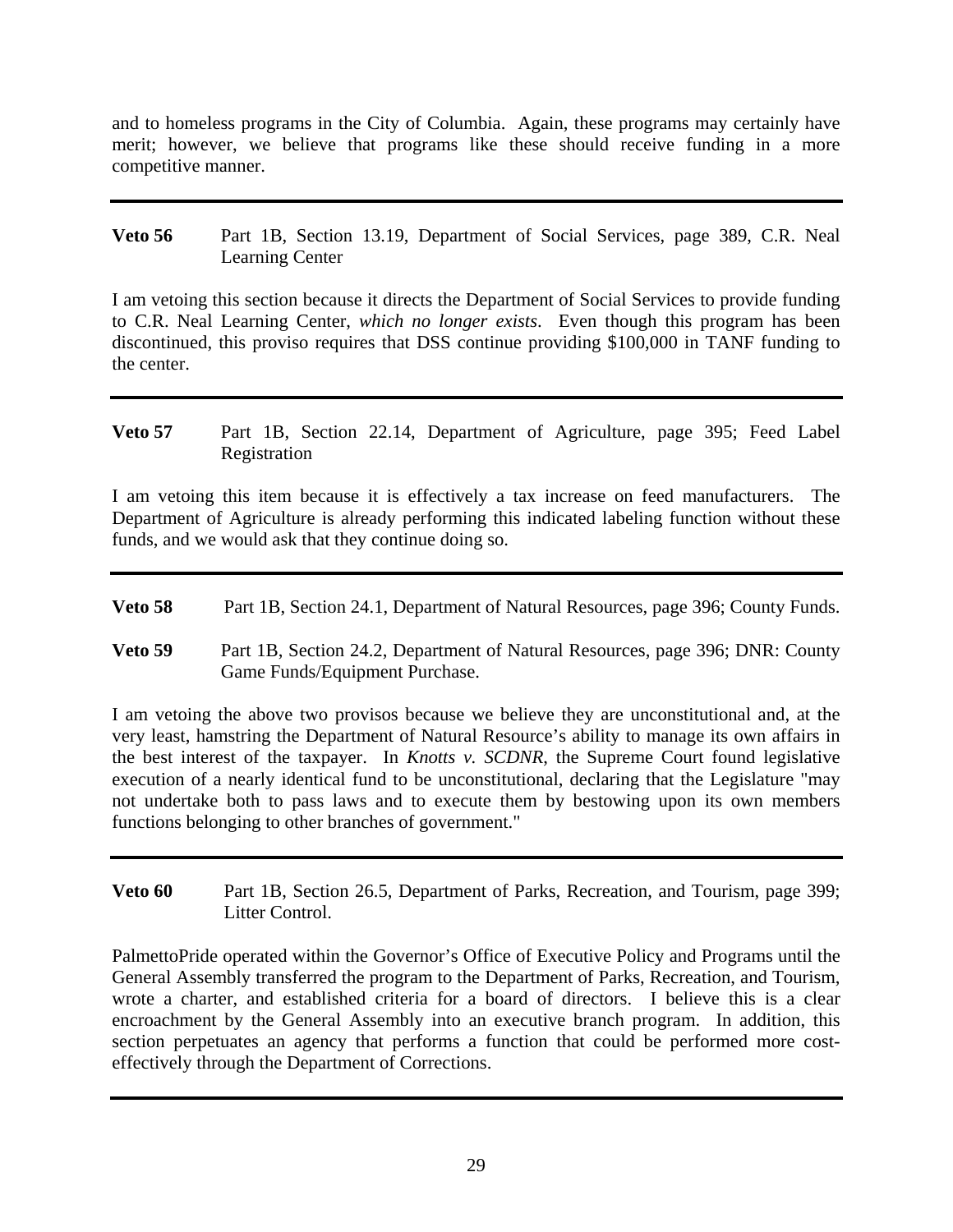**Veto 61** Part 1B, Section 26.7, Department of Parks, Recreation, and Tourism, page 400; State Park Privatization Approval.

This proviso was introduced in reaction to PRT's Request for Proposal to explore the feasibility of private operation of the golf course at Cheraw State Park to save money, and would tie the hands of the agency from pursuing any kind of competitive sourcing arrangement for any activity, no matter how minor, at any of its parks. Frankly, we're surprised by the resistance that a Republican-controlled General Assembly has shown to the idea of privatization, particularly considering the positive results it has yielded in other cases. PRT outsourced the Cheraw State Park golf course reservation system to a private contractor who provides that service for many other park systems around the country. The reaction from most of the park's customers has been positive as the change to a private contractor has led to vastly improved services, lower costs for taxpayers, and higher revenue. I strongly believe that officials at PRT should be free to pursue other similar arrangements to provide better services at lower costs.

- **Veto 62** Part 1B, Section 27.16, Department of Commerce, page 403; CMRC: SC World Trade Center.
- **Veto 63** Part 1B, Section 27.26, Department of Commerce, page 404; CMRC: World Trade Center.

These sections direct the Department of Commerce to pass-through \$100,000 to the World Trade Center out of its operating budget. Although this project is aimed at the worthy goal of economic development, we do not believe the state should be in the business of picking one entity over another. As well, the idea should be explored of funding items like this should be funded on a competitive basis based upon projected rates of return, rather than on a line-item basis with no expected or measurable results.

**Veto 64** Part 1B, Section 27.36, Department of Commerce, page 405; Economic Development Organizations.

This new proviso directs \$3,000,000 toward six Regional Economic Development Organizations. While these organizations are in many cases doing a fine job in complementing the efforts of the Department of Commerce, funding them equally at the state level cuts against the notion of having a coordinated, statewide approach to economic development because each Alliance has a different mission that does not represent all areas of the state. In addition, there are counties that are not represented at all within these groups such as Beaufort, Jasper and Colleton.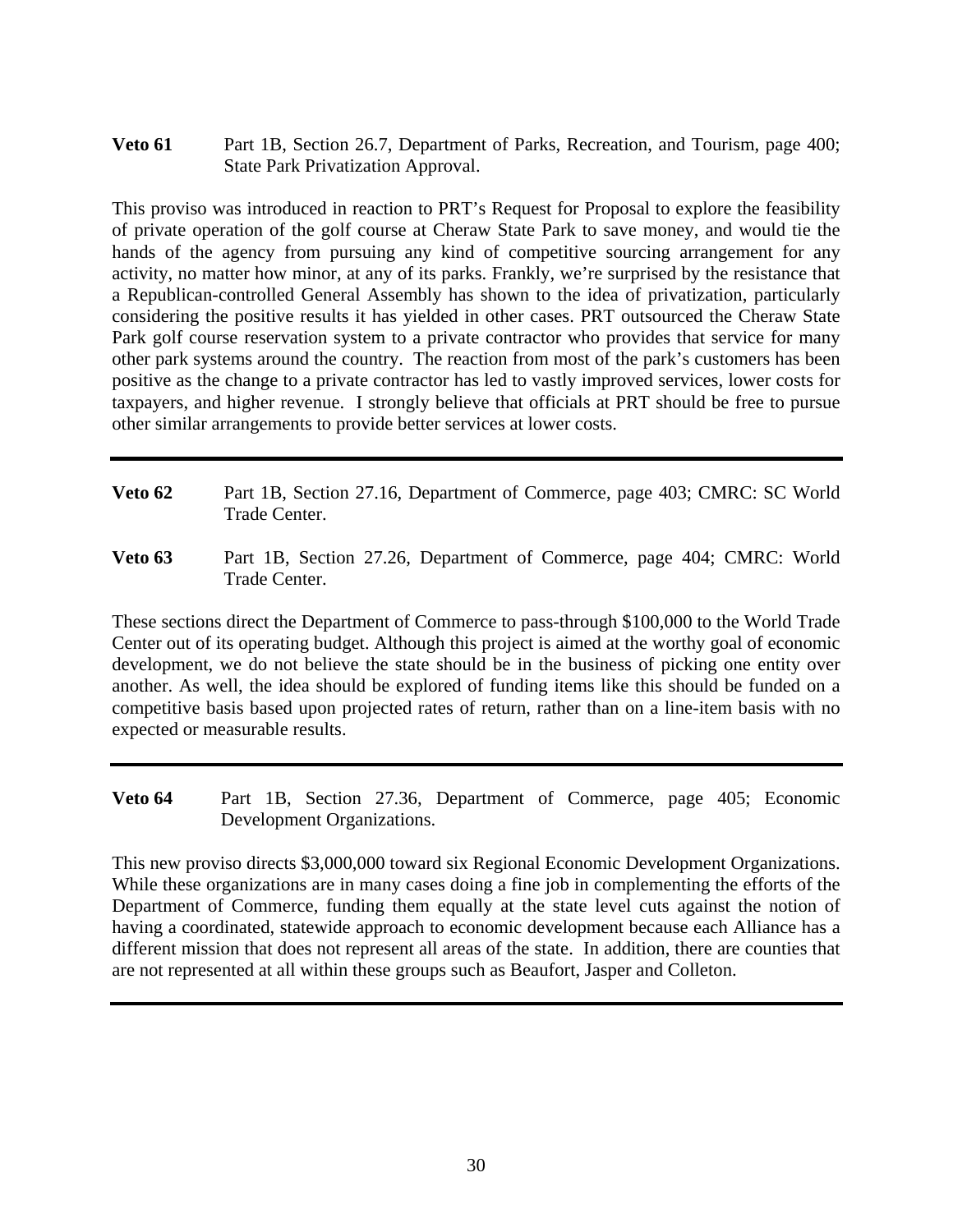#### **Veto 65** Part 1B, Section 30.17, Judicial Department, page 407; Fathers and Families Initiative.

I'm vetoing this item for the same reason I vetoed its companion Part 1A Appropriation. While this private, non-profit organization's stated goals are laudable, we believe that state government should not be in the business of picking winners and losers by funding one non-profit over another. As well, we believe any investment in the private sector by the public sector ought to be made based upon anticipated and measurable outcomes. In this case, the funding is not tied to any specific expected outcome on the part of this initiative and is not something we should be asking the taxpayers to fund.

**Veto 66** Part 1B, Section 37.21, Department of Corrections, page 423; Prison Industry Service Contracts.

I am vetoing this proviso because the language is no longer necessary after I signed S. 182, the Prison Industries legislation. This proviso conflicts with the statutory changes and is unneeded.

**Veto 67** Part 1B, Section 37.33, Department of Corrections, page 425; R&E Units Medical Services.

This proviso authorizes the Department of Corrections to expend excess funds from the Prison Industries Account or the Canteen Account to contract for medical services and/or provide financial incentives to medical staff who work within the Reception and Evaluation Units of the department. According to the agency, this proviso is unnecessary since the appropriations bill funds the expansion of Reception and Evaluation services. It also encourages annualization problems by spending new revenues, which vary from year to year, on recurring expenses.

**Veto 68** Part 1B, Section 37.34, Department of Corrections, page 425; Death Sentenced Prisoners.

I am vetoing this proviso as it is completely unnecessary. The Department of Corrections has operated a death row in this state since the reinstitution of the death penalty.

**Veto 69** Part 1B, Section 37.36, Department of Corrections, page 425; Quota Elimination

I am vetoing this proviso because I have concerns about the impact that this will have on the Department of Corrections. Throughout the course of this session, we have worked to try to reach an agreement with all parties involved to ensure a smooth and seamless transition of prisoners held at the local level to the Department of Corrections. However, this proviso gives the Department little flexibility in accepting prisoners from around the state. In addition, this mandate will require an additional \$1.2 million above the requested amount for Fiscal Year 2007-2008. However, this proviso supersedes all funding requirements and, in light of the fact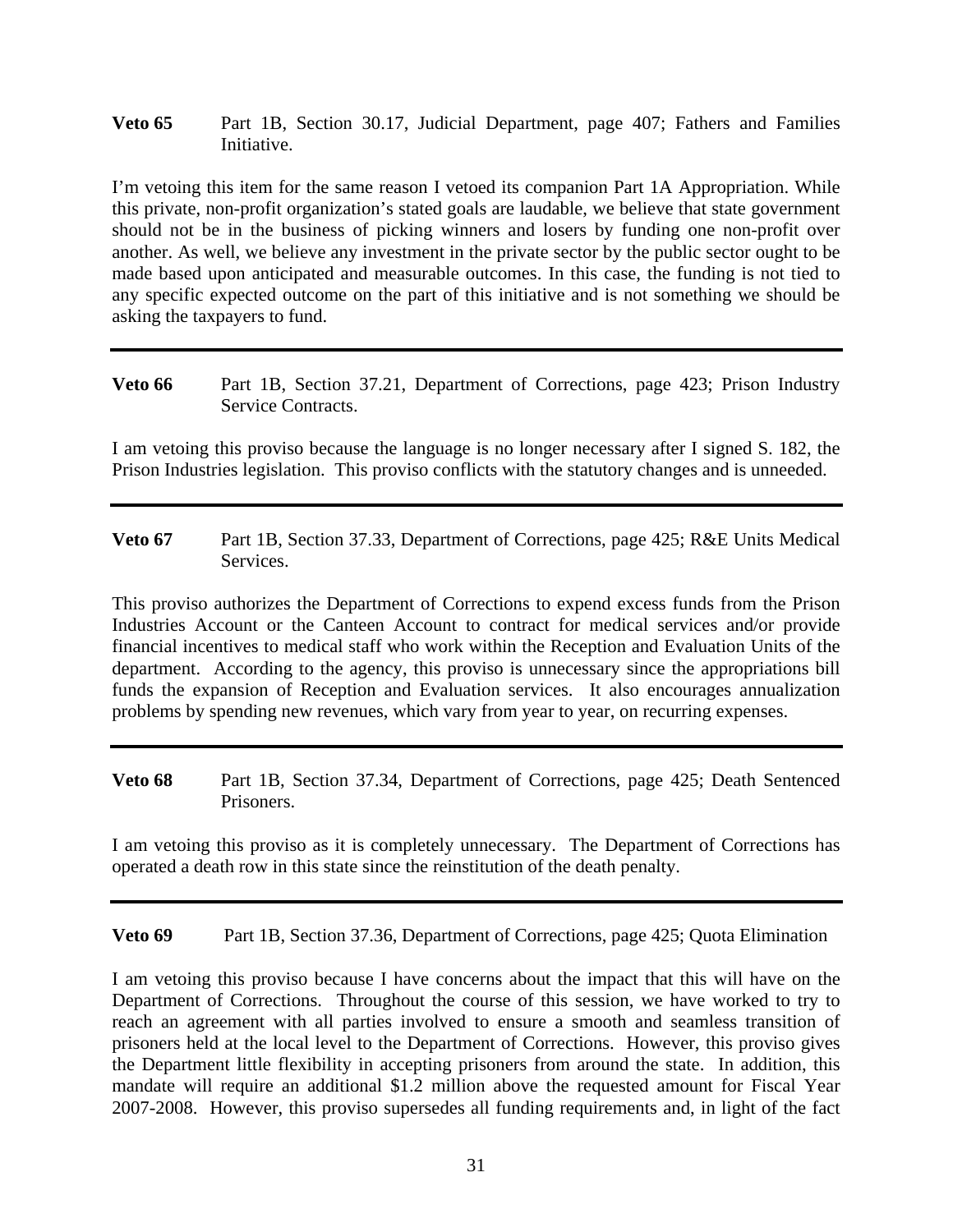that the Department of Corrections was not appropriately funded, I am left with little choice but to veto this proviso.

**Veto 70** Part 1B, Section 39.20, Department of Juvenile Justice, page 430; ACES.

This new proviso directs the Department of Juvenile Justice to use \$250,000 to conduct a pilot project using the Attitude, Communication, Emotions, Situations (ACES) Program to provide services to at-risk juveniles and their families. DJJ did not request this funding and it is yet another example of the state picking one non-profit program to the exclusion of others.

**Veto 71** Part 1B, Section 41.5, Commission on Minority Affairs, page 431; Student Achievement and Vision Education.

This proviso mirrors new funding item that would direct the Commission to duplicate a number of functions already performed by the Department of Social Services, Department of Education, and the Employment Security Commission, and complemented by a number of non-profit organizations' efforts. While the goal of this proposal may have merit, taxpayers would be better-served by these other state agencies finding a way to accomplish this goal using their existing resources or by partnering with a non-profit entity.

**Veto 72** Part 1B, Section 47.3, Department of Insurance, page 433; Agency Head Salary.

This proviso was amended in the Senate to ensure that salary of the Director of the Department of Insurance was set at a lower level than approved by the Budget and Control Board. The process of setting salaries requires approval by the Agency Head Salary Review Commission and the Budget and Control Board, as was the case here. Given the changing world of insurance in the post-Hurricane Katrina era, we felt it was important to draw in someone like Scott Richardson who carries a good deal of knowledge about the industry and could work closely with the General Assembly to adjust to changes in the volatile insurance market. The results speak for themselves. Just three weeks ago, I signed legislation that brought market-based reforms to the Coastal Property Insurance market.

This proviso is a mean-spirited attempt to undermine the process established by the General Assembly because one person did not like the outcome of the Budget and Control Board vote. We cannot seriously expect to attract the best and the brightest to state government if this is how they will be treated.

**Veto 73** Part 1B, Section 51.6, Employment Security Commission, page 436; Unemployment Rate.

This new proviso directs the Employment Security Commission, whenever the unemployment rate is reported, to cite the Black Unemployment Rate. Differentiating unemployment by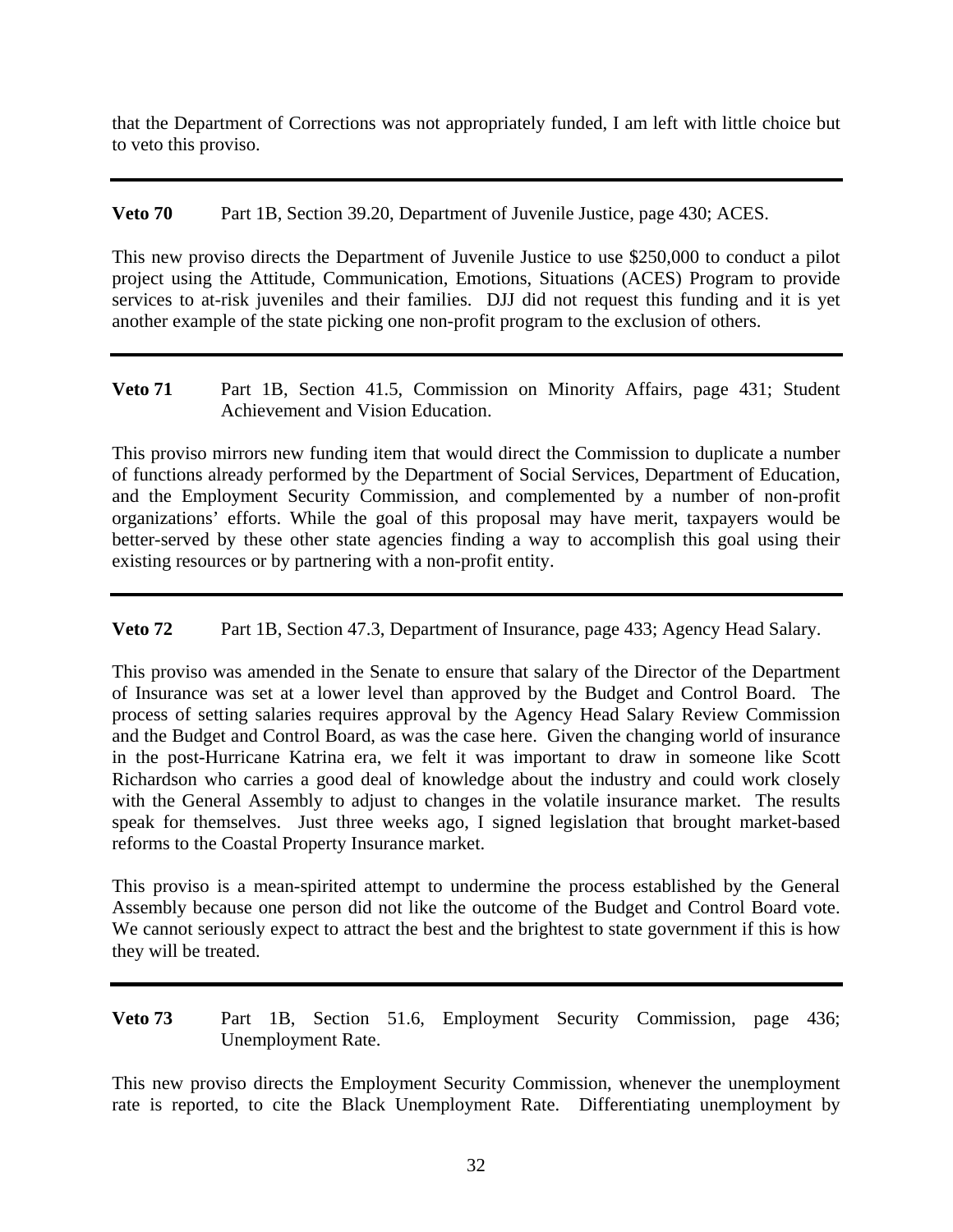minority groups is disconnected from the obligation of the Employment Security Commission to address workforce development needs for all of South Carolina.

**Veto 74** Part 1B, Section 53.16, Department of Transportation, page 438; Shop Road Farmers Market Bypass Carry Forward.

Given the cost overruns at the proposed market, it is beginning to appear that the state rushed into the new state Farmer's Market project without enough thought. As a result, the taxpayers are now on the hook for \$20 million in excess of an initial estimated \$30 million cost – a 66 percent cost overrun. These kinds of cost overruns would not be rewarded in the private sector, and we don't understand why we should do so in government. Additionally, last year, the General Assembly appropriated \$1 million for road improvements near the Farmer's Market that went unused. The irony here is that taxpayers in Lexington would be forced to subsidize what will now prove to be a more expensive location in Richland County.

Instead of carrying these funds forward to next year, as this proviso allows, I am vetoing this item so that we have time to consider other, more viable options.

**Veto 75** Part 1B, Section 54.26, Legislative Department, page 443; JCGAO.

This proviso once again demonstrates the need for the restructuring of state government. South Carolina is the only state in the Union that has a jointly-governed agency that handles the administrative duties of state government. Many of those duties are primarily Executive Branch in nature and yet, for some reason, there are those who oppose the fundamental concept of three co-equal branches of government. The net result is one of the largest agency budgets in the state under the control of a fractured five-member board.

In an effort to look at the operations of the agency, we created the Government Efficiency and Accountability Review Committee, to make recommendations to improve performance at the Budget and Control Board. In response, this proviso was inserted to add yet another layer of micromanagement to anything related to the Budget and Control Board, which is, supposedly, an Executive Branch agency.

The General Assembly already has the capacity to receive and review this report without the need for the creation of another Committee to oversee a review Committee.

**Veto 76** Part 1B, Section 61.12, Adjutant General's Office, page 455; Citadel –S.C. National Guard Readiness Center.

This proviso is not quite as advertised. The construction at the Citadel is a new six-story, 150,000 square foot joint-use facility that will be developed adjacent to Johnson Hagood stadium and shared by both the South Carolina National Guard and the Citadel. A majority of the building is dedicated to space for operations of the stadium, including a press box and sky boxes.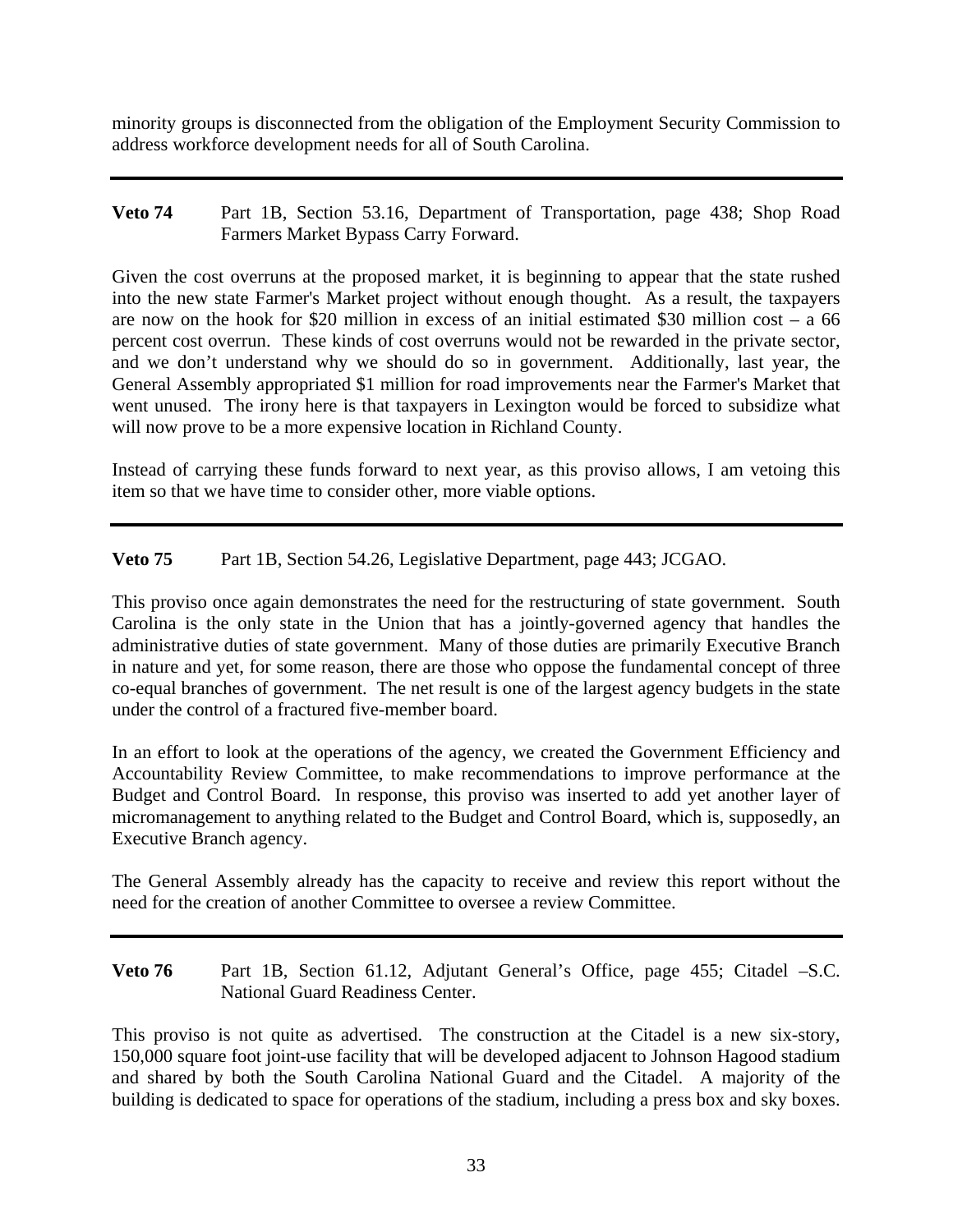A much smaller portion of the building will be used for the South Carolina National Guard's new local administrative headquarters.

This appropriation seems more like stadium rather than armory construction, which begs the question of whether this project truly represents the best use of emergency management funds. Beyond that, it creates duplication of services as our state already has a sufficient number of National Guard armories to accommodate its needs.

**Veto 77** Part 1B, Section 62.14, Election Commission, page 458; Presidential Preference Primary.

This appropriation is tied to a new proviso that directs that the state Election Commission to conduct the 2008 Presidential Preference Primaries. I vetoed S.99, the legislation that authorized the state Election Commission to run these party primaries, because we do not believe that taxpayers should foot the bill for private political events, and I am vetoing this appropriation for the same reason. In addition, funding this appropriation from Part 1A sources has the effect of permanently increasing the state Election Commission's budget by the stated amount, despite the fact that the referenced primaries will be completed next year.

**Veto 78** Part 1B, Section 63.3, Budget and Control Board, page 459; BCB Realignment.

This is another proviso intended to clamp down on the efficient administration of state government. In normal governmental operations, the Executive Branch is left to execute the laws and administer government, with the Legislature providing oversight of actions taken by the administration. Requiring approval of any efforts to reorganize an executive branch agency is not oversight, but an attempt to manage that agency. We believe these types of restrictions only serve to further hamper accountability in government and increase the costs of government.

**Veto 79** Part 1B, Section 63.9, Budget and Control Board; page 460; BCB: Compensation – Agency Head Salary.

This proviso was amended in the Senate to ensure that salary of the Director of the Department of Insurance was set at a lower level than approved by the Budget and Control Board. The process of setting salaries requires approval by the Agency Head Salary Review Commission and the Budget and Control Board, as was the case here. Given the changing world of insurance in the post-Hurricane Katrina era, we felt it was important to draw in someone like Scott Richardson who carries a good deal of knowledge about the industry and could work closely with the General Assembly to adjust to changes in the volatile insurance market. The results speak for themselves. Just three weeks ago, I signed legislation that brought market-based reforms to the Coastal Property Insurance market.

This proviso is a mean-spirited attempt to undermine the process established by the General Assembly because one person did not like the outcome of the Budget and Control Board vote.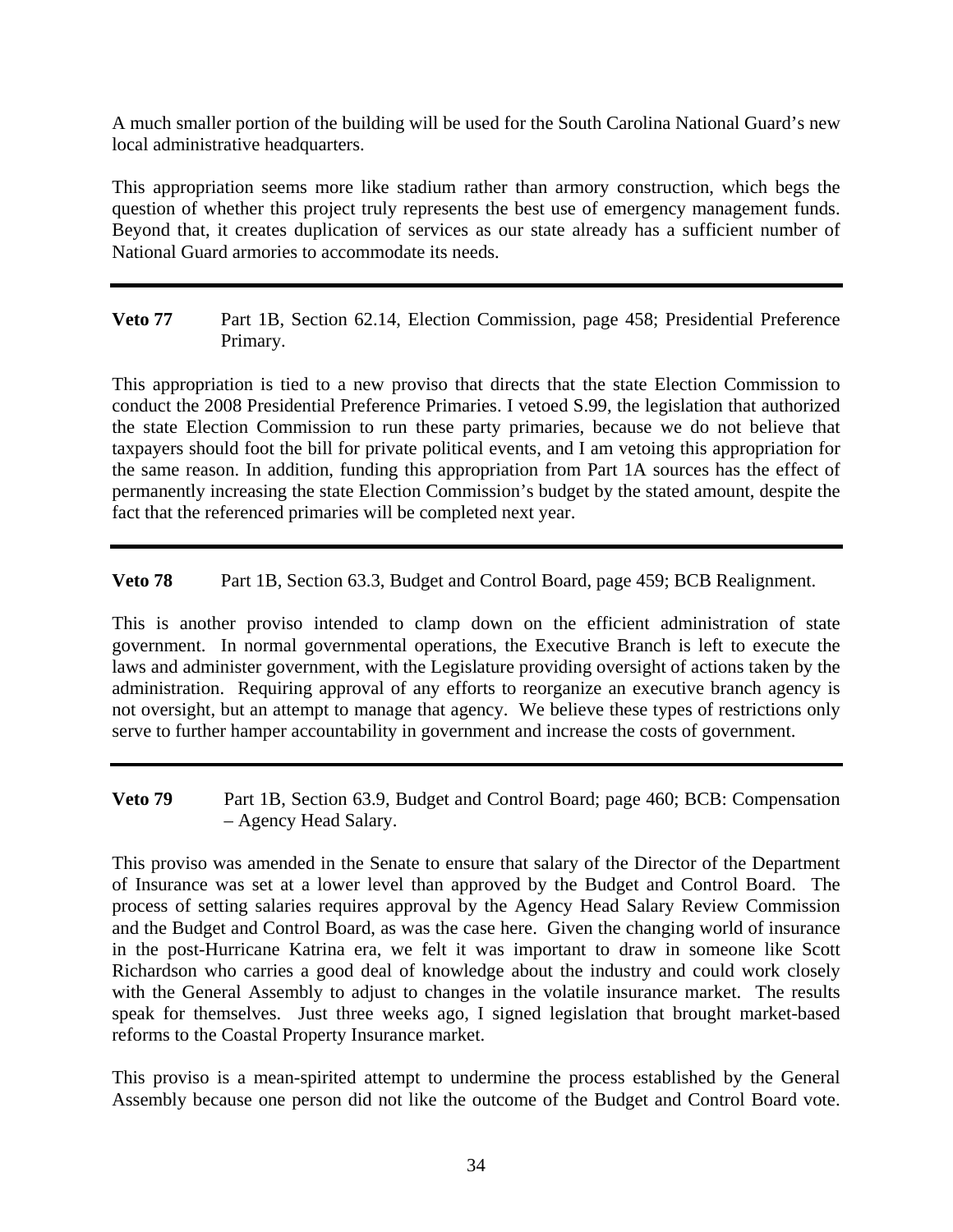We cannot seriously expect to attract the best and the brightest to state government if this is how they will be treated.

**Veto 80** Part 1B, Section 63.33, Budget and Control Board; page 464; BCB: Sale of Surplus Real Property

Ultimately, all state-owned property belongs to the taxpayers of this state and is not the property of an agency. In previous years, we have worked with the General Assembly to liquidate surplus property and return those dividends back to the General Fund. However, this proviso allows agency heads to move assets and bring those dollars back into the agency outside of the normal budgetary process. We believe that agencies should not be in the land management business as a means to supplement budgetary needs and we also believe that there should not be motivation to hold onto additional property that needs to be sold.

| <b>Veto 81</b> | Part 1B, Section 9.44, Department of Health and Environmental Control, page<br>380; Competitive Grants. |
|----------------|---------------------------------------------------------------------------------------------------------|
| Veto 82        | Part 1B, Section 26.6, Department of Parks, Recreation and Tourism, page 400;<br>Competitive Grants.    |
| Veto 83        | Part 1B, Section 27.23, Department of Commerce, page 404; Competitive Grants.                           |
| Veto 84        | Part 1B, Section 63.35, Budget and Control Board, page 465; BCB: Competitive<br>Grants.                 |
|                | Veto 85Part 1B, Section 63.37, Budget and Control Board, page 465; BCB: Grants Review<br>Committee.     |

This program has been in operation for longer than a year now with more than \$20 million being doled out to various entities around the state. Through the process, there have been questions linked to several of the awards and whether there were efforts made to circumvent the process established by the General Assembly.

Further, at the writing of this message, there are approximately 2,200 projects totaling over \$350 million in requests for a program that would have, at most, \$69 million to award. Half of the grants were submitted over a year ago and have not been considered by the Committee, and it does not appear that they will.

In a little over twelve months, this so-called competitive grants program has become backlogged at the rate of five times the allotted money without a merit-based review process. We believe that this program should be ended once and for all.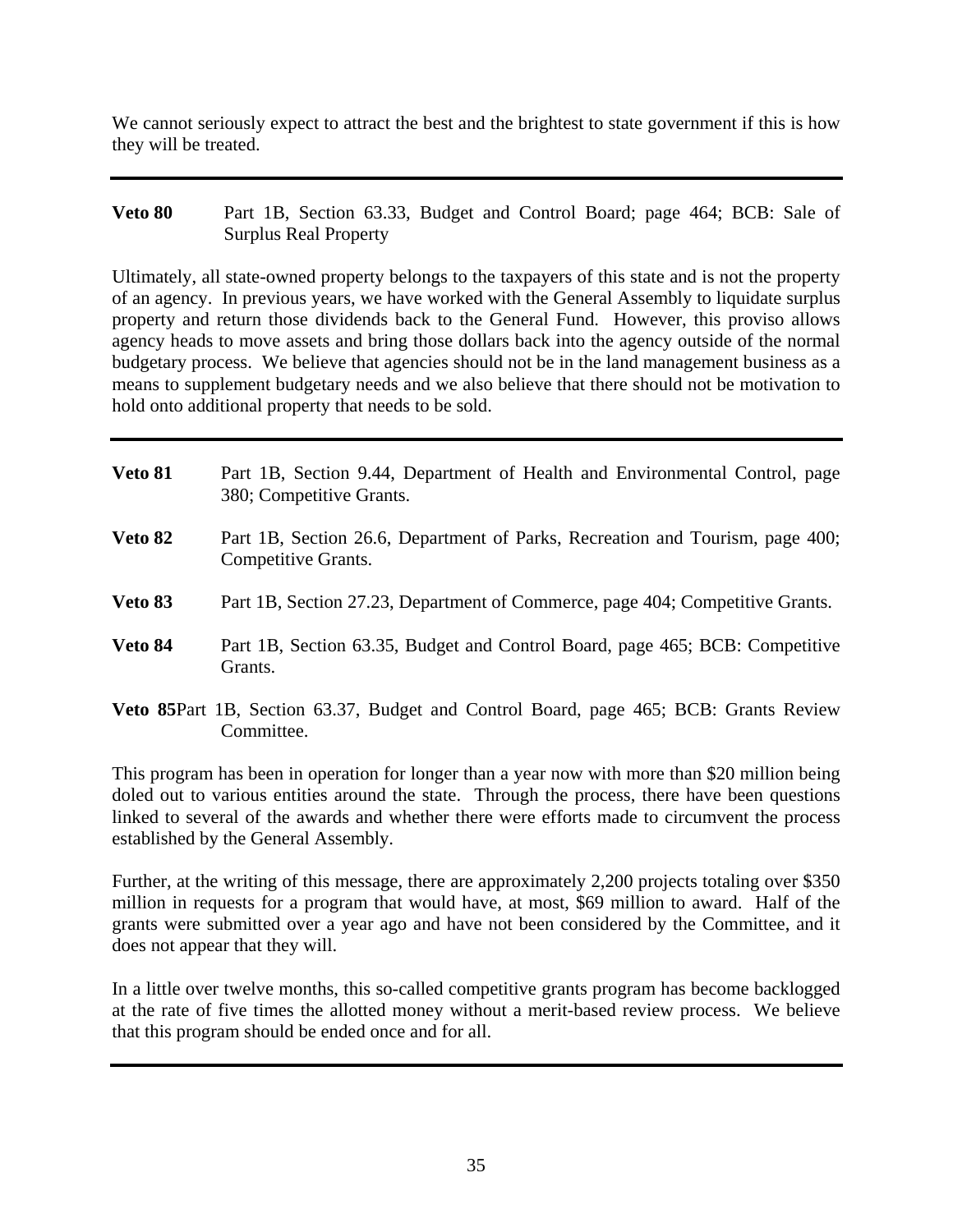**Veto 86** Part 1B, Section 63.44, Budget and Control Board, page 467; BCB: Board Functions Privatization

This is another proviso intended to clamp down on the effective administration of state government. In normal governmental operations, the Executive Branch is left to execute the laws and administer government, with the Legislature providing oversight of actions taken by the administration. Requiring approval of any efforts to reorganize an executive branch agency is not oversight, but an attempt to manage that agency. We believe these types of restrictions only serve to further hamper accountability in government and increase the costs of government.

**Veto 87** Part 1B, Section 63.55, Budget and Control Board, page 470; BCB: Pacolet Sewer Project.

This proviso raises the troubling issue of local projects being funded statewide by taxpayers. While a sewer project in and of itself is likely meritorious, the funding source for such a localized project should be the community it directly benefits. The counties and municipalities, along with special purpose districts, have the authority under the Joint Authority Water and Sewer Act to team up and finance this project.

**Veto 88** Part 1B, Section 63.59, Budget and Control Board, page 470; BCB: DOT Procurement Study.

A Legislative Audit Council report on the South Carolina Department of Transportation released just last fall identified multiple examples of waste, costing taxpayers over \$60 million. This proviso would unnecessarily duplicate the efforts of last year's audit.

**Veto 89** Part 1B, Section 72.101, General Provisions, page 500; LightRail.

Because I am vetoing the line item funding associated with this proviso, this section is not necessary. The associated expenditure is associated with the LightRail initiative, a broadband network that will link research partners Clemson, MUSC, and USC with their hospital research partners. While well-intentioned, this initiative should be handled by the CIO's office, which already has begun investing in a similar broadband infrastructure. It does not make sense to duplicate these efforts and create unnecessary competition with the work of an existing agency. Aside from that, South Carolina universities' research chairs program will be receiving \$200 million by the year 2010 for research and development – a portion of which could be dedicated to LightRail or a similar program if they consider it necessary.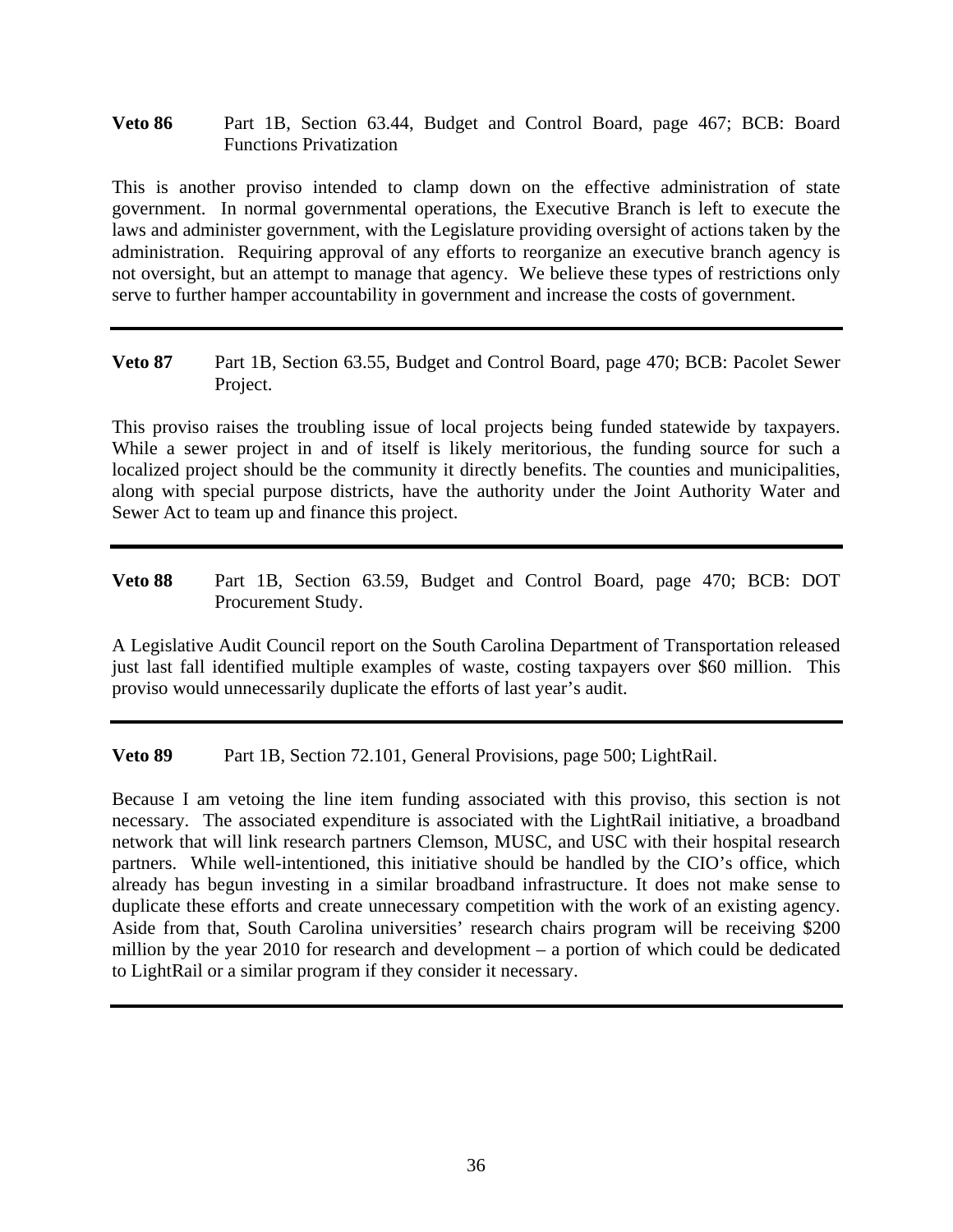**Veto 90** Part 1B, Section 72.102, General Provisions, page 500; Homeland Security Projects.

This proviso allows the Speaker of the House and the President Pro Tempore of the Senate to authorize funds for specific Homeland Security projects. Beyond the problem of consolidating considerable super-legislative powers in the hands of two individuals, this proviso also exempts any Homeland Security projects from normal procurement codes.

**Veto 91** Part 1B, Section 72.103, General Provisions, page 501; Exemption From Sunday Sales Regulation.

This proviso amends current state law with regard to Sunday sales, but has the unintended consequence of suspending employee protections for conscientious objectors. The proviso suspends all of Chapter 1 of Title 53, which includes not only the restrictions and exemptions from the Sunday sales laws, but also strong employee protections to ensure that conscientious objectors are not subject to termination for observing the tenets of their religious faith.

While we can understand the desire by some folks to lift the Sunday sales restrictions, we would not want to gut the protections for employees who do not work on Sundays because of their religious beliefs.

In addition, we have procedural concerns in regard to how this proviso was debated and passed. We believe that the better policy in regard to a significant law change like this for it to be in a stand-alone bill that goes through the complete legislative process.

**Veto 92** Part 1B, Section 72.105, General Provisions, page 501; Employee Actions.

We believe a state agency must be accountable to the people. This proviso would remove the power of an agency board – in the case the Department of Health and Environmental Control – to either remove or reassign the Commissioner, thus diminishing this accountability.

Again, this an attempt to further restrain the Executive Branch from making management decisions on its own. While we appreciate the work that the current Commissioner does, no one in state government should be held to a lower standard and this proviso effectively does just that. That the agency is run by a Board rather than directly reporting to the Governor is a flawed enough model to begin with, but enshrining an agency director in the job only serves to further diffuse responsibility.

**Veto 93** Part 1B, Section 72.106, General Provisions, page 501; Academic Center.

By transferring \$100,000 that was originally appropriated to USC Upstate to Spartanburg Community College to support the Academic Center, this proviso would undermine the principle of fiscal transparency in government. Funds allocated to USC Upstate should be used solely for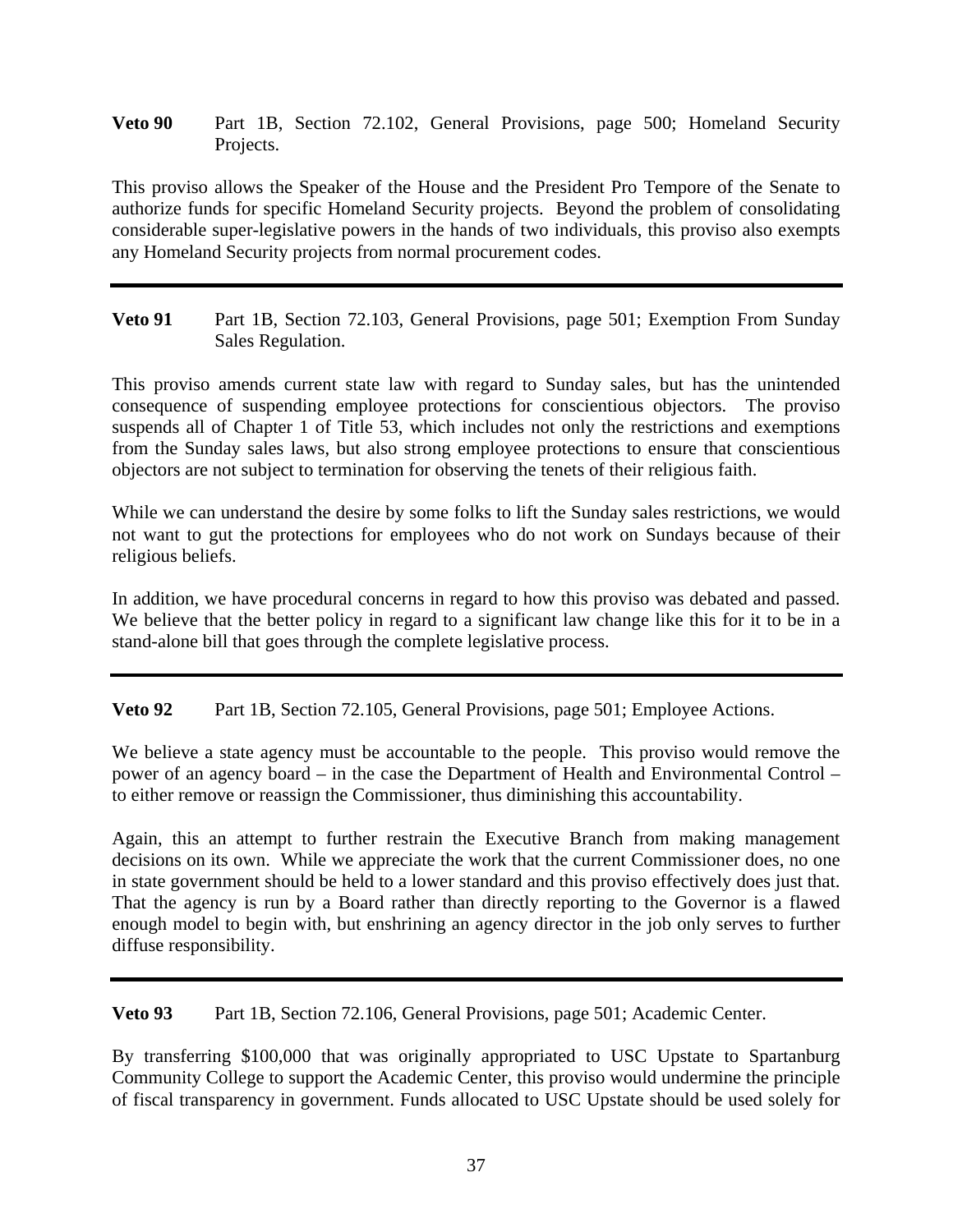and by the institution; likewise, funds intended to benefit a technical college should either be sent to the Technical and Comprehensive Education Board or funded directly to the institution.

**Veto 94** Part 1B, Section 72.109, General Provisions, page 501; I-95 Corridor Study.

This proviso authorizes S.C. State and Francis Marion Universities to spend the funds appropriated for the I-95 Corridor Study to conduct a study to assess human development needs in the I-95 corridor. The activities specifically identified for analysis in this study are duplicative of services currently provided by other agencies and local governments.

**Veto 95** Part 1B, Section 72.110, General Provision, page 502; Lt. Governor Security Detail.

This line item increase is tied to a proviso which requires that SLED provide a security detail to the Lt. Governor in a manner agreed to by SLED and the Lt. Governor's Office and directs that SLED be reimbursed to offset the cost of the security detail in an amount agreed to by SLED and the Lt. Governor's Office from funds appropriated for this purpose.

Because I am vetoing the proviso, I am also vetoing this Part 1A increase. My problem with the Part 1A item/proviso is simply that we believe the taxpayers of this state should not have to pick up the \$90,000 per year proposed for this security detail. To do so would cast the Lt. Governor as the only constitutional officer to be newly-assigned a detail, though other officers, like the Attorney General, have what most would agree a more demanding role in state government. Additionally, he would become the only person in state government with a constitutionallydefined part-time role to be assigned a security detail. This is not something offered to even the most powerful of legislative positions, like the House Speaker or the Senate *Pro Tempore*. As a rule, we are not a fan of Columbia traditions, but in this case, the course set sixteen years ago by the former Republican Lt Governor Peeler is a tradition that should hold.

**Veto 96** Part 1B, Section 72.112, General Provisions, page 502; Prosecutors and Defenders Public Service Incentive Program

We believe it is important to maintain a level playing field. This program uses taxpayer dollars to encourage attorneys to become prosecutors or public defenders, essentially by paying their student loans. We do not believe there is a need for the taxpayers to subsidize the education of lawyers, no matter how meritorious their practice.

**Veto 97** Part 1B, Section 72.113, General Provisions, page 502; Attorney Dues.

Similar to the above proviso, this line item would allow state agencies that employ attorneys to use taxpayer funds to pay the S.C. Bar Association fees for their employees. Once again, we do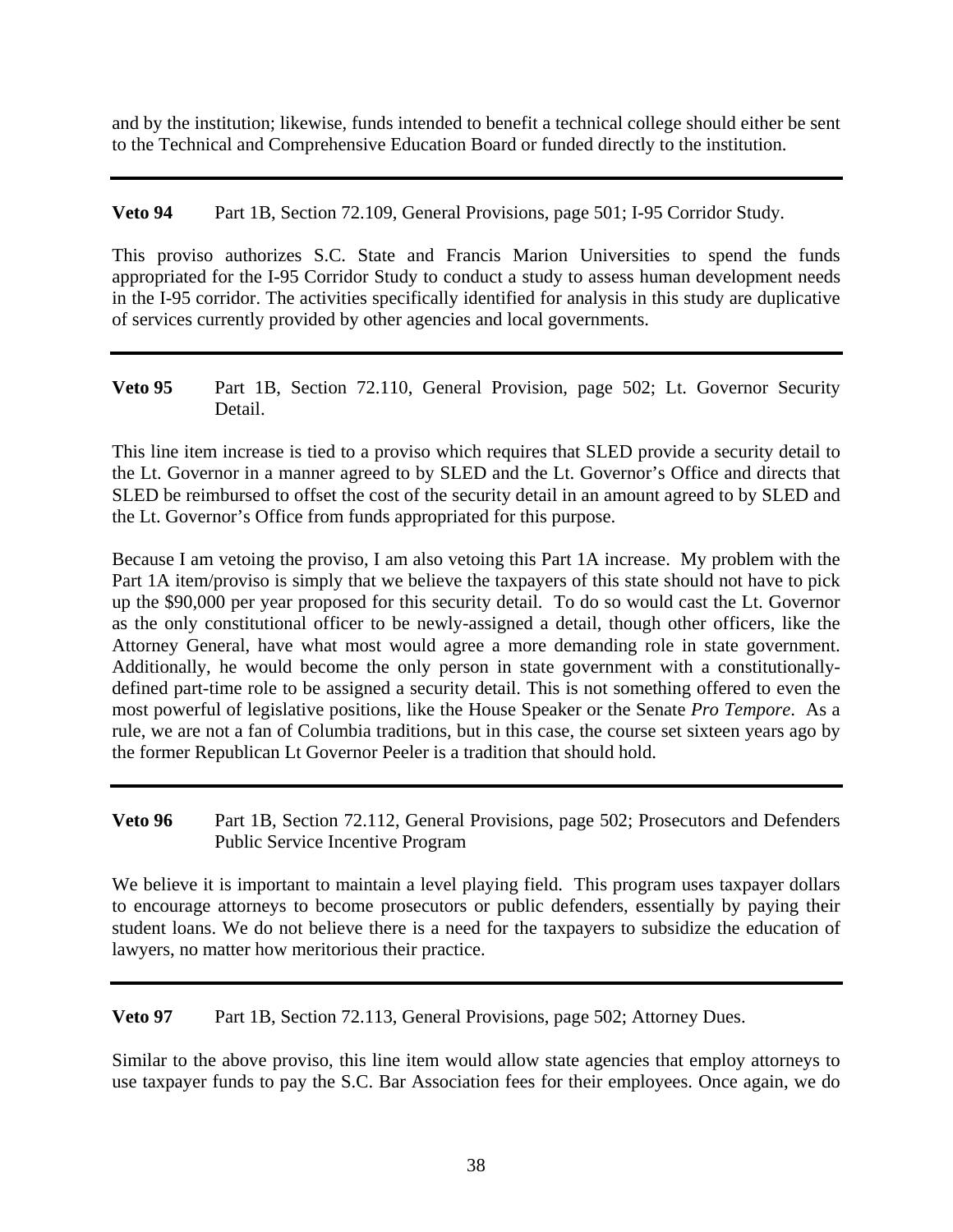not believe there is a need for the taxpayers to subsidize the education of lawyers, no matter how meritorious their practice.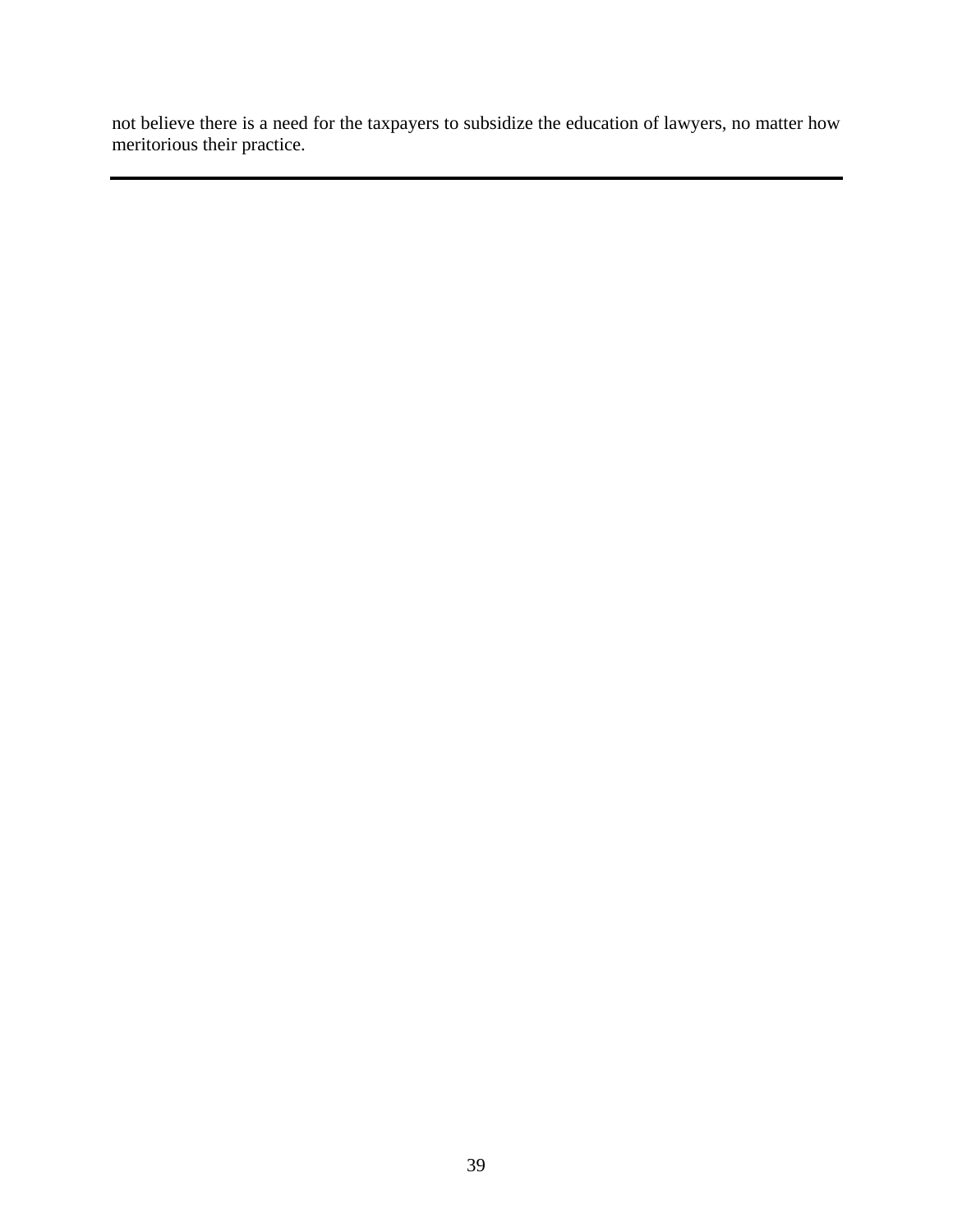#### **III. Vetoes of Part IB-Supplemental Section 73.12**

In the section that follows, I veto \$104 million in expenditures. In some cases, these vetoes do not represent an opinion on the merits of the associated projects, but rather a conviction that, in a year of extraordinary revenue growth, our budget should devote more revenues to unfunded liabilities that, if not addressed, will ultimately damage our financial future and bond credit ratings.

In budgeting, we have always believed in "first things first," that is, in taking care of past obligations before undertaking new ones. From addressing the unconstitutional deficit during the initial years of the administration to proposing this year a substantial payment toward the Other Post Employment Benefit (OPEB) trust fund, we have not shied away from tackling the state's unfunded liabilities.

An actuarial study shows that it will cost the state \$536 million per year to fund the approximately \$9 billion unfunded OPEB liability. No one disputes this fact. Working with \$245 million less in recurring revenue than was ultimately certified for use by the Board of Economic Advisors and spent by the General Assembly, we committed \$439 million to this liability in our executive budget. Yet the legislature only managed to provide \$63 million to the unfunded OPEB liability.

In a year of extraordinary, record-breaking revenue growth, we believe this is simply not acceptable. In the waning days of the past legislative session, we had hoped that an OPEB trust fund companion bill would pass to provide for an immediate shift of \$137 million in excess reserves from the State Health Plan to this fund. But that bill never passed and I remain concerned about the rating implications of not establishing an acceptable OPEB trust fund. The vetoes listed below are a direct result of the legislature failing to meet this need.

Our budgetary principle of "first things first" extends also to our treatment of the Tuition Prepayment Program. A FY 2004-05 audit revealed a \$41 million deficit within the Tuition Prepayment Program. No one disputes this fact. In our executive budget – again, working with \$245 million less in recurring revenue than was ultimately certified for use by the Board of Economic Advisors and spent by the General Assembly – the Tuition Prepayment Program's \$41 million unfunded deficit is eliminated. Yet the General Assembly devoted only \$20 million to this liability. The vetoes listed below are also a direct result of the legislature failing to meet this need.

This notion of "first things first" is something families in South Carolina live with every day. They might like to purchase a new car or take a vacation, but they don't because they may need to fix their leaking roof. Not purchasing a good or service doesn't mean the shopper views the item as bad; they just view it as something they can't purchase at the moment. It is the same for us with the vetoes below.

**Veto 98** Part IB; Section 73; Proviso 73.12; Page 507; Item Number 9(A); H12; Clemson University; LightRail; \$1,500,000.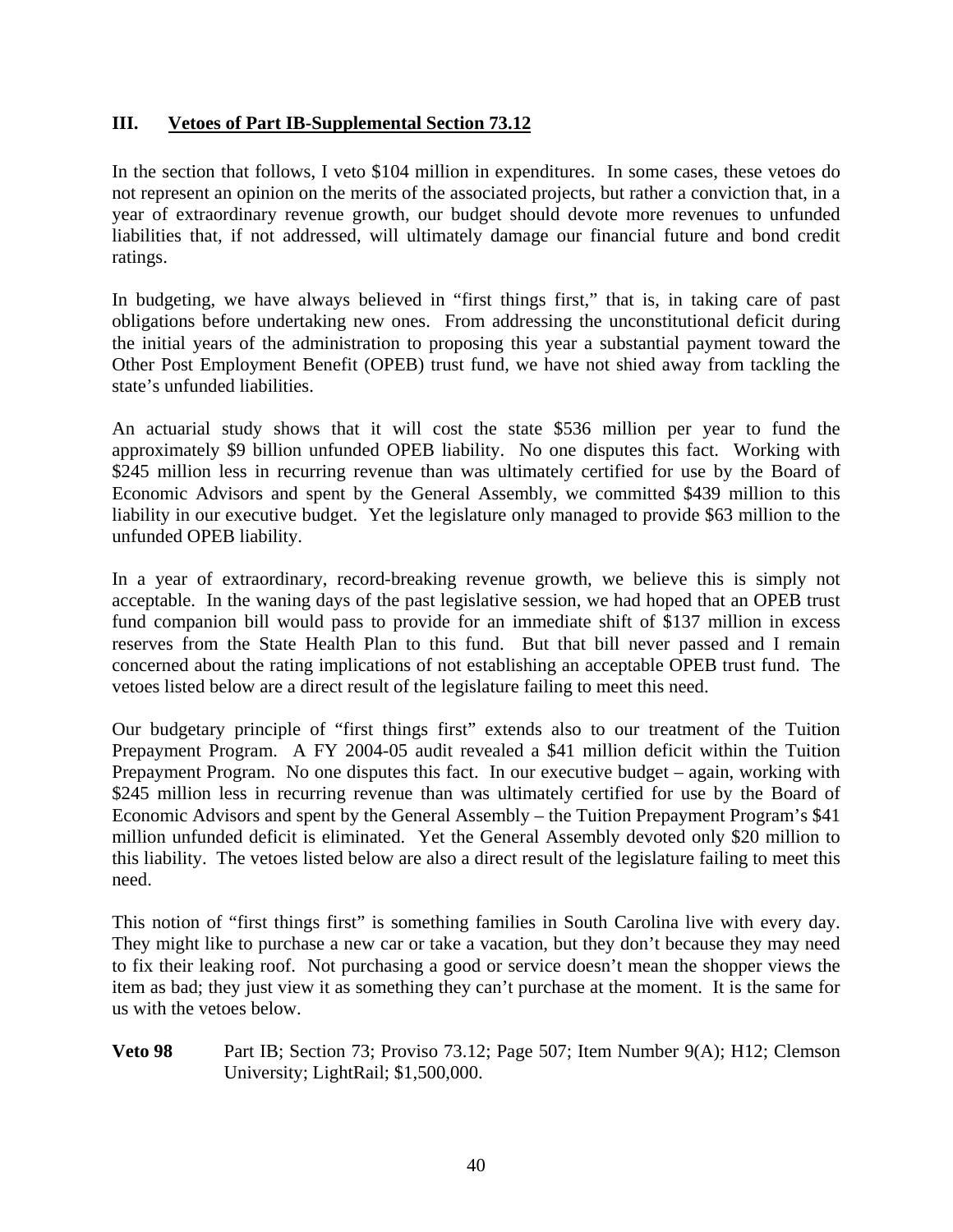**Veto 99** Part IB; Section 73; Proviso 73.12; Page 507; Item Number 9(B); H12; Clemson University; Deferred Maintenance; \$105,000. **Veto 100** Part IB; Section 73; Proviso 73.12; page 507; Item Number 10; H18; Francis Marion University; I-95 Corridor Study; \$250,000. **Veto 101** Part IB; Section 73; Proviso 73.12; page 507; Item Number 11(B); H24; South Carolina State University; Deferred Maintenance; \$1,500,000. **Veto 102** Part IB; Section 73; Proviso 73.12; page 507; Item Number 11(C); H24; South Carolina State University; SC Alliance for Minority Participation; \$200,000. **Veto 103** Part IB; Section 73; Proviso 73.12; page 507; Item Number 11(D); H24; South Carolina State University; I-95 Corridor Study; \$250,000. **Veto 104** Part IB; Section 73; Proviso 73.12; page 507; Item Number 11(E); H24; South Carolina State University; SC State Bridge Program; \$250,000. **Veto 105** Part IB; Section 73; Proviso 73.12; page 507; Item Number 12(B); H27; University of South Carolina - Columbia; LightRail; \$1,500,000. **Veto 106** Part IB; Section 73; Proviso 73.12; page 507; Item Number 15(B); H51; Medical University of South Carolina; LightRail; \$1,500,000. **Veto 107** Part IB; Section 73; Proviso 73.12; page 509; Item Number 19(M); J04; Department of Health and Environmental Control; Air Quality Improvement; \$150,000. **Veto 108** Part IB; Section 73; Proviso 73.12; page 509; Item Number 22; J20; Department of Alcohol and Other Drug Abuse Services; Aid to Entities – Alcohol Enforcement Teams; \$1,600,000. **Veto 109** Part IB; Section 73; Proviso 73.12; page 510; Item Number 25(C); H79; Department of Archives and History; National Historic Register Site – Randolph Cemetery; \$200,000. **Veto 110** Part IB; Section 73; Proviso 73.12; Page 510; Item Number 30; P21; South Carolina State University- PSA; Lower Orangeburg/Upper Dorchester Community Development Corporation; \$200,000. **Veto 111** Part IB; Section 73; Proviso 73.12; Page 510; Item Number 31(F); P24; Department of Natural Resources; Information Technology; \$2,500,000. **Veto 112** Part IB; Section 73; Proviso 73.12; Page 510; Item Number 31(H); P24; Department of Natural Resources; Recruitment and Retention of Staff; \$500,000.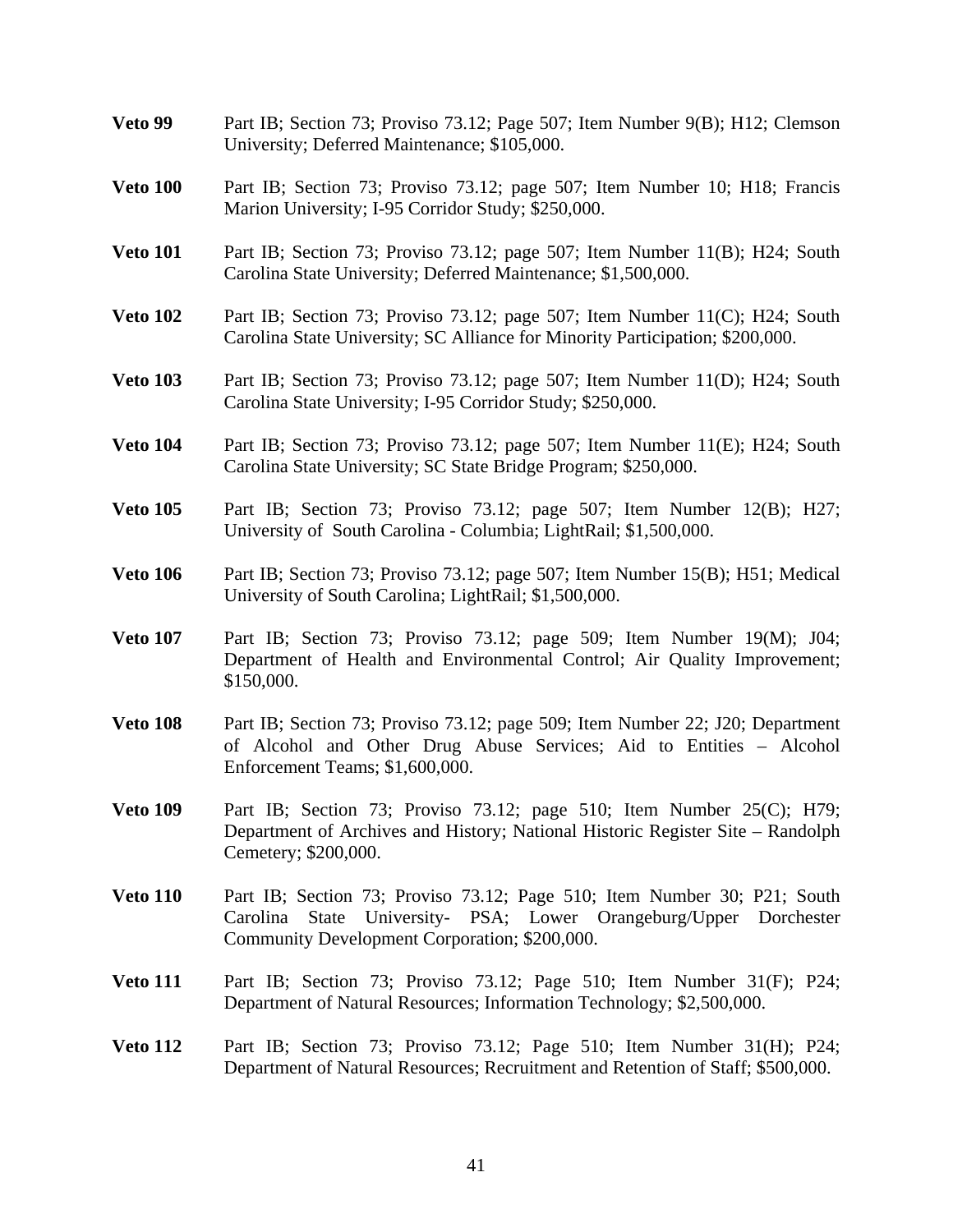- **Veto 113** Part IB; Section 73; Proviso 73.12; Page 510; Item Number 32(C); P28; Department of Parks, Recreation and Tourism; Product Development; \$10,000,000.
- **Veto 114** Part IB; Section 73; Proviso 73.12; Page 510; Item Number 32(E); P28; Department of Parks, Recreation and Tourism; Parks and Recreation Development Fund (PARD); \$6,000,000.
- **Veto 115** Part IB; Section 73; Proviso 73.12; Page 510; Item Number 32(F); P28; Department of Parks, Recreation and Tourism; Mfg. Alliance "Made in South Carolina"; \$750,000.

Though it is perfectly logical to market the "Made in South Carolina" brand, this item falls short on two fronts. First, the money is distributed to a single entity, which is supported by many of the manufacturing companies located in South Carolina. Collectively, private industry could come together and support this marketing campaign with asking the taxpayers to support such a venture.

 In addition, the funding was moved from the Budget and Control Board to the Department of Parks, Recreation, and Tourism and in neither case is there a logical connection to the manufacturing sector and building the economy. This is one of many examples in the budget, where, for reasons unknown to us, items directly related to economic development, the chief mission of the Department of Commerce are funded to entities other than Commerce. This further fracturing of the economic development mission will do little to create jobs and build the economy here in the state.

- **Veto 116** Part IB; Section 73; Proviso 73.12; Page 510; Item Number 32(G); P28; Department of Parks, Recreation and Tourism; Regional Tourism Districts; \$550,000.
- **Veto 117** Part IB; Section 73; Proviso 73.12; Page 511; Item Number 33(B); P32; Department of Commerce; Myrtle Beach Fixed Operator; \$2,000,000.

 This proviso appropriates \$2 million in tax dollars for a fixed base operator in Myrtle Beach. Before requesting a significant public investment, this administration believes the free market system should always be the first avenue explored and adopted if they are able to do the job in a more efficient manner. Specifically, we would urge the Myrtle Beach International Airport to fully investigate the possibilities of private companies that may be interested in leasing space as a fixed based operator. This type of agreement would lead to a new revenue stream for current and future bond financing and would alleviate the use of taxpayer dollars.

**Veto 118** Part IB; Section 73; Proviso 73.12; Page 511; Item Number 33(C); P32; Department of Commerce; Community Development Corporations; \$400,000.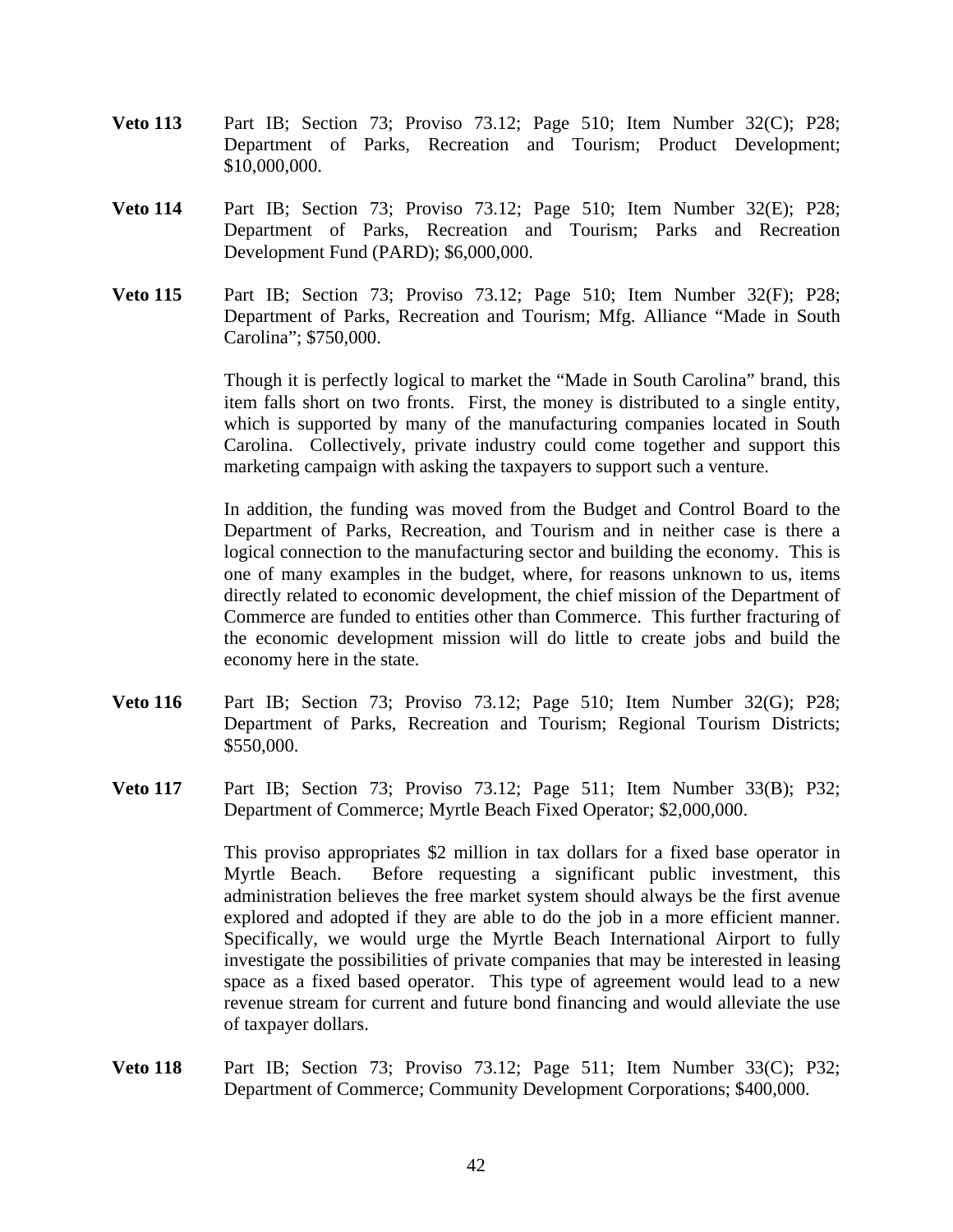- **Veto 119** Part IB; Section 73; Proviso 73.12; Page 511; Item Number 33(D); P32; Department of Commerce; Minority Business Centers; \$100,000.
- **Veto 120** Part IB; Section 73; Proviso 73.12; Page 511; Item Number 33(E); P32; Department of Commerce; Regional Economic Development Organizations; \$3,000,000.
- **Veto 121** Part IB; Section 73; Proviso 73.12; Page 512; Item Number 39(E); N20; Law Enforcement Training Council; Leadership Training Program; \$77,800.
- **Veto 122** Part IB; Section 73; Proviso 73.12; Page 512; Item Number 41(F); N12; Department of Juvenile Justice; ACES – Attitude, Communication, Emotions, Situations; \$250,000.
- **Veto 123** Part IB; Section 73; Proviso 73.12; Page 512; Item Number 43(A); L46; Commission on Minority Affairs; Administration and Personal Service; \$10,000.
- **Veto 124** Part IB; Section 73; Proviso 73.12; Page 512; Item Number 46(B); U12; Department of Transportation; Mass Transit Annualization; \$1,300,000.
- **Veto 125** Part IB; Section 73; Proviso 73.12; Page 512; Item Number 46(C); U12; Department of Transportation; I-95 Corridor and Global Logistic Triangle; \$700,000.
- **Veto 126** Part IB; Section 73; Proviso 73.12; Page 513; Item Number 53(C); E24; Adjutant General; The Citadel – South Carolina National Guard Readiness Center; \$2,500,000.
- **Veto 127** Part IB; Section 73; Proviso 73.12; Page 513; Item Number 55(C); F03; Budget and Control Board; Deferred Maintenance; \$7,500,000.
- **Veto 128** Part IB; Section 73; Proviso 73.12; Page 513; Item Number 55(D); F03; Budget and Control Board; Department of Transportation Procurement Study; \$250,000.
- **Veto 129** Part IB; Section 73; Proviso 73.12; Page 513; Item Number 58(A); H63; Department of Education; Boys and Girls Clubs; \$1,300,000.
- **Veto 130** Part IB; Section 73; Proviso 73.12; Page 513; Item Number 58(C); H63; Department of Education; Science South; \$750,000.
- **Veto 131** Part IB; Section 73; Proviso 73.12; Page 513; Item Number 59; H03; Commission on Higher Education; SC Community Enterprise Center; \$200,000.
- **Veto 132** Part IB; Section 73; Proviso 73.12; page 513; Item Number 60; H18; Francis Marion University; Center for the Performing Arts; \$4,000,000.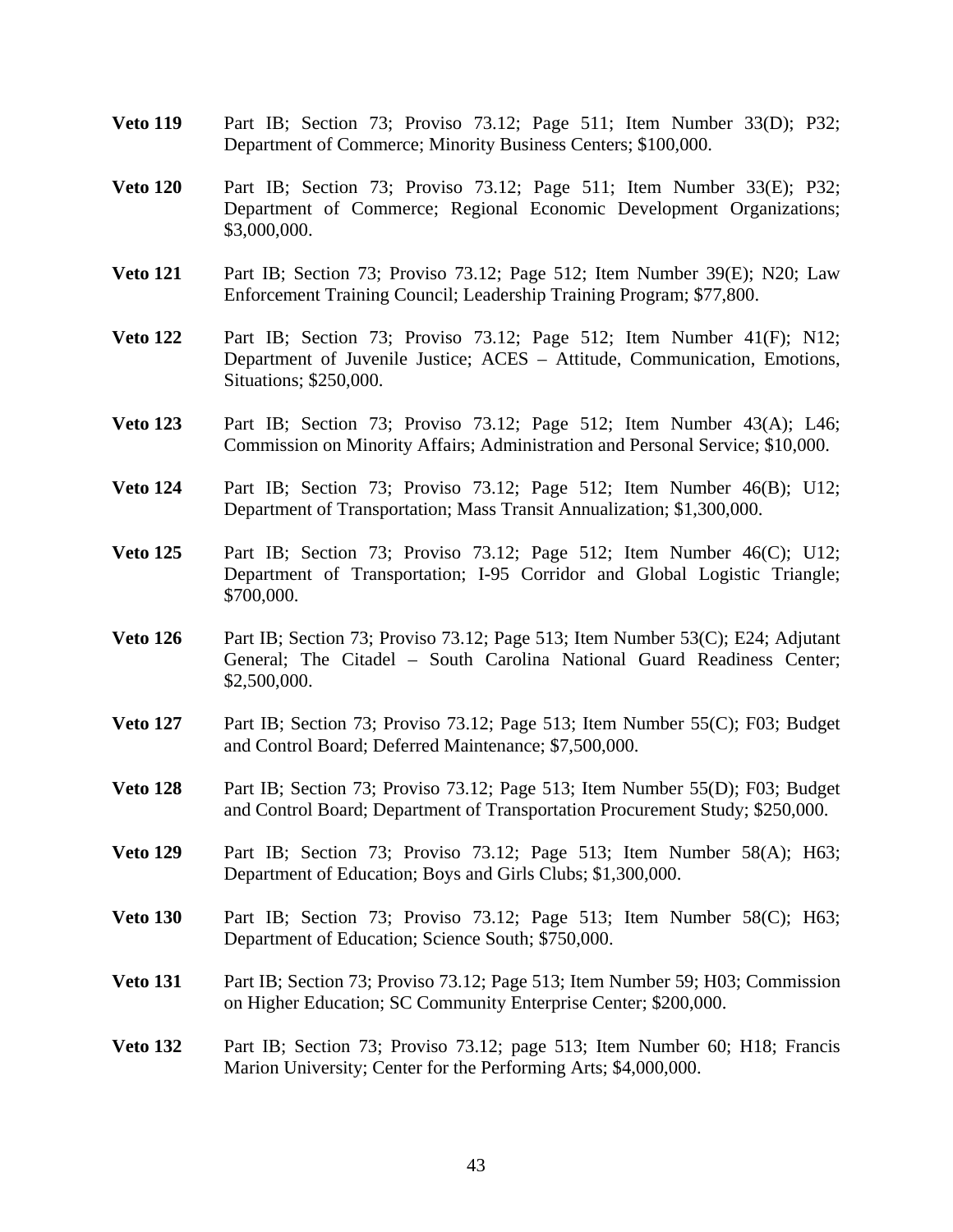- **Veto 133** Part IB; Section 73; Proviso 73.12; page 513; Item Number 61; H21; Lander University; Greenwood Lander Performing Arts Outreach Program; \$20,000.
- **Veto 134** Part IB; Section 73; Proviso 73.12; page 513; Item Number 62; H47; Winthrop University; Lake Wylie Small Business Development Center; \$115,000.
- **Veto 135** Part IB; Section 73; Proviso 73.12; page 514; Item Number 63(B); H51; MUSC; Charleston Breast Center – Equipment; \$450,000.

 I am vetoing this item because this funding, which was not competitively awarded is funneled through the budget of the Medical University of South Carolina to a private health care facility.

 It is important to remember that the Medical University is the tip of the spear in terms of medical research and treatment in the state. There seems to be little logic in sending dollars, as a pass through from the MUSC budget into a single private facility.

 Even more troubling is that this now provides a competitive advantage to a single private provider over all of the other private providers in the community. Health care is a fairly competitive marketplace and we should not allow tax dollars to pick one facility to the detriment of others.

- **Veto 136** Part IB; Section 73; Proviso 73.12; page 514; Item Number 64(A); H59; Board for Technical and Comprehensive Education; Central Carolina Technical College – Nursing Program; \$2,000,000.
- **Veto 137** Part IB; Section 73; Proviso 73.12; page 514; Item Number 64(F); H59; Board for Technical and Comprehensive Education; Piedmont Pottery Degree Program; \$150,000.
- **Veto 138** Part IB; Section 73; Proviso 73.12; page 514; Item Number 64(H); H59; Board for Technical and Comprehensive Education; Orangeburg Technical College – Trucking Program; \$200,000.
- **Veto 139** Part IB; Section 73; Proviso 73.12; page 514; Item Number 65(A); J04; Department of Health and Environmental Control; Beach Renourishment; \$5,000,000.
- **Veto 140** Part IB; Section 73; Proviso 73.12; page 514; Item Number 65(B); J04; Department of Health and Environmental Control; Oconee Hospital/EMS Center; \$500,000.
- **Veto 141** Part IB; Section 73; Proviso 73.12; page 514; Item Number 65(D); J04; Department of Health and Environmental Control; Reedy River Restoration Project; \$500,000.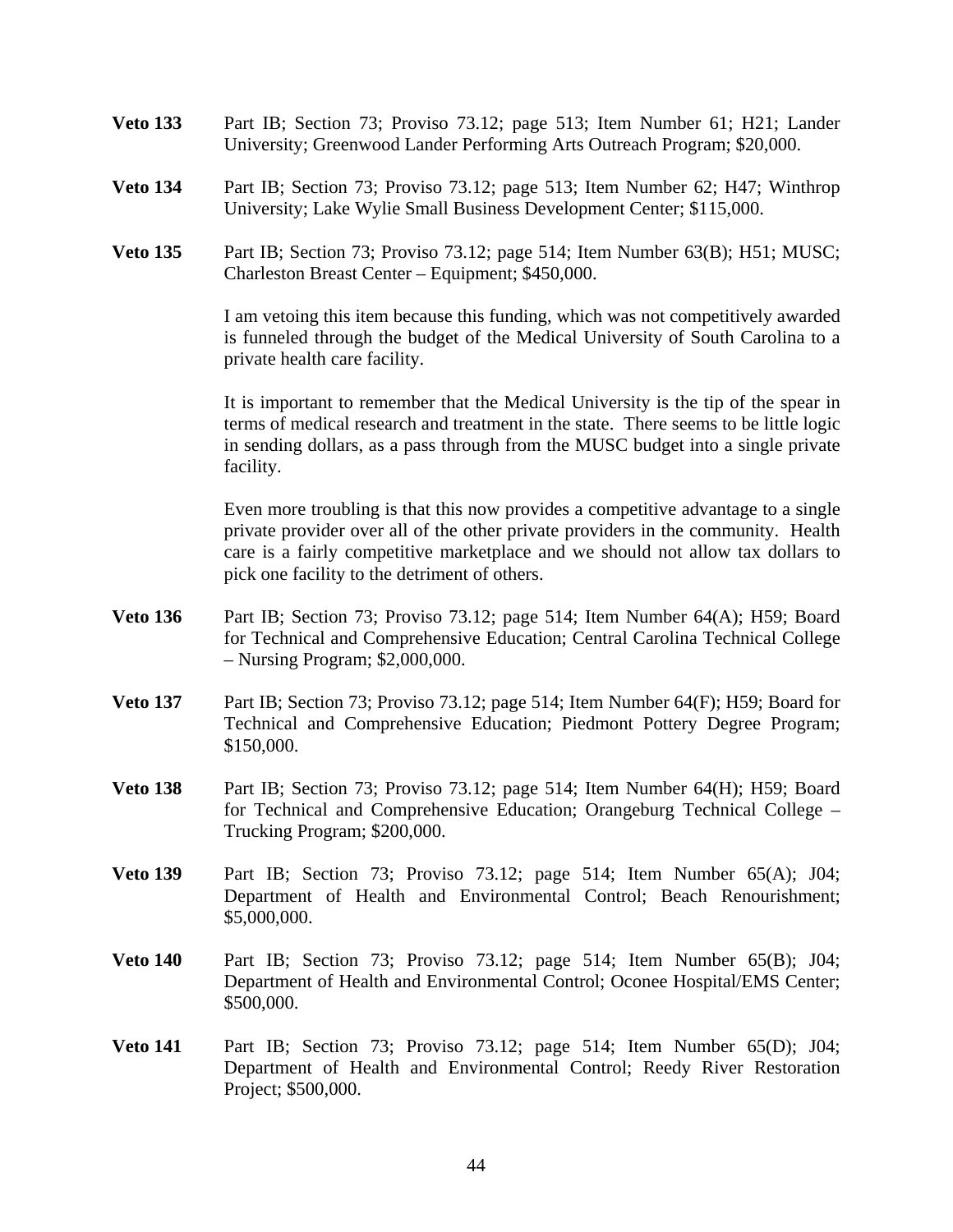- **Veto 142** Part IB; Section 73; Proviso 73.12; page 514; Item Number 65(E); J04; Department of Health and Environmental Control; Beach Outfall Pipe Removal; \$4,000,000.
- **Veto 143** Part IB; Section 73; Proviso 73.12; page 514; Item Number 65(F); J04; Department of Health and Environmental Control; Cherry Grove Inlet Dredging; \$1,000,000.
- **Veto 144** Part IB; Section 73; Proviso 73.12; page 514; Item Number 65(G); J04; Department of Health and Environmental Control; Camp Cherokee – Sewer Line; \$200,000.
- **Veto 145** Part IB; Section 73; Proviso 73.12; page 514; Item Number 65(H); J04; Department of Health and Environmental Control; Competitive Grants; \$2,800,000.
- **Veto 146** Part IB; Section 73; Proviso 73.12; page 514; Item Number 65(I); J04; Department of Health and Environmental Control; Hemingway Health Complex; \$250,000.
- **Veto 147** Part IB; Section 73; Proviso 73.12; page 514; Item Number 65(K); J04; Department of Health and Environmental Control; Lakelands Rural Health Network – Electronic Records; \$98,000.
- **Veto 148** Part IB; Section 73; Proviso 73.12; page 514; Item Number 65(L); J04; Department of Health and Environmental Control; Midlands Community Health Center; \$200,000.
- **Veto 149** Part IB; Section 73; Proviso 73.12; page 514; Item Number 65(M); J04; Department of Health and Environmental Control; SC Biotechnology Incubation Program - Expansion; \$200,000.
- **Veto 150** Part IB; Section 73; Proviso 73.12; page 514; Item Number 65(N); J04; Department of Health and Environmental Control; OCRM Waterway Hazard Removal; \$200,000.
- **Veto 151** Part IB; Section 73; Proviso 73.12; page 514; Item Number 65(O); J04; Department of Health and Environmental Control; I-85 Water and Sewer Infrastructure; \$950,000.
- **Veto 152** Part IB; Section 73; Proviso 73.12; page 514; Item Number 65(P); J04; Department of Health and Environmental Control; Town of South Congaree – Water & Sewer; \$450,000.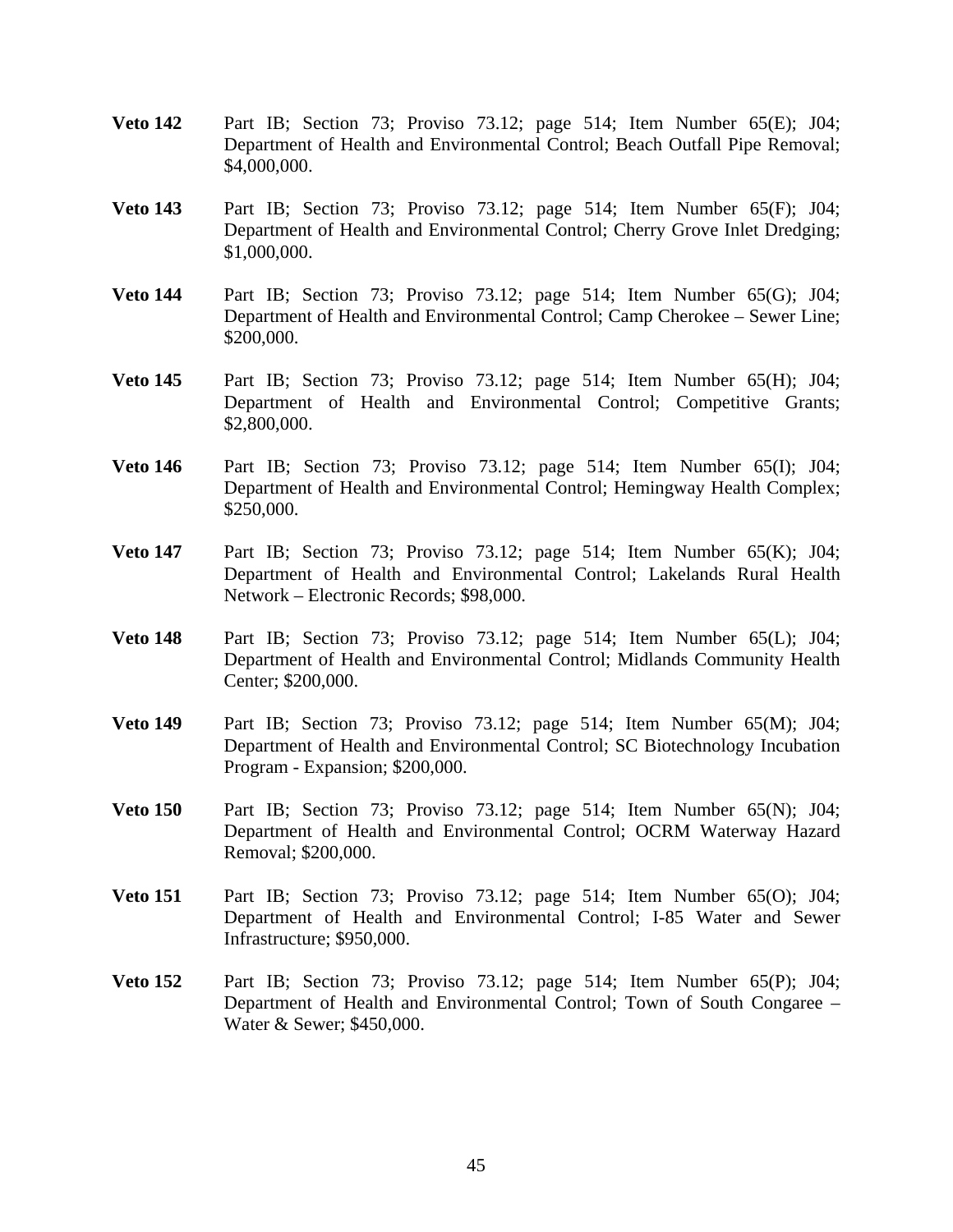- **Veto 153** Part IB; Section 73; Proviso 73.12; page 514; Item Number 65(Q); J04; Department of Health and Environmental Control; Batesburg-Leesville – Water & Sewer; \$500,000.
- **Veto 154** Part IB; Section 73; Proviso 73.12; page 514; Item Number 65(R); J04; Department of Health and Environmental Control; Darlington Waste Water Plant; \$75,000.
- **Veto 155** Part IB; Section 73; Proviso 73.12; page 514; Item Number 65(T); J04; Department of Health and Environmental Control; Town of Great Falls – Sewer Extension to Montrose Development; \$500,000.
- **Veto 156** Part IB; Section 73; Proviso 73.12; page 514; Item Number 65(U); J04; Department of Health and Environmental Control; Horry County Health Department; \$200,000.
- **Veto 157** Part IB; Section 73; Proviso 73.12; page 515; Item Number 67; J16; Department of Disabilities and Special Needs; Camp Spearhead; \$500,000.
- **Veto 158** Part IB; Section 73; Proviso 73.12; page 515; Item Number 68; J20; Department of Alcohol and Other Drug Abuse Services; Wisdom in Living Life Ministry; \$150,000.
- **Veto 159** Part IB; Section 73; Proviso 73.12; page 515; Item Number 69(A); L04; Department of Social Services; Callen Lacey Center; \$200,000.
- **Veto 160** Part IB; Section 73; Proviso 73.12; page 515; Item Number 69(B); L04; Department of Social Services; Children in Crisis; \$100,000.
- **Veto 161** Part IB; Section 73; Proviso 73.12; page 515; Item Number 69(C); L04; Department of Social Services; Nurturing Center; \$100,000.
- **Veto 162** Part IB; Section 73; Proviso 73.12; page 515; Item Number 69(D); L04; Department of Social Services; Sea Haven; \$100,000.
- **Veto 163** Part IB; Section 73; Proviso 73.12; page 515; Item Number 69(E); L04; Department of Social Services; Children's Advocacy; \$700,000.
- **Veto 164** Part IB; Section 73; Proviso 73.12; page 515; Item Number 69(F); L04; Department of Social Services; Family Service Center – Adoption Services; \$100,000.
- **Veto 165** Part IB; Section 73; Proviso 73.12; page 515; Item Number 69(G); L04; Department of Social Services; Women in Unity Children's Helping Center; \$50,000.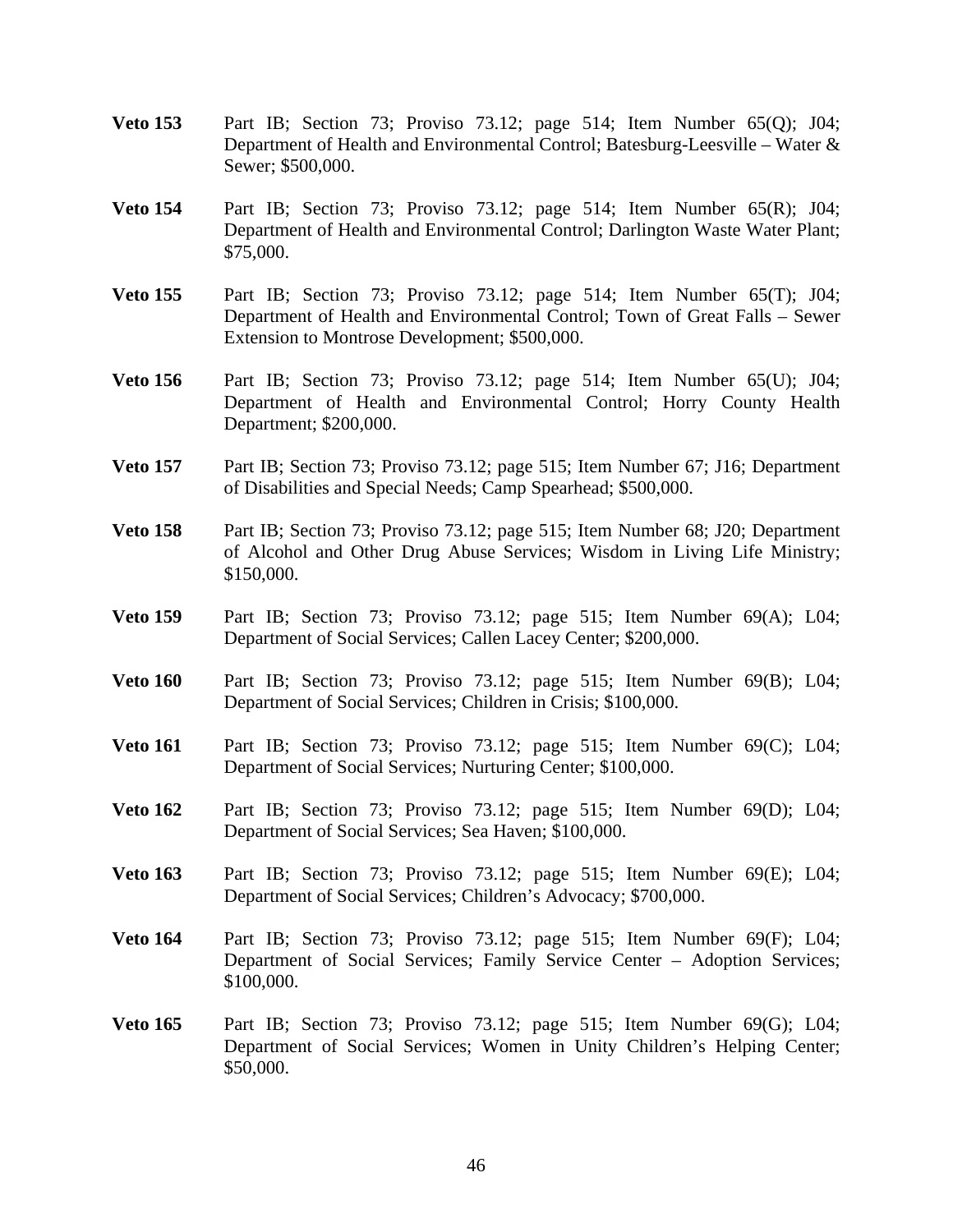- **Veto 166** Part IB; Section 73; Proviso 73.12; page 515; Item Number 69(H); L04; Department of Social Services; Edgefield County Children Helping Others; \$100,000.
- **Veto 167** Part IB; Section 73; Proviso 73.12; page 515; Item Number 69(I); L04; Department of Social Services; Phyllis Wheatley Community Center; \$200,000.
- **Veto 168** Part IB; Section 73; Proviso 73.12; page 515; Item Number 69(J); L04; Department of Social Services; Spartanburg Children's Shelter; \$300,000.
- **Veto 169** Part IB; Section 73; Proviso 73.12; page 515; Item Number 69(K); L04; Department of Social Services; Allendale DSS Building; \$500,000.
- **Veto 170** Part IB; Section 73; Proviso 73.12; page 515; Item Number 69(L); L04; Department of Social Services; Weed and Seed Safe Haven; \$200,000.
- **Veto 171** Part IB; Section 73; Proviso 73.12; page 515; Item Number 69(M); L04; Department of Social Services; Dillon Criterion Center; \$50,000.
- **Veto 172** Part IB; Section 73; Proviso 73.12; page 515; Item Number 70(A); H79; Department of Archives and History; Quaker Cemetery; \$70,000.
- **Veto 173** Part IB; Section 73; Proviso 73.12; page 515; Item Number 70(B); H79; Department of Archives and History; Morris Island Lighthouse; \$500,000.
- **Veto 174** Part IB; Section 73; Proviso 73.12; page 515; Item Number 71(A); H87; State Library; Darlington Old Carnegie Library; \$125,000.
- **Veto 175** Part IB; Section 73; Proviso 73.12; page 515; Item Number 71(B); H87; State Library; Johnsonville Library; \$550,000.
- **Veto 176** Part IB; Section 73; Proviso 73.12; page 515; Item Number 72(A); H91; Arts Commission; Newberry County Opera House; \$50,000.
- **Veto 177** Part IB; Section 73; Proviso 73.12; page 515; Item Number 72(B); H91; Arts Commission; Weldon Auditorium; \$500,000.
- **Veto 178** Part IB; Section 73; Proviso 73.12; page 515; Item Number 72(C); H91; Arts Commission; Town of Chesterfield/Old Courthouse Arts Renovation Center; \$125,000.
- **Veto 179** Part IB; Section 73; Proviso 73.12; page 515; Item Number 72(D); H91; Arts Commission; Gaffney Arts & Cultural Center; \$400,000.
- **Veto 180** Part IB; Section 73; Proviso 73.12; page 515; Item Number 73(A); H95; State Museum; Aiken Cultural Learning Center; \$250,000.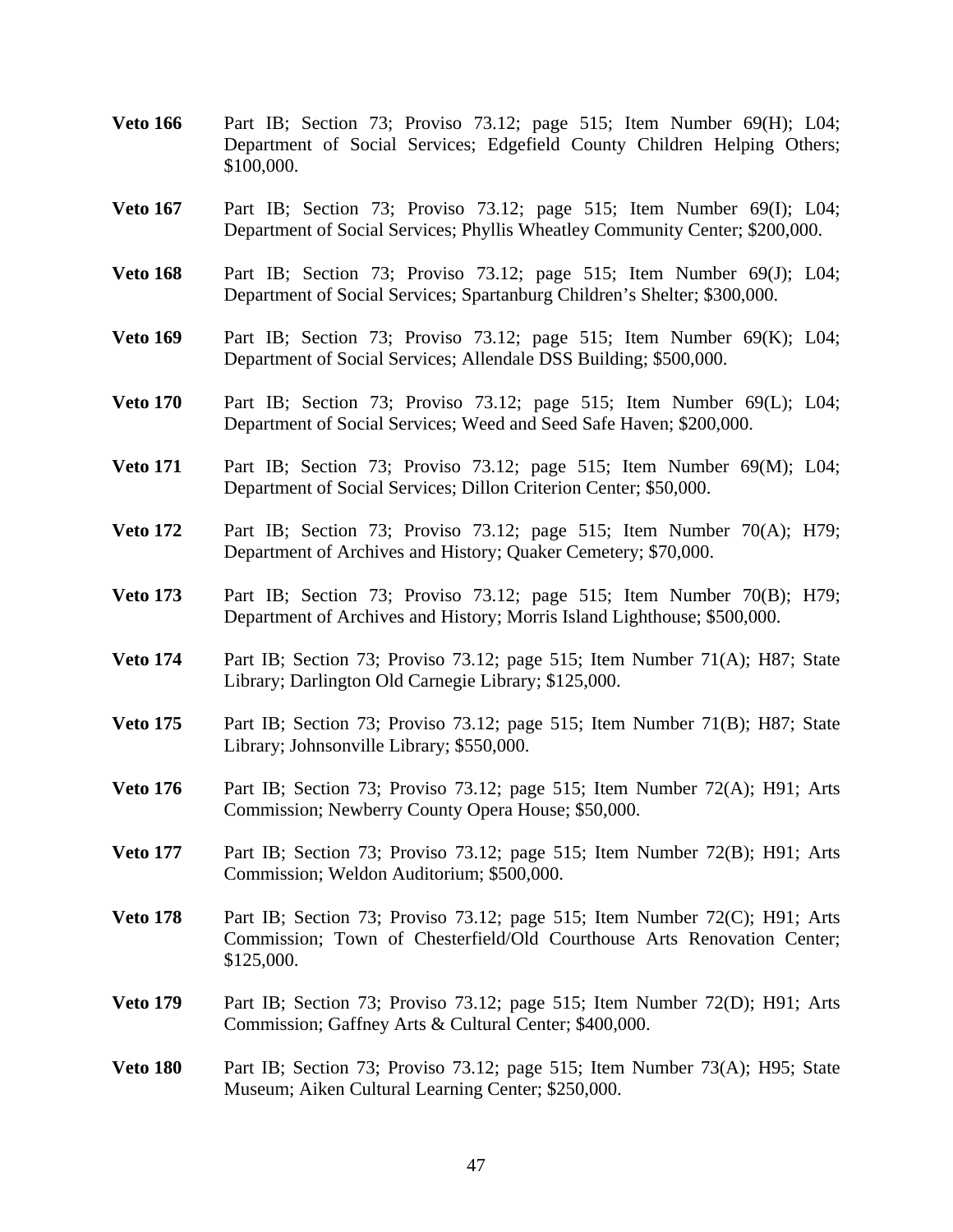- **Veto 181** Part IB; Section 73; Proviso 73.12; page 515; Item Number 73(B); H95; State Museum; Colleton Cultural Center; \$285,000.
- **Veto 182** Part IB; Section 73; Proviso 73.12; page 516; Item Number 73(C); H95; State Museum; Edelman Cultural Center; \$100,000.
- **Veto 183** Part IB; Section 73; Proviso 73.12; page 516; Item Number 73(F); H95; State Museum; Dr. Benjamin E. Mays Historic Site and Museum; \$200,000.
- **Veto 184** Part IB; Section 73; Proviso 73.12; page 516; Item Number 73(G); H95; State Museum; York County Museum; \$500,000.
- **Veto 185** Part IB; Section 73; Proviso 73.12; page 516; Item Number 73(H); H95; State Museum; Florence Museum; \$3,900,000.
- **Veto 186** Part IB; Section 73; Proviso 73.12; page 516; Item Number 73(I); H95; State Museum; Fountain Inn Civic Center; \$100,000.
- **Veto 187** Part IB; Section 73; Proviso 73.12; page 516; Item Number 74; P12; Forestry Commission; Oconee County Fire Fighting Equipment; \$150,000.
- **Veto 188** Part IB; Section 73; Proviso 73.12; Page 516; Item Number 75; P16; Department of Agriculture; Colleton Farmers Market Revitalization Project; \$150,000.
- **Veto 189** Part IB; Section 73; Proviso 73.12; Page 516; Item Number 76; P20; Clemson University - PSA; Spartanburg Humane Society; \$100,000.
- **Veto 190** Part IB; Section 73; Proviso 73.12; Page 516; Item Number 77(A); P24; Department of Natural Resources; Removal of Abandoned River Shacks; \$100,000.
- **Veto 191** Part IB; Section 73; Proviso 73.12; Page 516; Item Number 77(B); P24; Department of Natural Resources; Lynches River Environmental Discovery Center; \$120,129.
- **Veto 192** Part IB; Section 73; Proviso 73.12; Page 516; Item Number 77(C); P24; Department of Natural Resources; Erosion and Sediment Control at Congaree Pointe; \$475,000.
- **Veto 193** Part IB; Section 73; Proviso 73.12; Page 516; Item Number 77(D); P24; Department of Natural Resources; Keeper of the Wild; \$75,000.
- **Veto 194** Part IB; Section 73; Proviso 73.12; Page 516; Item Number 77(E); P24; Department of Natural Resources; Lake Wylie Visitor Center; \$235,000.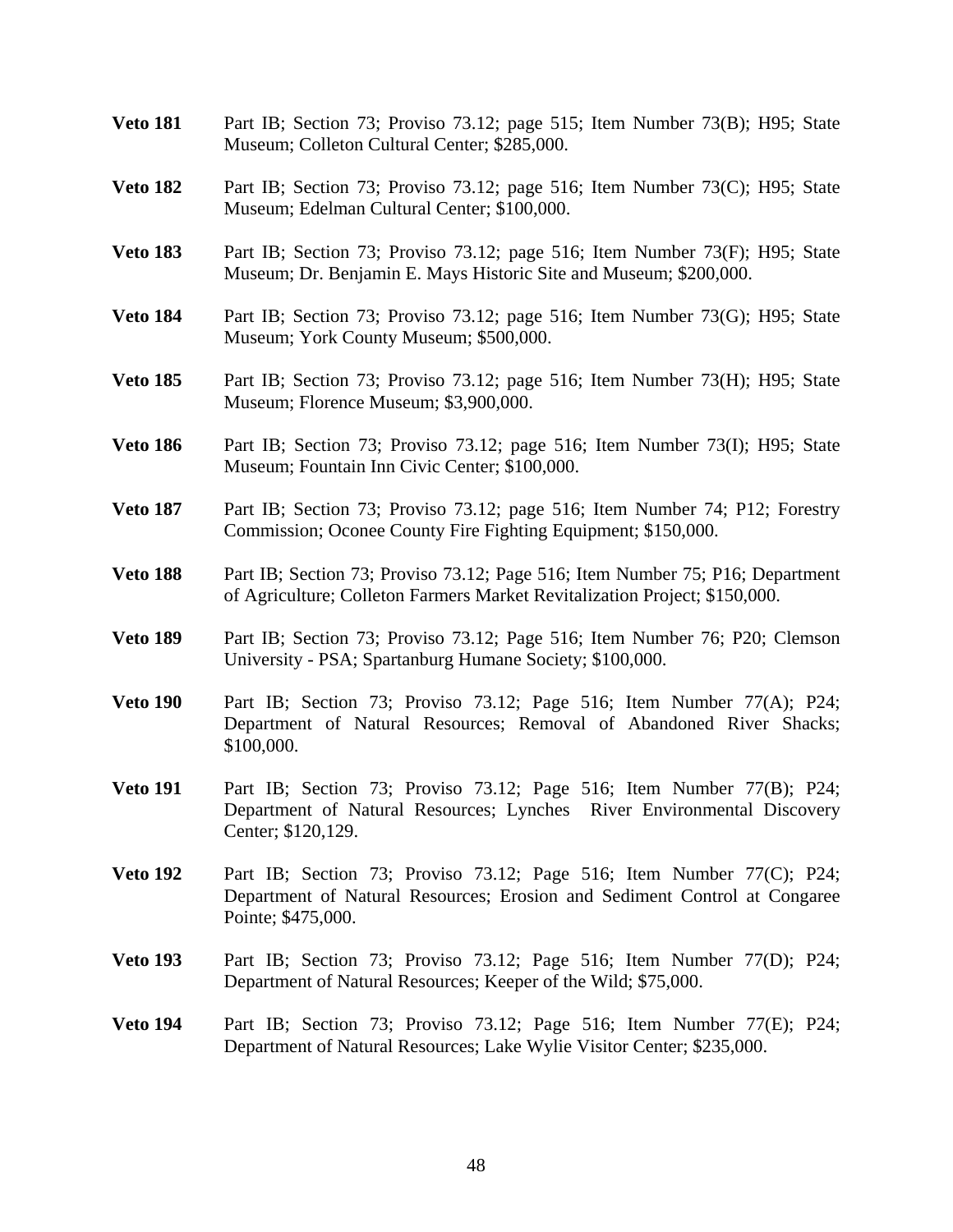- **Veto 195** Part IB; Section 73; Proviso 73.12; Page 516; Item Number 78(A); P28; Department of Parks, Recreation and Tourism; Competitive Grants; \$3,000,000.
- **Veto 196** Part IB; Section 73; Proviso 73.12; Page 516; Item Number 78(B); P28; Department of Parks, Recreation and Tourism; Anderson County Parks and Recreation; \$800,000.
- **Veto 197** Part IB; Section 73; Proviso 73.12; Page 516; Item Number 78(E); P28; Department of Parks, Recreation and Tourism; Dorchester County Youth, Senior and Tourism; \$160,000.
- **Veto 198** Part IB; Section 73; Proviso 73.12; Page 516; Item Number 78(F); P28; Department of Parks, Recreation and Tourism; Historic Mineral Springs Park; \$165,000.
- **Veto 199** Part IB; Section 73; Proviso 73.12; Page 516; Item Number 78(G); P28; Department of Parks, Recreation and Tourism; Promotion for Recreation Facilities in Charleston County; \$125,000.
- **Veto 200** Part IB; Section 73; Proviso 73.12; Page 516; Item Number 78(H); P28; Department of Parks, Recreation and Tourism; Historic Duncan Park; \$60,000.
- **Veto 201** Part IB; Section 73; Proviso 73.12; Page 516; Item Number 78(I); P28; Department of Parks, Recreation and Tourism; Aiken County Brownfield Project; \$165,000.
- **Veto 202** Part IB; Section 73; Proviso 73.12; Page 516; Item Number 78(J); P28; Department of Parks, Recreation and Tourism; Oakley Park; \$150,000.
- **Veto 203** Part IB; Section 73; Proviso 73.12; Page 516; Item Number 78(K); P28; Department of Parks, Recreation and Tourism; Atlantic Beach Marketing, Tourism and Planning; \$225,000.
- **Veto 204** Part IB; Section 73; Proviso 73.12; Page 516; Item Number 78(M); P28; Department of Parks, Recreation and Tourism; Marion County Tourism; \$165,000.
- **Veto 205** Part IB; Section 73; Proviso 73.12; Page 516; Item Number 78(N); P28; Department of Parks, Recreation and Tourism; Lee Park; \$150,000.
- **Veto 206** Part IB; Section 73; Proviso 73.12; Page 516; Item Number 78(O); P28; Department of Parks, Recreation and Tourism; Darlington Byerly Park; \$150,000.
- **Veto 207** Part IB; Section 73; Proviso 73.12; Page 516; Item Number 78(P); P28; Department of Parks, Recreation and Tourism; Fingerville Community Park - Spartanburg; \$80,000.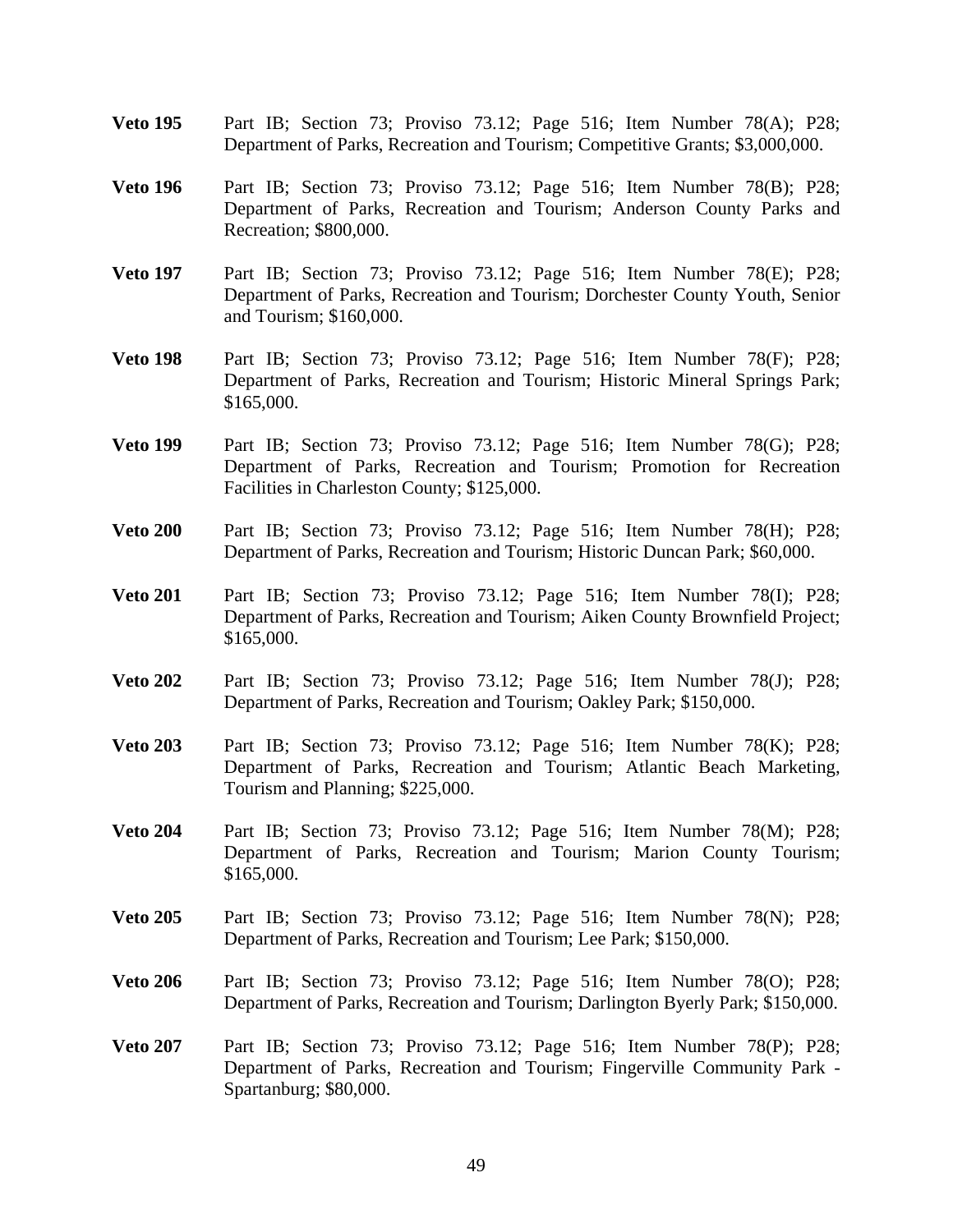- **Veto 208** Part IB; Section 73; Proviso 73.12; Page 516; Item Number 78(Q); P28; Department of Parks, Recreation and Tourism; Little League Sports Complex on Bryant Road; \$70,000.
- **Veto 209** Part IB; Section 73; Proviso 73.12; Page 516; Item Number 78(R); P28; Department of Parks, Recreation and Tourism; Lake Ashwood Project; \$65,000.
- **Veto 210** Part IB; Section 73; Proviso 73.12; Page 516; Item Number 78(S); P28; Department of Parks, Recreation and Tourism; Richland County Recreation Commission – Friarsgate Park; \$25,000.
- **Veto 211** Part IB; Section 73; Proviso 73.12; Page 516; Item Number 78(T); P28; Department of Parks, Recreation and Tourism; Horry County Community Parks, Recreation and Tourism; \$300,000.
- **Veto 212** Part IB; Section 73; Proviso 73.12; Page 517; Item Number 79(A); P32; Department of Commerce; Competitive Grants; \$500,000.
- **Veto 213** Part IB; Section 73; Proviso 73.12; Page 517; Item Number 79(B); P32; Department of Commerce; Competitiveness Council; \$400,000.

 When this idea was proposed three years ago, though I opposed the funding, we also got the Chairman of the Competitiveness Council to agree that this was shortterm funding. In essence, this funding was the spark to light the fire, not the log to keep it burning.

 Three years and \$1.2 million later, this item continues to receive funding in the budget, even though the Competitiveness Council should be ready to move to the next level of private support. The ultimate problem with funding items like this is that they tend to continue in perpetuity without an expectation for results.

- **Veto 214** Part IB; Section 73; Proviso 73.12; Page 517; Item Number 79(C); P32; Department of Commerce; City of Sumter – Downtown Redevelopment for Economic Development and Recreation; \$360,000.
- **Veto 215** Part IB; Section 73; Proviso 73.12; Page 517; Item Number 79(D); P32; Department of Commerce; Columbia Black Expo; \$250,000.
- **Veto 216** Part IB; Section 73; Proviso 73.12; Page 517; Item Number 79(E); P32; Department of Commerce; Woodruff Municipal Complex Engineering, Architectural, and Environmental Studies; \$50,000.
- **Veto 217** Part IB; Section 73; Proviso 73.12; Page 517; Item Number 79(F); P32; Department of Commerce; St. Stephens Revitalization; \$100,000.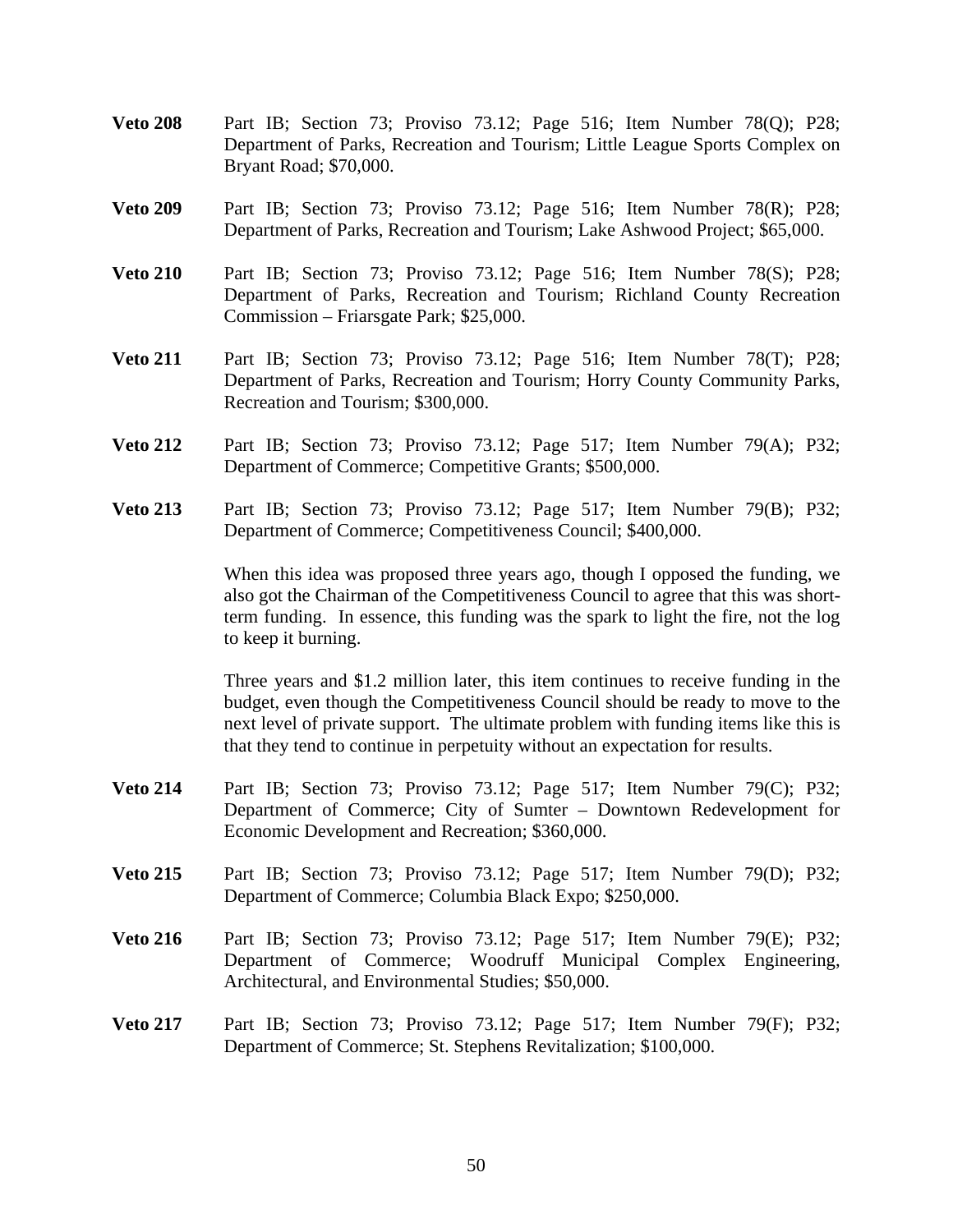- **Veto 218** Part IB; Section 73; Proviso 73.12; Page 517; Item Number 81; B04; Judicial Department; Abbeville County Courthouse Renovation and Operational Costs; \$225,000.
- **Veto 219** Part IB; Section 73; Proviso 73.12; Page 517; Item Number 83(A); U12; Department of Transportation; Smart Ride Annualization; \$380,000.
- **Veto 220** Part IB; Section 73; Proviso 73.12; Page 517; Item Number 83(C); U12; Department of Transportation; Salter's Road Expansion Project; \$2,000,000.
- **Veto 221** Part IB; Section 73; Proviso 73.12; Page 517; Item Number 83(D); U12; Department of Transportation; Traffic Safety Hazard Mitigation – St. Paul Church Road; \$150,000.
- **Veto 222** Part IB; Section 73; Proviso 73.12; Page 517; Item Number 83(E); U12; Department of Transportation; Hardscrabble Road Intersection Improvements; \$200,000.
- **Veto 223** Part IB; Section 73; Proviso 73.12; Page 517; Item Number 83(F); U12; Department of Transportation; North Springs, Harrington, and South Springs Intersection; \$100,000.
- **Veto 224** Part IB; Section 73; Proviso 73.12; Page 517; Item Number 83(G); U12; Department of Transportation; City of Easley – Town Center Infrastructure Improvements; \$950,000.
- **Veto 225** Part IB; Section 73; Proviso 73.12; Page 517; Item Number 83(H); U12; Department of Transportation; Bull Durham Project – Town of Estill; \$150,000.
- **Veto 226** Part IB; Section 73; Proviso 73.12; Page 517; Item Number 83(I); U12; Department of Transportation; Overlay Redevelopment District; \$300,000.
- **Veto 227** Part IB; Section 73; Proviso 73.12; Page 517; Item Number 84(A); D10; Governor's Office - SLED; Pee Dee Ballistic Shoothouse; \$400,000.
- **Veto 228** Part IB; Section 73; Proviso 73.12; Page 517; Item Number 84(B); D10; Governor's Office - SLED; Town of Lexington – Middle School – Security Camera System; \$20,000.
- **Veto 229** Part IB; Section 73; Proviso 73.12; Page 517; Item Number 85(A); E04; Lieutenant Governor; Burgess Center; \$185,000.
- **Veto 230** Part IB; Section 73; Proviso 73.12; Page 517; Item Number 85(B); E04; Lieutenant Governor; Brookland Community Development Corporation – Respite for Seniors; \$275,000.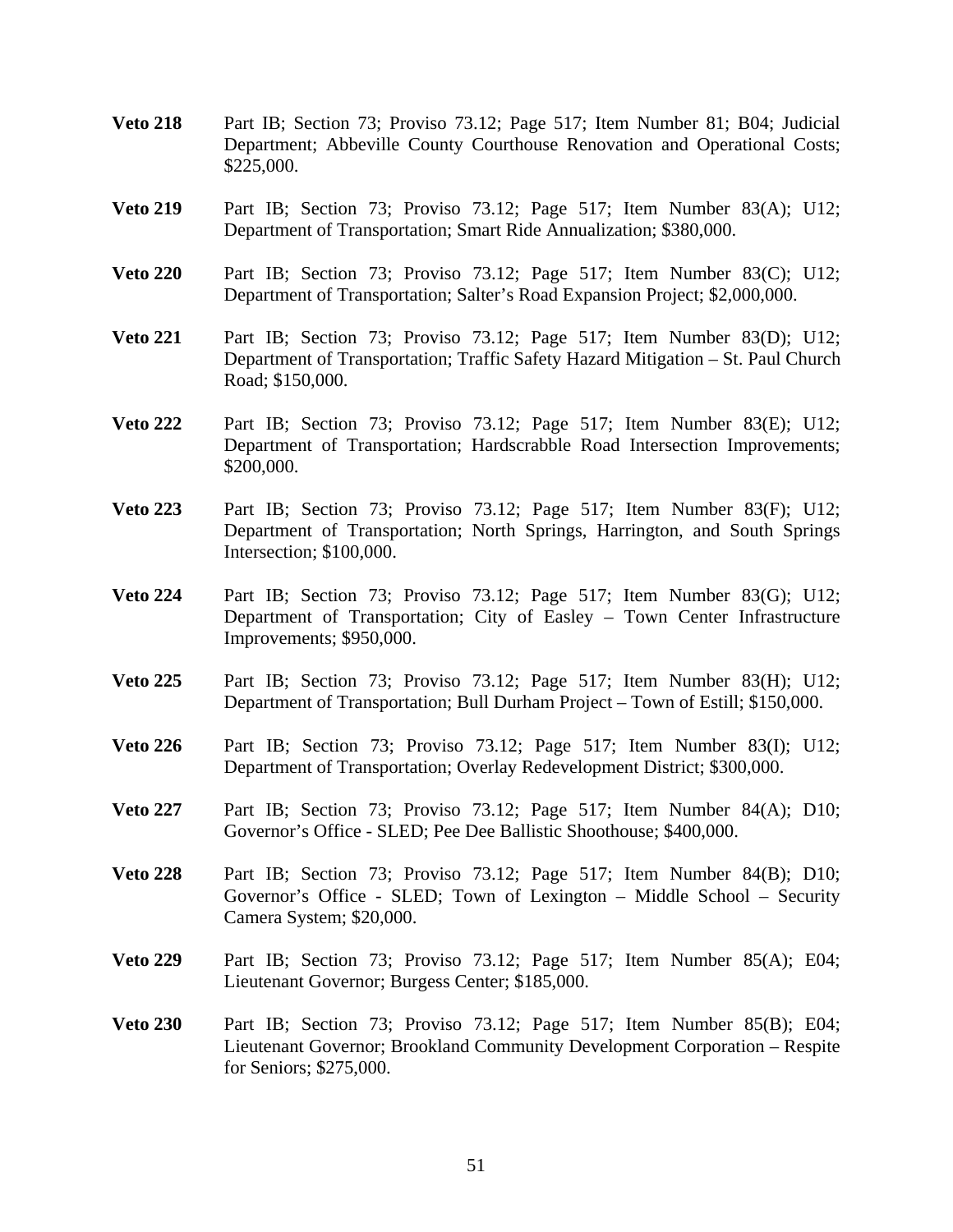| <b>Veto 231</b> | Part IB; Section 73; Proviso 73.12; Page 517; Item Number 85(C); E04;<br>Lieutenant Governor; Chesnee Senior Center; \$250,000.                     |
|-----------------|-----------------------------------------------------------------------------------------------------------------------------------------------------|
| <b>Veto 232</b> | Part IB; Section 73; Proviso 73.12; Page 517; Item Number 86(A); F03; Budget<br>and Control Board; Westminster Town Hall Renovations; \$500,000.    |
| <b>Veto 233</b> | Part IB; Section 73; Proviso 73.12; Page 517; Item Number 86(B); F03; Budget<br>and Control Board; Third Army Water Line; \$500,000.                |
| <b>Veto 234</b> | Part IB; Section 73; Proviso 73.12; Page 517; Item Number 86(C); F03; Budget<br>and Control Board; City of Conway Stormwater Filtration; \$230,000. |
| <b>Veto 235</b> | Part IB; Section 73; Proviso 73.12; Page 517; Item Number 86(E); F03; Budget<br>and Control Board; Liberty Industrial Development; \$200,000.       |
| <b>Veto 236</b> | Part IB; Section 73; Proviso 73.12; Page 517; Item Number 86(F); F03; Budget<br>and Control Board; Competitive Grants; \$3,000,000.                 |
| <b>Veto 237</b> | Part IB; Section 73; Proviso 73.12; Page 517; Item Number 86(G); F03; Budget<br>and Control Board; Museum and Gallery at Heritage Green; \$100,000. |

#### **V. Conclusion**

For the reasons stated above, and pursuant to the authority granted to the governor by Article IV, Section 21, of the South Carolina Constitution, I am vetoing the specific sections and items of H. 3620, R. 175, the fiscal year 2007-2008 General Appropriations Act, as indicated. I look forward to working together in a spirit of cooperation and mutual respect toward the goal of disciplined budgetary practices and cooperative service to the citizens of South Carolina.

Sincerely,

Mark Sanford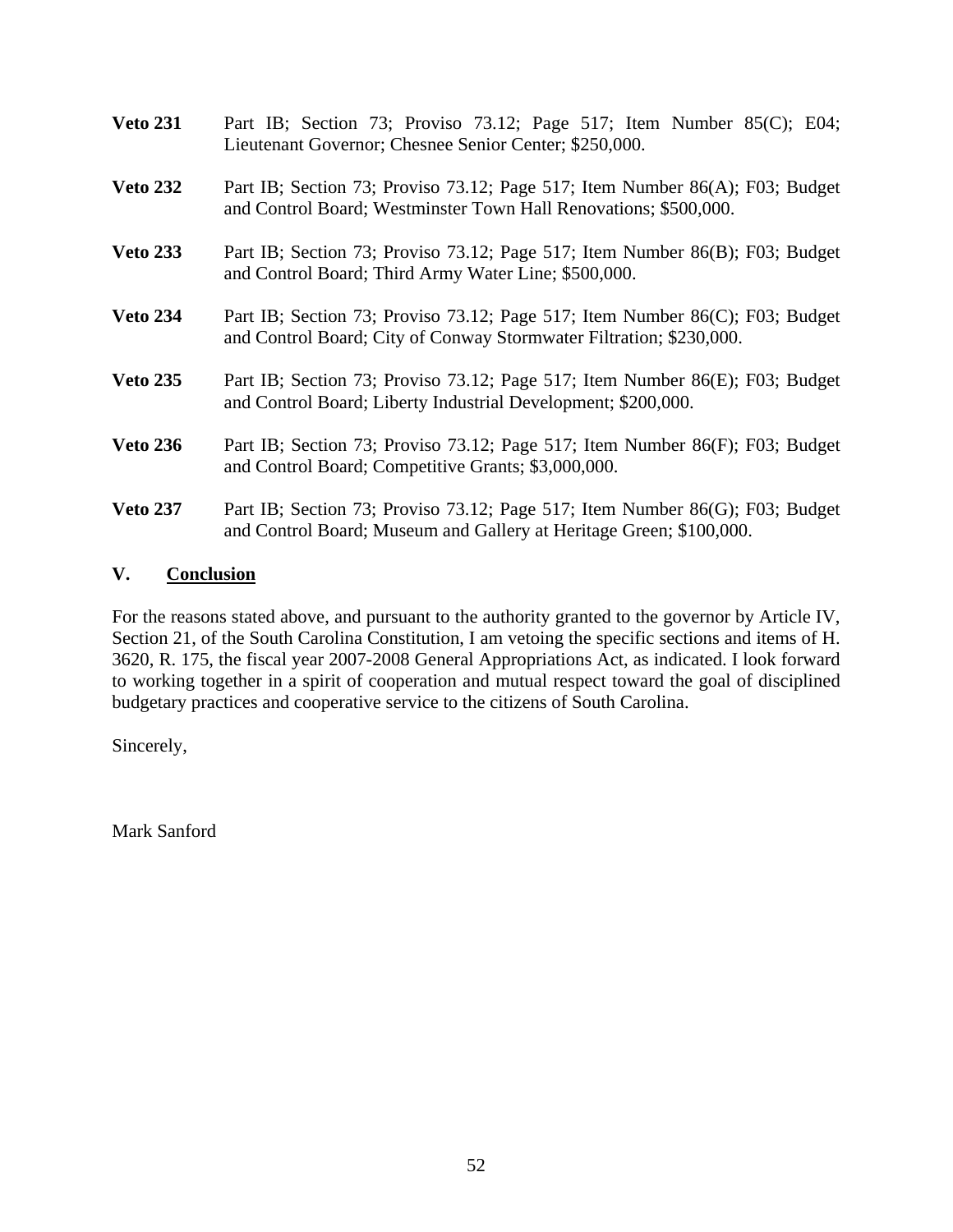June 27, 2007

The Honorable Robert W. Harrell, Jr. South Carolina House of Representatives 508 Blatt Building Columbia, South Carolina 29211

Dear Mr. Speaker and Members of the House:

I am returning H. 3621, R-176, the Fiscal Year 2007-2008 Capital Reserve Fund Appropriations Act, with the line-item vetoes detailed below. Of the \$111,821,213 devoted to capital reserve fund spending, I believe the vetoed items represent a lower level of urgency than other more pressing agency needs throughout the state. Examples include our proposal to take advantage of a rare opportunity to purchase large tracts of divested timber land that will provide quality of life opportunities to future generations of South Carolinians, which we funded in our budget through the CRF at \$20 million versus the Conference Committee budget of \$5 million. Also, whereas we set aside \$8.5 million for the Department of Corrections for facility maintenance and repairs at the state's correctional facilities – an area that should certainly be addressed when economic times are good. The Conference Committee budget only includes \$2 million.

The under-funding of the latter of these two capital projects highlights the differences and opportunities associated with agency funding. While certain agencies have alternative funding streams available to them such as alumni support if a college or university, or fee income and patron support if a cultural event or destination, others such as the Departments of Corrections and Juvenile Justice have few options beyond state support. As a case in point, there will not likely be any alumni associations at either of the state's correctional agencies for the foreseeable future. Beyond alternative revenue streams, though, some of the projects that follow are of either a lower priority or have unresolved issues associated with them – such as the ever-expanding cost estimate of state farmer's market project.

Therefore, in an effort to better utilize the CRF for pressing capital needs, some of which have few funding alternatives beyond the state, I have set forth below the specific vetoes that, in the aggregate, eliminate spending of \$26,175,000 in capital reserve funds. While some of these activities represent items that are worthwhile, the vast majority of what is represented in the